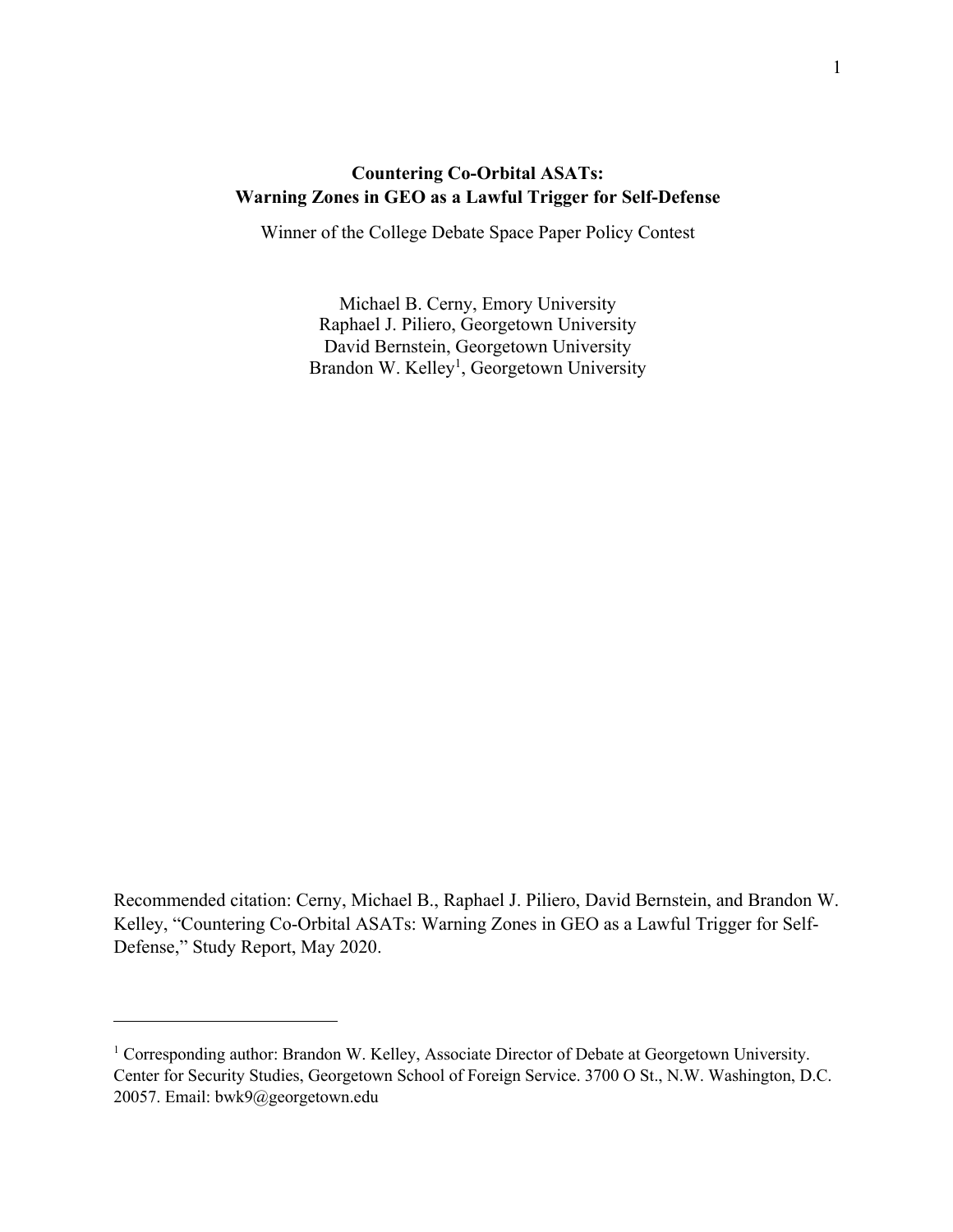#### **Abstract**

The existing literature on space arms control is plagued by a notable gap. Despite widespread acknowledgment of the potential threat posed by co-orbital counterspace operations, particularly in geosynchronous orbit (GEO), one of the most promising solutions remains undertheorized: the declaration of safety zones around satellites. After four decades of debate, proponents and critics have persistently failed to synthesize arguments for and against such proposals in a comprehensive and systematic fashion. The result has been predictable: critics have given unduly short shrift to such proposals, while advocates have failed to sufficiently address their greatest shortcomings. One prominent advocate recently noted regarding a critic of zone proposals that "we agree on all the facts, yet our conclusions are often opposite". This paper demonstrates that both sides of the debate have merit, and that there is a path to agreement that navigates these contradictions. Critics are correct that, as currently framed, most zone proposals violate international law or are undesirable on policy grounds. However, this need not be true. Framed solely as an information-gathering mechanism supporting the conditional and preemptive use of force in self-defense, "warning zones"—distinguished herein from both "self-defense zones" (SDZs) and "keep-out zones" (KOZs)—are a lawful and effective solution to co-orbital anti-satellite (ASAT) threats in GEO. Designed properly, such warning zones also avoid the most salient policy objections to SDZs and KOZs, while constituting the only presently effective means of addressing a potentially catastrophic threat to space security. They also offer a rare opportunity for truly cross-ideological agreement, and a way forward for international space arms control discussions—something sorely needed in this current political moment.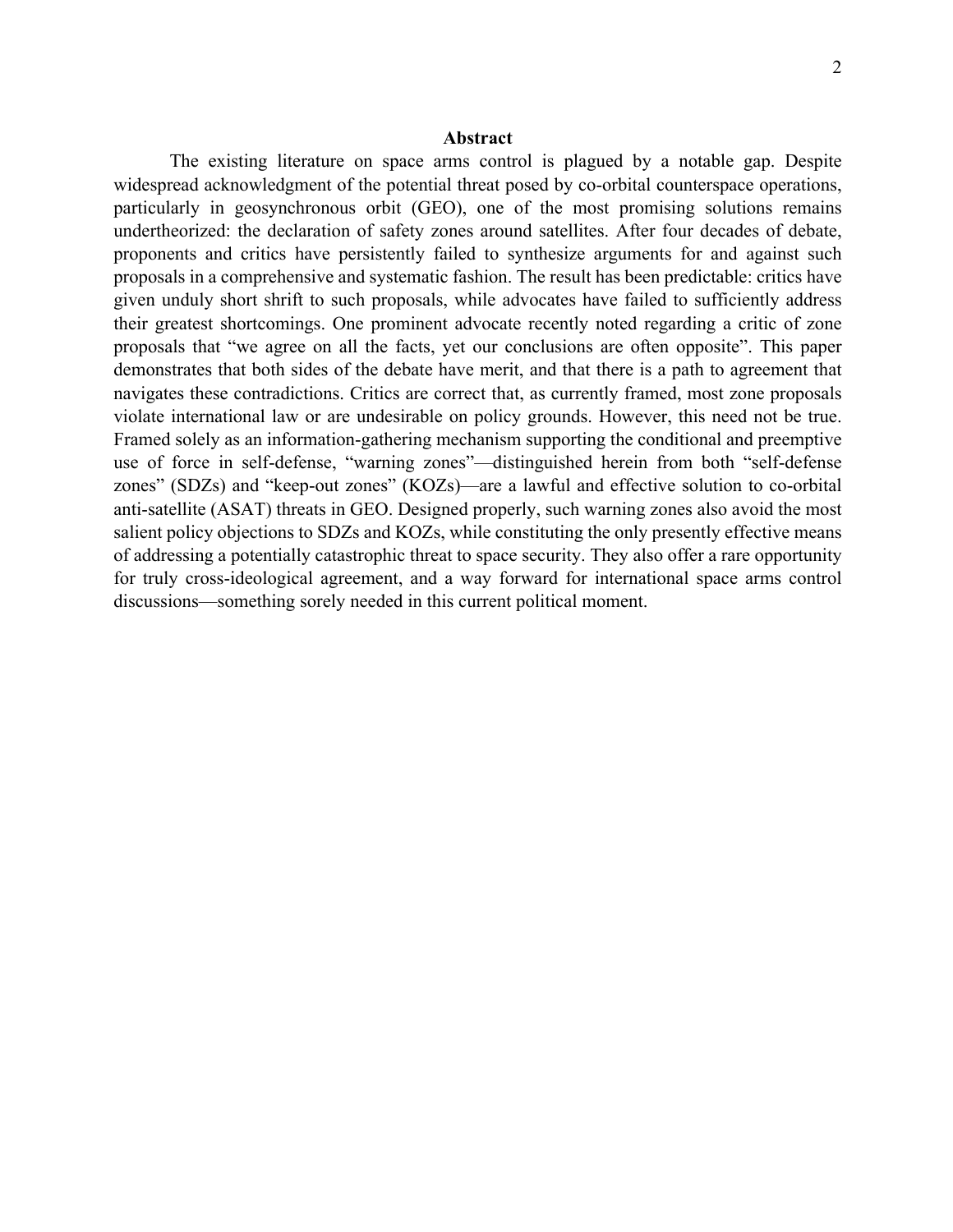### **Introduction**

There is increasing realization among both space policy experts and government officials about the vulnerability of United States satellites to attack or disruption by other states. In recent years, one such threat is co-orbital counterspace operations (also known as rendezvous and proximity operations, or RPOs).2 Under such a scenario, a United States satellite could be closely approached or tailgated by the satellite of another entity in order to disable or destroy it. This threat is particularly pressing, as the "dual-use" nature of activities in space allows an aggressor to masquerade as a civilian satellite under an ostensibly peaceful purpose such as active debris removal or on-orbit servicing.<sup>3</sup> Due to the now burgeoning space industry, experts worry that the increase in government and civilian space activities would increase the vulnerability of United States satellites.

Open-source reporting has confirmed that the threat posed by co-orbital operations is growing. A 2020 report by the Secure World Foundation evidence that the Russian Federation is actively testing advanced RPO technologies in both low-earth orbit (LEO) and geosynchronous orbit (GEO).<sup>4</sup> At least two active programs<sup>5</sup> are ostensibly non-aggressive, but the "dual-use" nature of the technology could nonetheless be applied in military or strategic contexts. Similarly, the People's Republic of China may be close to possessing such capability; while China has not yet conducted a destructive co-orbital intercept of a satellite, China has conducted multiple RPO tests in both LEO and GEO.<sup>6</sup> Highlighting concerns about the nature of this technology, a report by the Center for Strategic and International Studies also concluded that both Russia and China are testing the ability to maneuver satellites around one another.<sup>7</sup>

 $3$  Ibid.

<sup>&</sup>lt;sup>2</sup> Chow, Brian G., and Brian Weeden. 2020. "Transcript of a Discussion between Dr. Brian Chow and Dr. Brian Weeden on Space Zones and Bodyguards for Proximity Operations." Presented at the Panel II of a Space Policy Workshop Co-sponsored by the Nonproliferation Policy Education Center and the American Bar Association Standing Committee on Law and National Security. http://npolicy.org/article.php?aid=1465&tid=2.

<sup>4</sup> *Global Counterspace Capabilities: An Open Source Assessment*. 2020. Washington, DC: Secure World Foundation. Pp XII. https://swfound.org/media/206970/swf\_counterspace2020\_electronic\_final.pdf.

<sup>5</sup> The Secure World Foundation lists a co-orbital ASAT program referred to as *Burevestnik* and a surveillance and tracking program called *Nivelir*.

<sup>6</sup> *Global Counterspace Capabilities: An Open Source Assessment*. 2020.

<sup>7</sup> Harrison, Todd et al. 2020. *Space Threat Assessment 2020*. Washington, DC: Center for Strategic & International Studies. https://aerospace.csis.org/wp-

content/uploads/2020/03/Harrison\_SpaceThreatAssessment20\_WEB\_FINAL-min.pdf.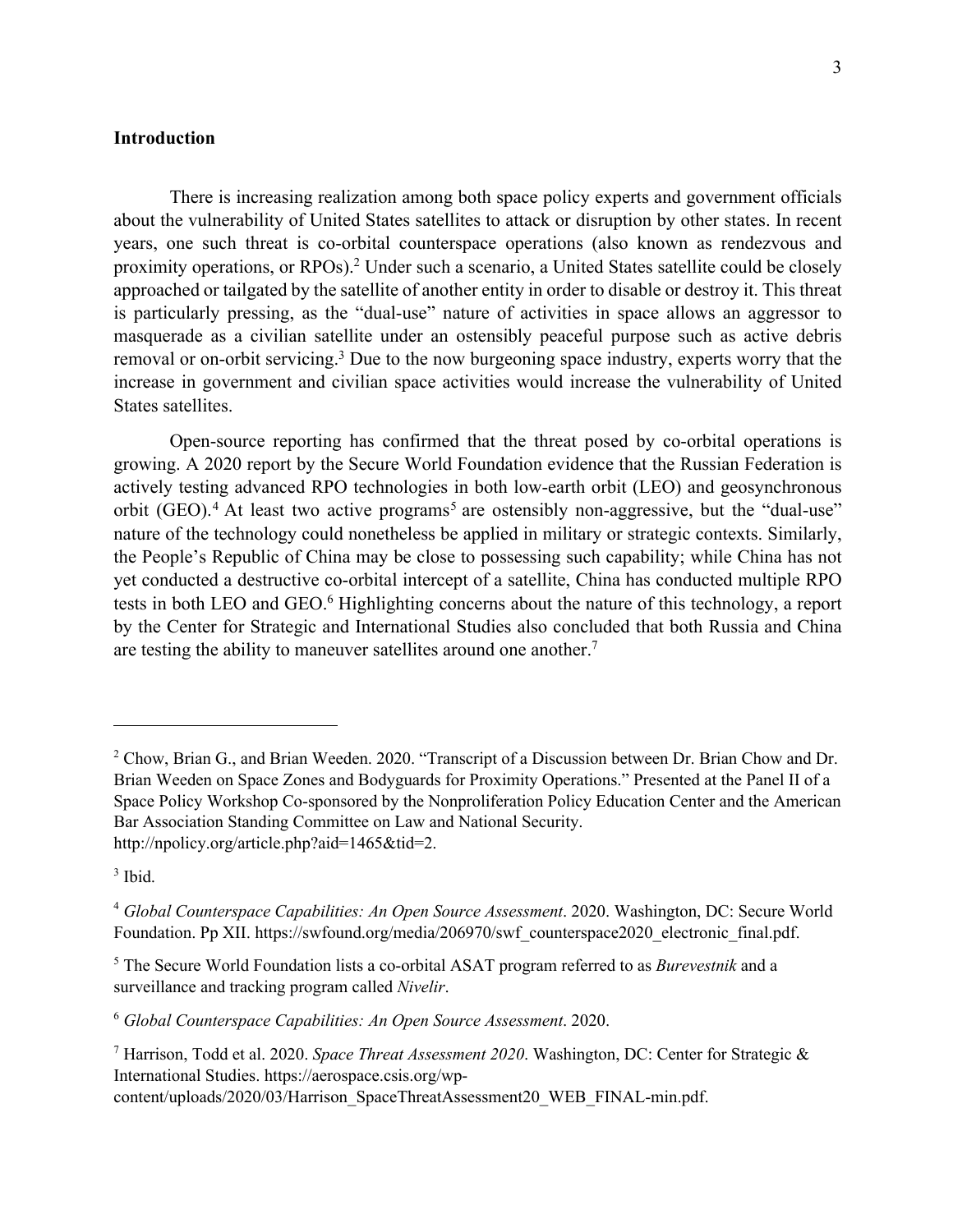Open-source intelligence also confirms many concerns about the threat posed by co-orbital counterspace technology. A new Russian program, *Burevestnik,* in Russia's Central Scientific Research Institute of Chemistry and Mechanics (CNIIHM), referred to as a "space security complex" in official documentation, is believed to be developing the use of microsatellites to target enemy satellites in GEO.<sup>8</sup> This fact is unsurprising considering Russia's long history of co-orbital technology development. As early as 1961, the Soviet Union attempted to develop an early coorbital system (the Istrebitel Sputnikov), and in the 1980s, the Soviet Umion attempted to create a higher-altitude co-orbital system known as the Naryad.<sup>9</sup> Recent observations of close Russian satellite approaches (such as the close approach of the USA-245 in 2020) suggest a resurgence in Russian co-orbital interest.10

Co-orbital capabilities represent a significant threat to the United States most critical satellites. Given American reliance on space for all facets of military operations, the risk is particularly acute. Unlike during the Cold War, the contemporary US military relies on satellites for its "eyes and ears," providing missile-defense warnings, battlefield communications, and signals for guiding precision munitions.<sup>11</sup> In GEO, the United States maintains high-orbit satellites to alert the military when other countries launch ballistic missiles, and these "early warning" satellites serve as the lynchpin of security.<sup>12</sup> In a scenario described by Dr. Brian Chow, close approaches could be used to pre-position multiple enemy satellites near critical United States early warning satellites.<sup>13</sup> With the ability to attack at a moment's notice, the United States satellites are currently defenseless to this form of attack.<sup>14</sup> Furthermore, the compressed response time is what makes co-orbital attacks uniquely challenging to counter. While a direct-ascent ASAT attack in

<sup>8</sup> Hendrickx, Bart. "Russia's secret satellite builder," The Space Review. May 6, 2019. https://www.thespacereview.com/article/3709/1

<sup>9</sup> Thompson, Cort. 2020. "Russia's Recent Space Activity Is a Return to Old Form." *Lawfare*. https://www.lawfareblog.com/russias-recent-space-activity-return-old-form (May 25, 2020).

 $10$  Ibid

<sup>11</sup> Davenport, Christian. 2019. "The Battlefield 22,000 Miles above Earth." *The Wilson Quarterly*. https://www.wilsonquarterly.com/quarterly/the-new-landscape-in-space/the-battlefield-22-000-milesabove-earth/ (May 25, 2020).

<sup>&</sup>lt;sup>12</sup> Arbatov, Alexey. "Arms control in outer space: The Russian angle, and a possible way forward," Bulletin of the Atomic Scientists. Vol, 75, No. 4. 2019

<sup>&</sup>lt;sup>13</sup> Chow, Brian G., "Stalkers in Space: Defeating the Threat," Strategic Studies Quarterly 11, no. 2 (Summer 2017): 82, https://www.airuniversity.af.edu/Portals/10/SSQ/documents/Volume-11\_Issue-2/Chow.pdf, 82

<sup>&</sup>lt;sup>14</sup> Chow, "Stalkers in Space," 82.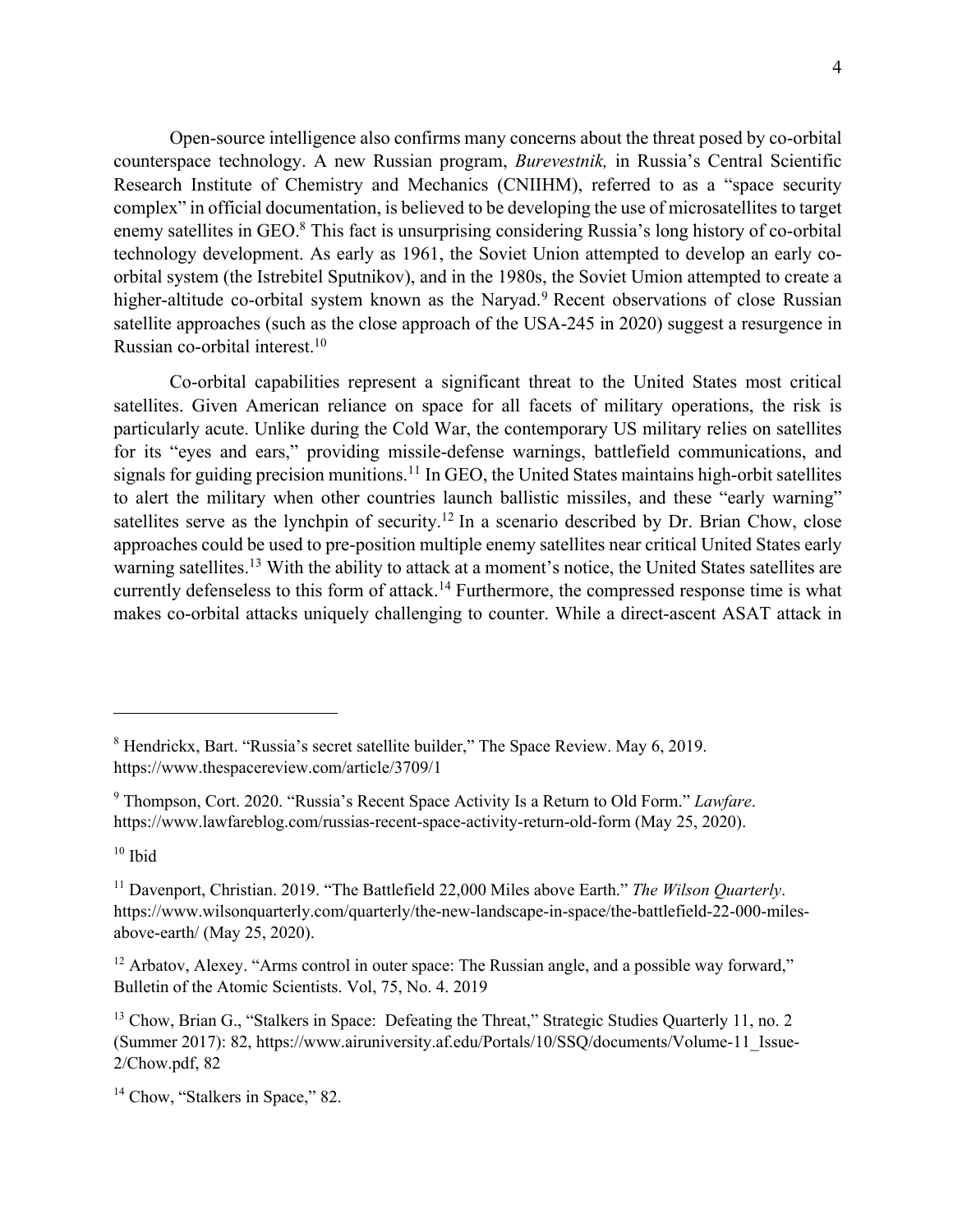GEO would give the United States only four to six hours to both anticipate and respond, a prepositioning co-orbital attack would be comparatively instantaneous.15

Such risks are also not theoretical. Many incentives exist for Russia and China to press United States boundaries in space and conduct close approaches. According to the "Senkaku Paradox" articulated by Michael O'Hanlon, China might start with small acts of aggression in the South China Sea or Senkaku Islands to test American resolve. <sup>16</sup> Although it is unlikely China would engage in overt military attack, these low-level acts of aggression represent gambles over an "essentially worthless collection of rocks."17 According to O'Hanlon, such attacks would likely begin in space due to the United States' vulnerability, as destruction or disruption of critical satellites could hamper a timely and effective American response. Furthermore, a public narrative that China or Russia could effectively deny American responses by disrupting critical satellites poses a latent risk to American alliances and assurances, even if such attacks never occur.<sup>18</sup>

Independent of the risks to American security commitments, the space domain itself is also prone to misunderstandings and miscalculation. Space is an "offense-dominant" domain, where satellites are inherently vulnerable and difficult to defend, lending an advantage to the attacker. This creates a structural incentive for a state with substantial dependence on space to strike while the iron is hot, protecting their own satellites.19 The combination of compressed timelines for responses with a lack of crisis management history create a lethal cocktail for a dispute to spiral out of control, with the ensuing conflict spreading to the terrestrial domain.<sup>20</sup> Deterrence also runs unique crisis stability-related risks in space, as it requires states to consistently demonstrate capability and resolve;<sup>21</sup> the aforementioned characterization of space as an offense-dominant domain makes this uniquely unstable.

However, some experts disagree with the extent of the threat posed by these operations.<sup>22</sup> Performing a close approach to an enemy satellite would present a challenge, let alone successfully

 $17$  Ibid

 $20$  Ibid

 $21$  Ibid

<sup>&</sup>lt;sup>15</sup> Swarts, Phillip "Space Wars: The Air Force Awakens," Air Force Times, 2016, available at https://www.airforcetimes.com/news/your-air-force/2016/02/15/space-wars-the-air-force-awakens/.

<sup>&</sup>lt;sup>16</sup> O'Hanlon, Michael "Can America Still Protect Its Allies? How to Make Deterrence Work," Foreign Affairs, Vol. 98, No. 5. September/October 2019

<sup>&</sup>lt;sup>18</sup> See, for example: Brandon J. Weichert, "Preparing for a Russian 'Space Pearl Harbor," Orbis, June 14, 2019, https://doi.org/10.1016/j.orbis.2019.05.002.

<sup>&</sup>lt;sup>19</sup> Grego, Dr. Laura, Union of Concerned Scientists, Space and Crisis Stability, March 2018, https://www.law.upenn.edu/live/files/7804-grego-space-and-crisis-stabilitypdf

<sup>&</sup>lt;sup>22</sup> Chow, Brian G., and Brian Weeden. 2020. "Transcript of a Discussion between Dr. Brian Chow and Dr. Brian Weeden on Space Zones and Bodyguards for Proximity Operations." Presented at the Panel II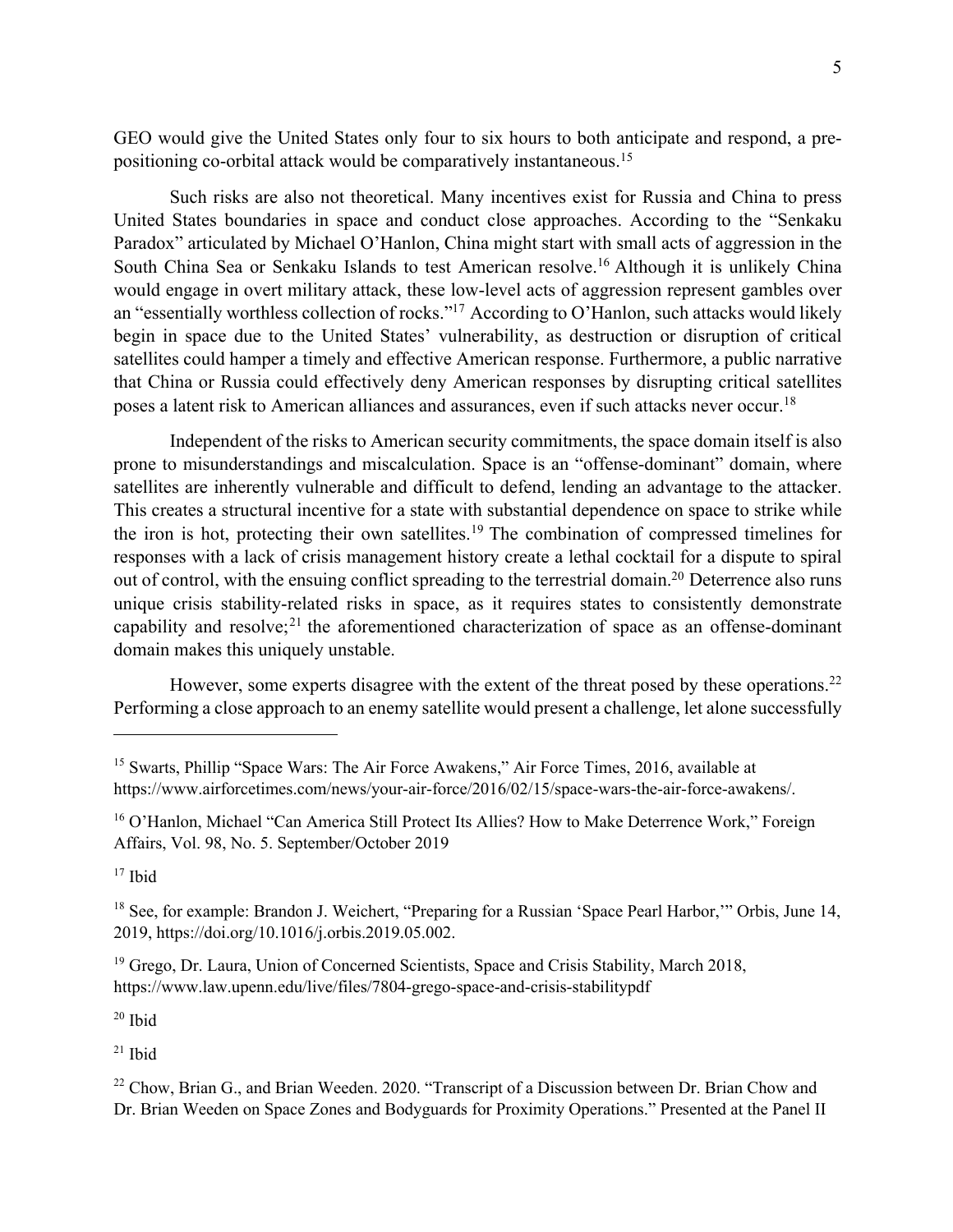disabling an enemy satellite while remaining undetected. Instead, an aggressor would likely resort to any number of other options, such as a terrestrially launched ASAT attack, signal jamming, or a cyber-attack.<sup>23</sup> Yet, concerns persist within the United States federal government and the United Nations about the threat posed by co-orbital capabilities. In 2018, U.S. Vice President Mike Pence commented that "Both China and Russia have been conducting highly sophisticated on-orbit activities that could enable them to maneuver their satellites into close proximity of ours, posing unprecedented new dangers to our space systems."<sup>24</sup> These concerns have been echoed by working groups of the United Nations, and, in 2019, the UN Disarmament Commission examined the threat posed by co-orbital satellite operations.<sup>25</sup>

To address the threat posed by these operations, experts and government contractors have proposed that the United States establish a policy by which zones would be designated around American space assets, which, if breached, would justify an armed response against the potentially aggressive satellite.26 Although significant disagreement persists about the legal, technical, and political feasibility of these zone proposals, there exists common ground amongst proponents and critics about the value of signaling state intent in outer space. United States military officials have acknowledged that, even if space zones are informal, they provide a means of registering a grievance; another official noted that zones can help communicate a menu of increasingly escalatory options in space, similar to the use of flares or warning shots for maritime vessels.<sup>27</sup>

Furthermore, the United States has a unique opportunity to be the standard-bearer for a new form of arms control to address co-orbital counterspace technologies. This is intentionally differentiated from a strategy based primarily on deterrence in space. A deterrence-driven approach would, in the words of Professor David A. Koplow, be "expansive and therefore

 $23$  Ibid.

 $26$  Ibid

of a Space Policy Workshop Co-sponsored by the Nonproliferation Policy Education Center and the American Bar Association Standing Committee on Law and National Security. http://npolicy.org/article.php?aid=1465&tid=2.

<sup>&</sup>lt;sup>24</sup> Remarks by Vice President Pence on the Future of the U.S. Military in Space. August 9, 2018. https://www.whitehouse.gov/briefings-statements/remarks-vice-president-pence-future-u-s-militaryspace/

<sup>&</sup>lt;sup>25</sup> UNDIR. "Practical Implementation of Transparency and Confidence-Building Measures (TCBMs)" Briefing Series for UN Disarmament Commission Working Group II. April 10-12, 2019. https://www.unidir.org/sites/default/files/2019-12/Microsoft%20Word%20-%20Agenda%20- %20UNIDIR%20UNDC%20April%20Events%20-%20Designed.docx.pdf

 $27$  American Bar Association Standing Committee on Law and National Security, "Working Smarter with America's Spacefaring Allies," Workshop Report. March 2020. http://npolicy.org/article\_file/march-2020-space-report.pdf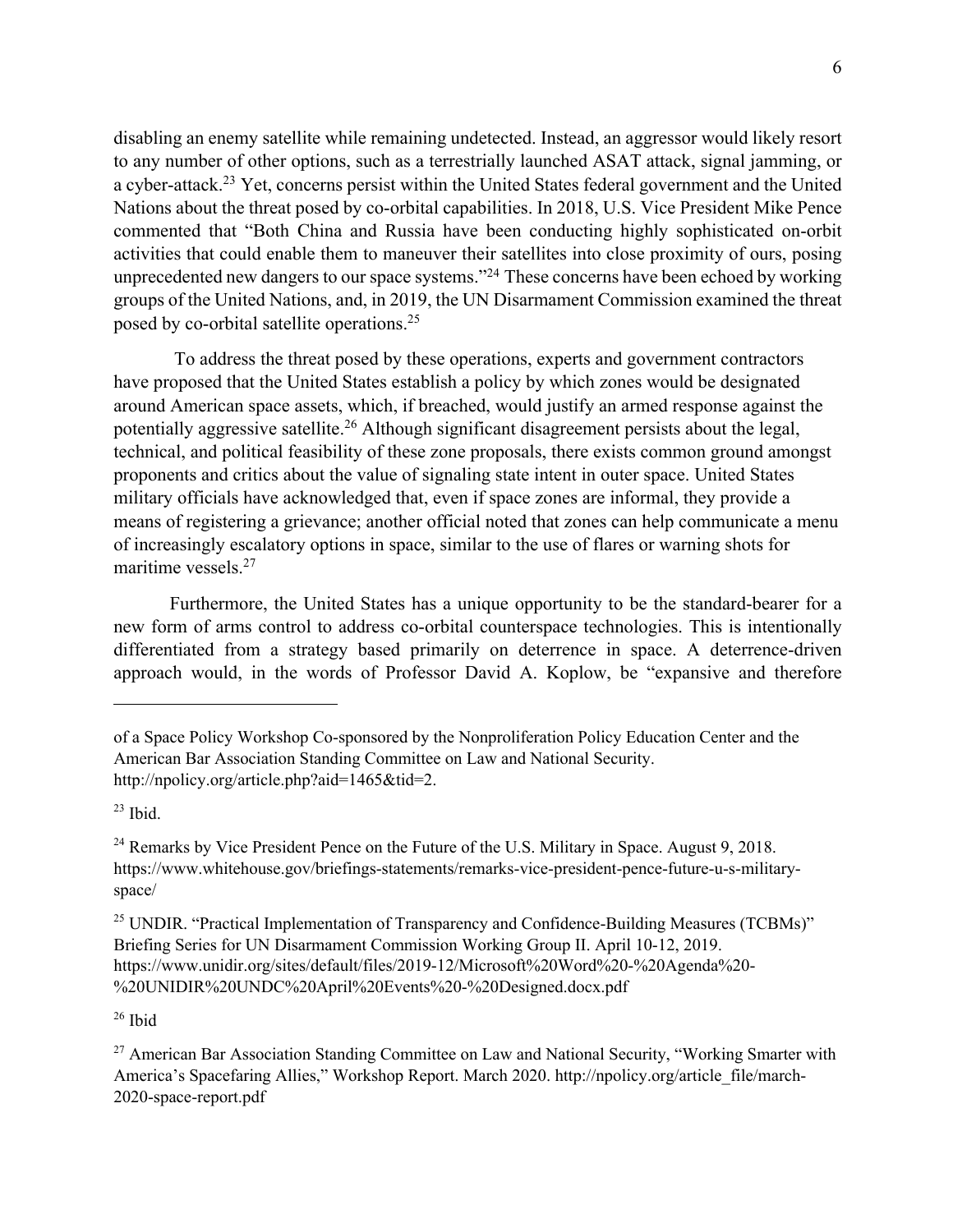expensive", requiring the US to be perpetually on the look-out for any potential threat in space.<sup>28</sup> In contrast, arms control could be mutually agreeable and effective. Professor Koplow argues that ASATs are nascent enough to be effectively regulated while in the development and testing phase; ASATs have yet to be used in conflict, which makes now a particularly opportune time for a mutual accord.<sup>29</sup> The US has an interest in protecting the space capabilities that it relies on for war; meanwhile, China and Russia have an interest in enshrining binding restraints on further advances that the US could make with regards to military space capabilities. $30$ 

Indeed, a failure to actively push for arms control creates a concomitant risk to US credibility. While China, Russia, and the European Union have advanced their own series of arms control proposals, the US has mostly remained on the sidelines. Douglas Loverro, the former Deputy Assistant Secretary of Defense for Space Policy, has argued that US must take ambitious actions to reverse a reputation of intransigence. He argues that "A clear consensus arose that whatever reasons the United States may have for not being willing to negotiate a binding treaty like the PPWT or a non-binding instrument like the ICoC, it should propose alternative measures which it is willing to support. Rebuffing international attempts to create more collaboration without providing alternatives means that the United States is failing to take a leadership role."<sup>31</sup> Even skeptics of the zone proposal agree, with Dr. Weeden noting that "US leadership has waned… space security issues… the lack of strong US engagement… allowed Russia, with… China to… seize the diplomatic narrative and ultimately derail the negotiations... the US has long refused to offer any substantive proposals, leaving Russia and China to set the agenda with their proposals for banning space weapons and no first placement of weapons in space, both... designed to provide advantages... over the US."<sup>32</sup> Furthermore, Weeden writes that the US could "propose restrictions on the ability of satellites to engage in close approach… thereby clarifying threatening behaviors and enabling the use of self-defense measures…. rallying allies and partners to our call..."<sup>33</sup> One potential proposal would be warning zones in space.

<sup>&</sup>lt;sup>28</sup> David A. Koplow, Deterrence as the MacGuffin: The Case for Arms Control in Outer Space, Updated January 2020, 10 J. NAT'L SECURITY L. & POL'Y \_\_ (forthcoming), https://jnslp.com/wpcontent/uploads/2020/01/Deterrence as the MacGuffin.pdf pp 38.

<sup>29</sup> Ibid, 72.

 $30$  Ibid.

<sup>&</sup>lt;sup>31</sup> Loverro, Douglas, "Summary of Discussions of the Expert Roundtable on The Weaponization of Outer Space: Ethical and Legal Boundaries," *Center for Ethics and the Rule of Law.* April 6-7, 2018. Pp 24. https://www.law.upenn.edu/live/files/10006-cerl-conference-summary-report-weaponization

<sup>&</sup>lt;sup>32</sup> Weeden, Brian. "The Space Review: The Trump Administration Needs to Exercise Leadership in Space Security Diplomacy," August 20, 2018, http://www.thespacereview.com/article/3554/1

<sup>33</sup> Ibid.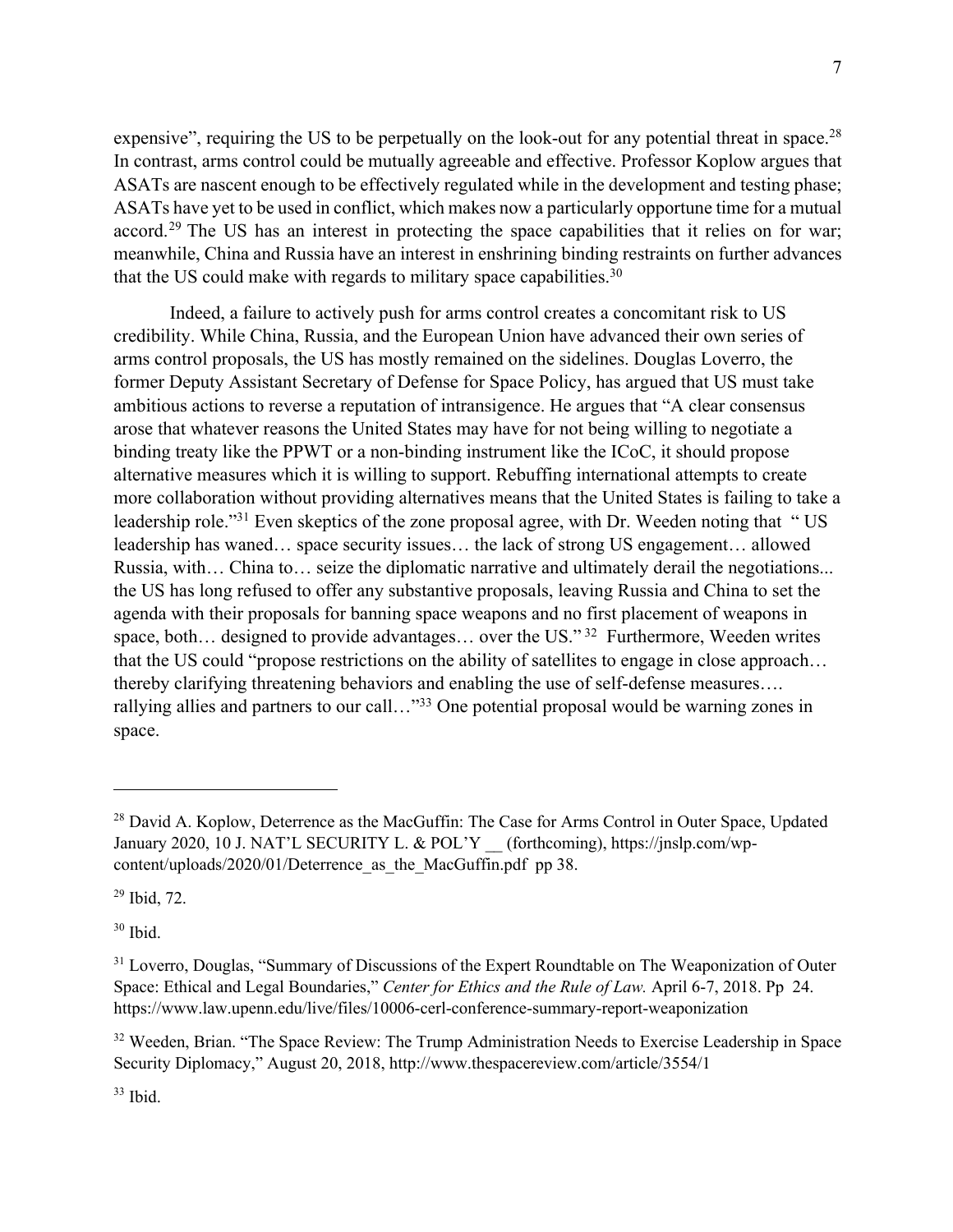The following report synthesizes historical and contemporary political, technical, and legal discussions on establishing specialized zones in outer space to protect American satellites from co-orbital ASAT technology. Developing a taxonomy of different zone proposals across the space security and arms control literature, we assess the relative legal merits of these proposals. Our findings suggest that previous proposals would be untenable due to legal limitations on space activities set forth by the Outer Space Treaty. However, we propose the establishment of a new type of zone— 'warning zones' —which, if framed solely as an information-gathering mechanism supporting the conditional and preemptive use of force in self-defense, would constitute a lawful and effective solution to co-orbital ASAT threats in GEO.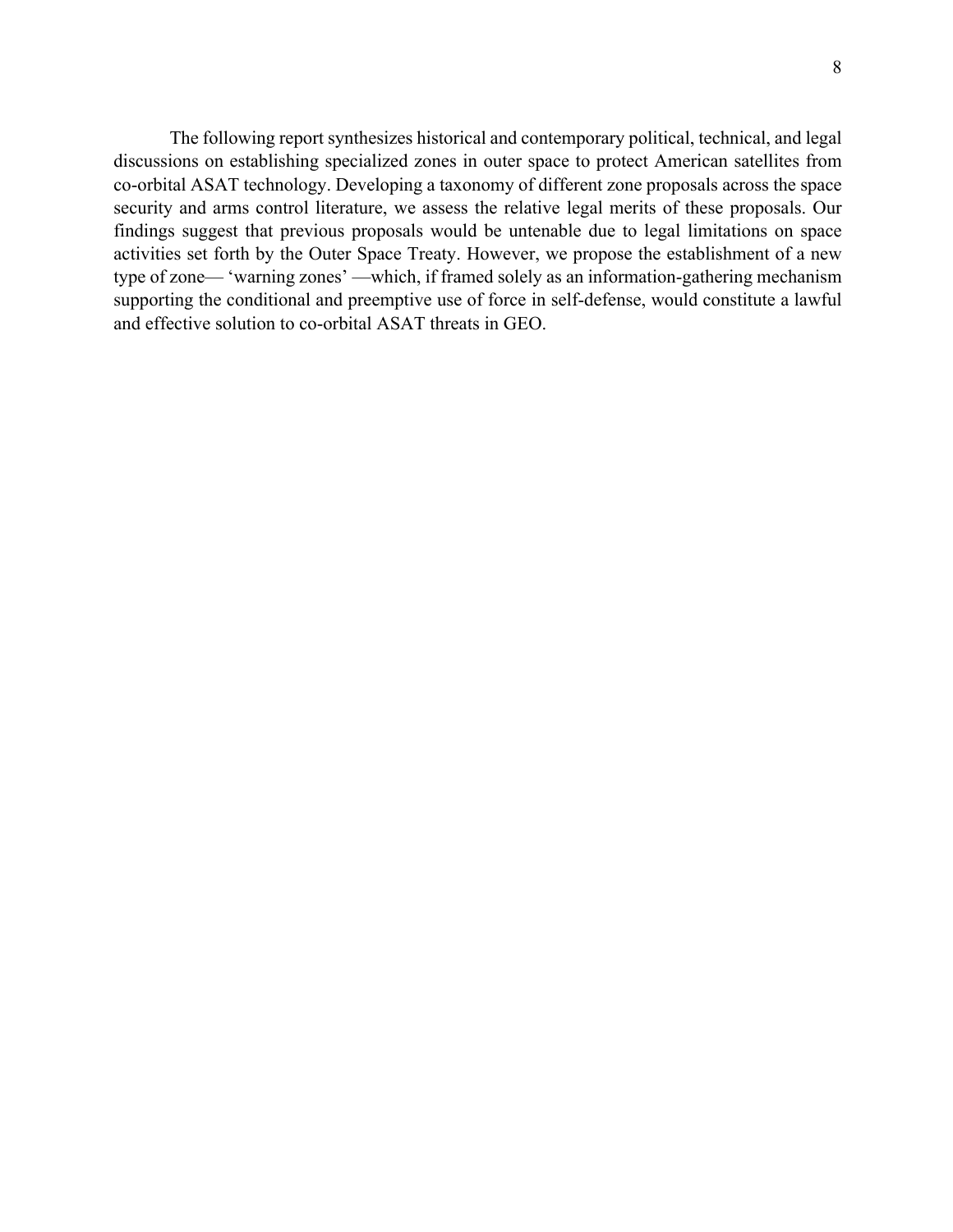### **Summary of Key Findings**

We find the following:

- Preemptive uses of force in self-defense in space are clearly lawful, so long as all relevant proscriptions on its exercise are observed.
- Prior zone proposals, which envision enforcement of zones *per se*, are almost certainly in violation of the Outer Space Treaty (OST)'s prohibitions on national appropriation by means of sovereignty or use (Art. II) and harmful interference with the activities of other States (Art. IX). This paper's proposed "warning zones," in contrast, fully comply with both provisions, placing a subset of safety zones on unassailable legal footing.
- The existing literature regarding legality of zones uniformly fails to consider such a formulation. Proponents have thus far leaned on strained analogies to the ITU, ISS, or law of the sea, which critics have rightly identified as spurious.
- The unique physical characteristics of GEO render all available alternatives incapable of adequately addressing the threat posed by co-orbital interception from prepositioned assets, should technical capacity be(come) sufficient to enable such loitering and interception to be undertaken reliably. This is a realistic possibility, and the resultant risks to international stability could be substantial.
- Both critics and proponents of zones have failed to systematically address each other's arguments. Each side is correct in key respects often glossed over by the other. Designed properly, warning zones can avoid nearly all major objections raised by critics, while meaningfully increasing crisis stability and decreasing the risk of interstate conflict.
- Most saliently: prepositioning of co-orbital assets poses a unique threat undervalued by critics, and addressable in the near-term only by drones. Critics' well-founded concerns that drawing red-lines will create perverse incentives to test and increase the propensity for crisis escalation are resolved by this paper's reformulation of zones as a flexible mechanism for deriving signals of possible intent. Meanwhile, claims that the adversary will simply loiter outside the bounds of the zone, or that the zone cannot reliably extend far enough to prevent close-approaches, fail to understand the true value of the proposal, which is *informational*, not prohibitive. Finally, the ability to operate on the edge is a bug, not a feature, as it increases the ability and likelihood of states sending clear signals and adds important rungs of bargaining, short of the use of force, to the escalation ladder.
- Warning zones are a form of space arms control that is appealing to all parties. As a uniquely self-executing crisis stability measure, zones are devoid of the verification concerns, definitional debates, and fears of restricting freedom of action that have brought space arms control negotiations to a grinding halt. This provides a unique opportunity to forge consensus, and take the first steps toward a new space arms control agenda. Doves, hawks; Democrats, Republicans; Americans, Chinese, Russians, Europeans: all are wellserved—and none are harmed—by increased clarity around intent in orbit.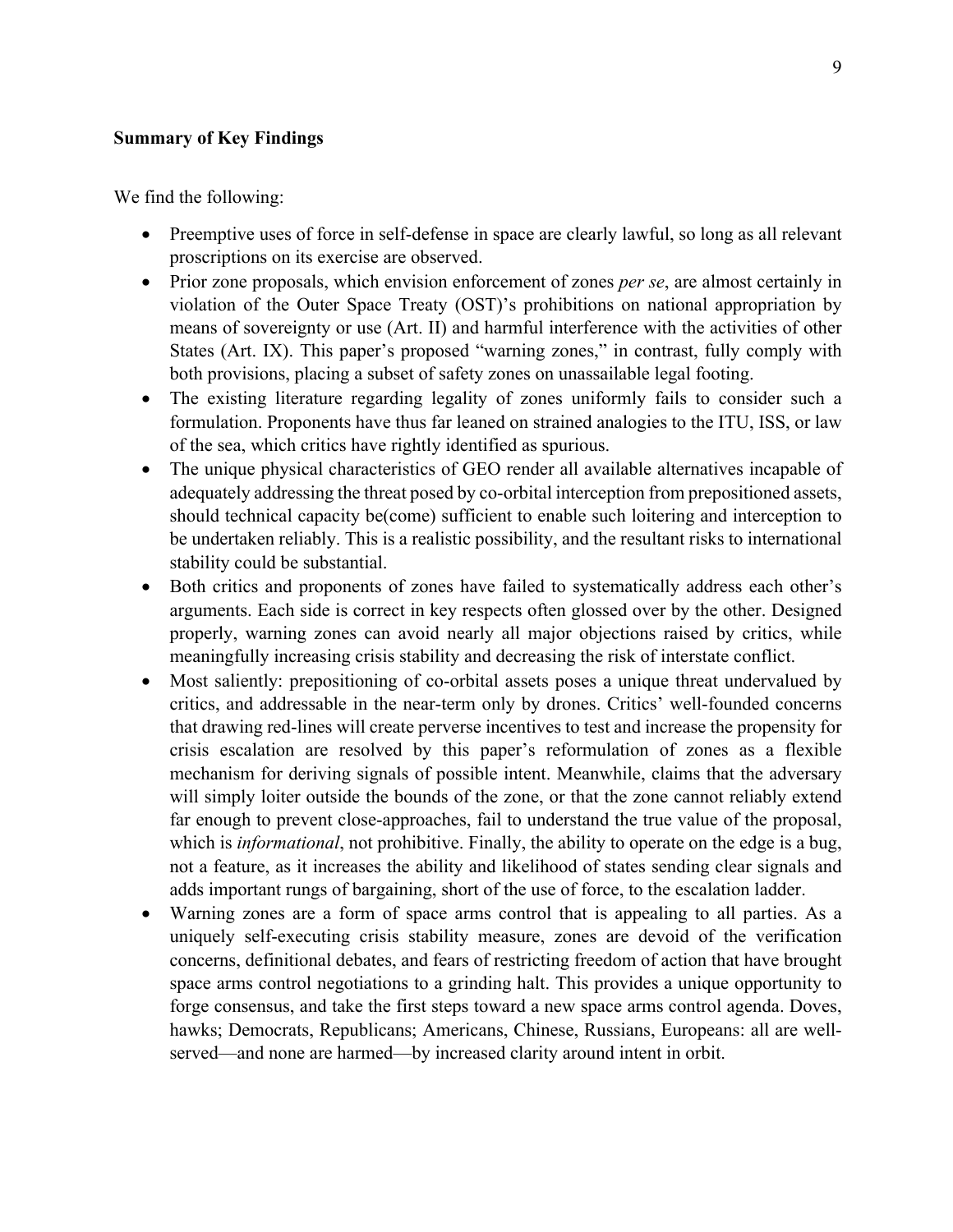This paper will begin by taxonomizing space security zone proposals and assessing their (il)legality. Only warning zones (WZs) are conclusively lawful under the OST, and international law places several additional constraints on their operation. The paper will then evaluate the case for WZs on normative policy grounds, comprehensively surveying the arguments for and against such zones. This paper finds that critics' arguments are well-founded, and may very well be damning to other zone proposals; but that in one specific context, WZs with certain specific design elements are capable of resolving such criticisms while providing an invaluable contribution to space security.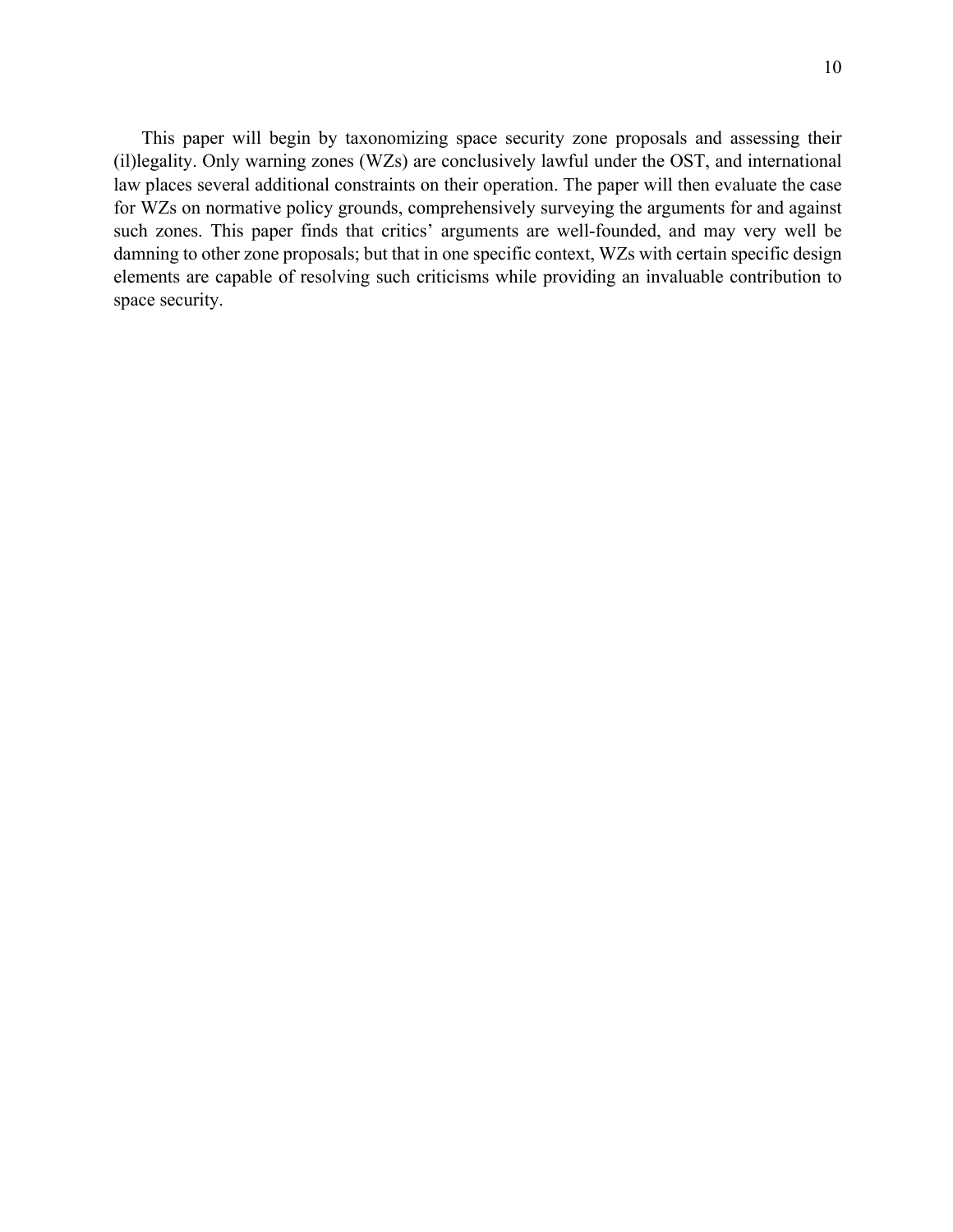## **Typology of Zones**

The dearth of international law regulating co-orbital anti-satellite technology (ASATs) leaves states with few options to combat the burgeoning threat posed by these weapons. Nonetheless, steps must be taken to regulate dual-use space systems before they are deployed *en masse*. A significant number of proposals argue that safety zones around satellites should be established, though the existing literature on these zones elides important legal and policy distinctions between them. This section seeks to rectify the conflation between different types of zones by sketching a clearer zone taxonomy, and then evaluating their relative legal and policy merits. For purposes of this paper, we only consider zone types related to arms control proposals; a more expansive typology of space zones which elaborates on other varieties such as noninterference zones<sup>34</sup> and space traffic management/collision-minimization zones should be subject to further research.

Proposals to establish zones in outer space within which certain conduct by states could be restricted or prohibited date to the earliest days of space arms control during the Cold War.<sup>35</sup> For example, in 1980, *M.I. Lazarev* proposed the establishment of security zones around settlements in outer space through which other states could only pass through peacefully.<sup>36</sup> In 1986, *P.O. Collins* and *T.W. Williams* proposed a "Traffic Zones" system whereby international law could proscribe certain movements and types of passage by satellites in bands of space reserved for solar power generation and space stations<sup>37</sup> Furthermore, T. K. *Schwetje* identified a variety of other proposals in the 1980s to establish zones designed to protect states' space assets which, if penetrated without permission, would allow retaliation through the use of force.<sup>38</sup>

These proposals may be broadly divided into three categories: 'keep-out zones' (KOZs), 'self-defense zones' (SDZs), and 'warning zones.' This taxonomy is a relatively novel contribution. Works to date use these (and many other) terms imprecisely—for many authors they

<sup>&</sup>lt;sup>34</sup> Cody Knipfer, "The Space Review: Revisiting "Non-Interference Zones" in Outer Space," The Space Review, 2018, https://www.thespacereview.com/article/3418/1.

<sup>35</sup> Schwetje, Kenneth. 1987. "Protecting Space Assets: A Legal Analysis of 'Keep-Out Zones.'" *Journal of Space Law* 15(1 & 2): 131–46.

<sup>36</sup> Lazarev, *Future Space Cities*, 5 ANNALS AIR & SPACE L. 529 (1980) in Schwetje, "Protecting Space Assets: A Legal Analysis of 'Keep-Out Zones,'" 132.

<sup>&</sup>lt;sup>37</sup> Patrick Q. Collins and Trevor W. Williams, "Towards Traffic Control Systems for Near-Earth Space," in Proc. 29th Colloquium on the Law of Outer Space (IISL, Space Future, 1986), 161–70, http://www.spacefuture.com/archive/towards\_traffic\_control\_systems\_for\_near\_earth\_space.shtml.

<sup>&</sup>lt;sup>38</sup> Schwetje, "Protecting Space Assets," 131–46; Richard Dalbello, "Rules of the Road: Legal Measures to Strengthen the Peaceful Uses of Outer Space" (1985) 28 in Schwetje, "Protecting Space Assets," 132.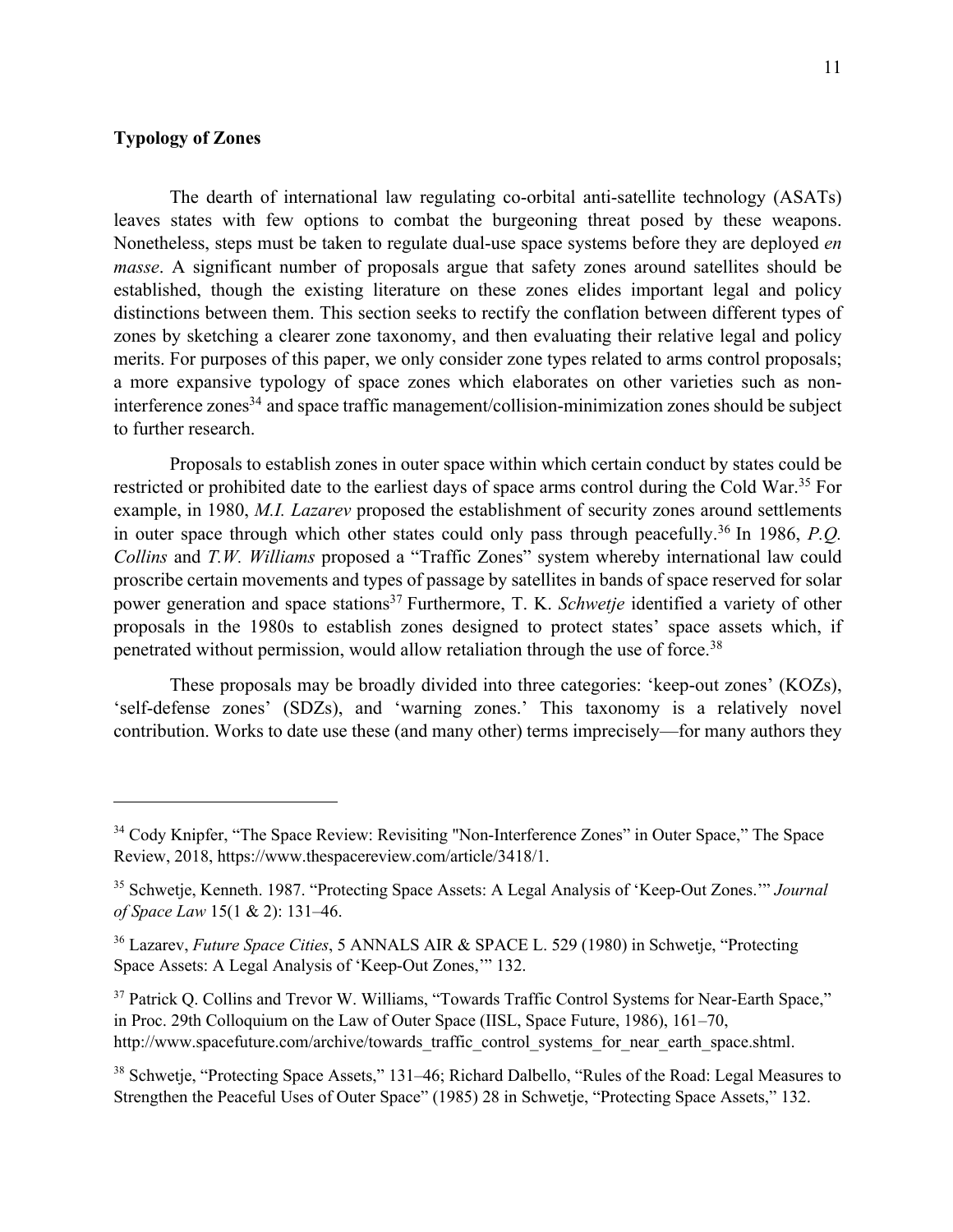are interchangeable, while others seek to distinguish their own proposal but fail to provide any systematic account of the legal and policy distinctions among types of zones.

**I. Keep-Out Zones.** KOZs seek to restrict close approaches by declaring areas of space around sensitive space assets through which unauthorized entry or passage may be met with military force. A 1985 report by the United States Office of Technology Assessment (OTA) proposed the archetypal example of a KOZ, which OTA defined as "a volume around a space asset, off-limits to parties not owners of the asset."39 The OTA noted that such zones "could be negotiated or unilaterally declared," and contended that "the right to defend such a zone by force and the legality of unilaterally declared zones under the OST remain to be determined."40 OTA's proposed KOZ would ensure that satellites "keep 100 km and 3 degrees out-of-plane from foreign satellites below 5,000 km [and] keep 500 km from foreign satellites above 5,000 km except those within 500 km of [GEO]," would allow "one pre-announced close approach at a time," and would establish that "in the event of… violation… the nation… which most recently initiated a maneuver 'burn' is at fault and… satellites trespassing… may be forcibly prevented from continued trespass."41 According to the OTA's assessment, such zones would be useful in the defense against passive anti-satellite weaponry.42 Passive anti-satellite weaponry (ASATs), such as space mines, might loiter near a satellite prior to performing an aggressive maneuver.<sup>43</sup> Furthermore, a principal finding of the report is that the United States could unilaterally "declare and defend protective [KOZs] around critical satellites," which could entail the use of force.<sup>44</sup>

**II. Space Defense Zones/Self-Defense Zones.** SDZs seek to apportion specific orbital regions for primary use by a particular state or group of states. Unauthorized trespass may be met with force, typically justified on self-defense grounds, but peaceful passage by foreign satellites is allowed with permission. Perhaps the most comprehensive and best-known SDZ proposal comes from Albert Wohlstetter and Brian G. Chow in 1986,<sup>45</sup> and was included in the Commission on Integrated Long-Term Strategy's Congressional report on "Discriminate Deterrence" (1988) as a means for the United States to remedy its weakness in space.<sup>46</sup> Wohlstetter and Chow proposed

<sup>41</sup> Ibid, 136.

 $42$  Ibid, 10.

 $43$  Ibid., x, 9-18.

 $44$  Ibid., 8.

<sup>&</sup>lt;sup>39</sup> "Anti-Satellite Weapons, Countermeasures, and Arms Control" (Washington: U.S. Congress, Office of Technology Assessment, September 1985), ix.

 $40$  Ibid.

<sup>45</sup> Albert Wohlstetter and Brian G. Chow, *Self-Defense Zones in Space* (Marina del Rey, CA: Pan Heuristics, 1986).

<sup>&</sup>lt;sup>46</sup> Albert Wohlstetter and Brian G. Chow, "Self-Defense Zones in Space," Contract, Integrated Long-Term Defense Strategy (Marina Del Rey, CA: Pan Heuristics R&D Associates, July 1986); Fred Iklé and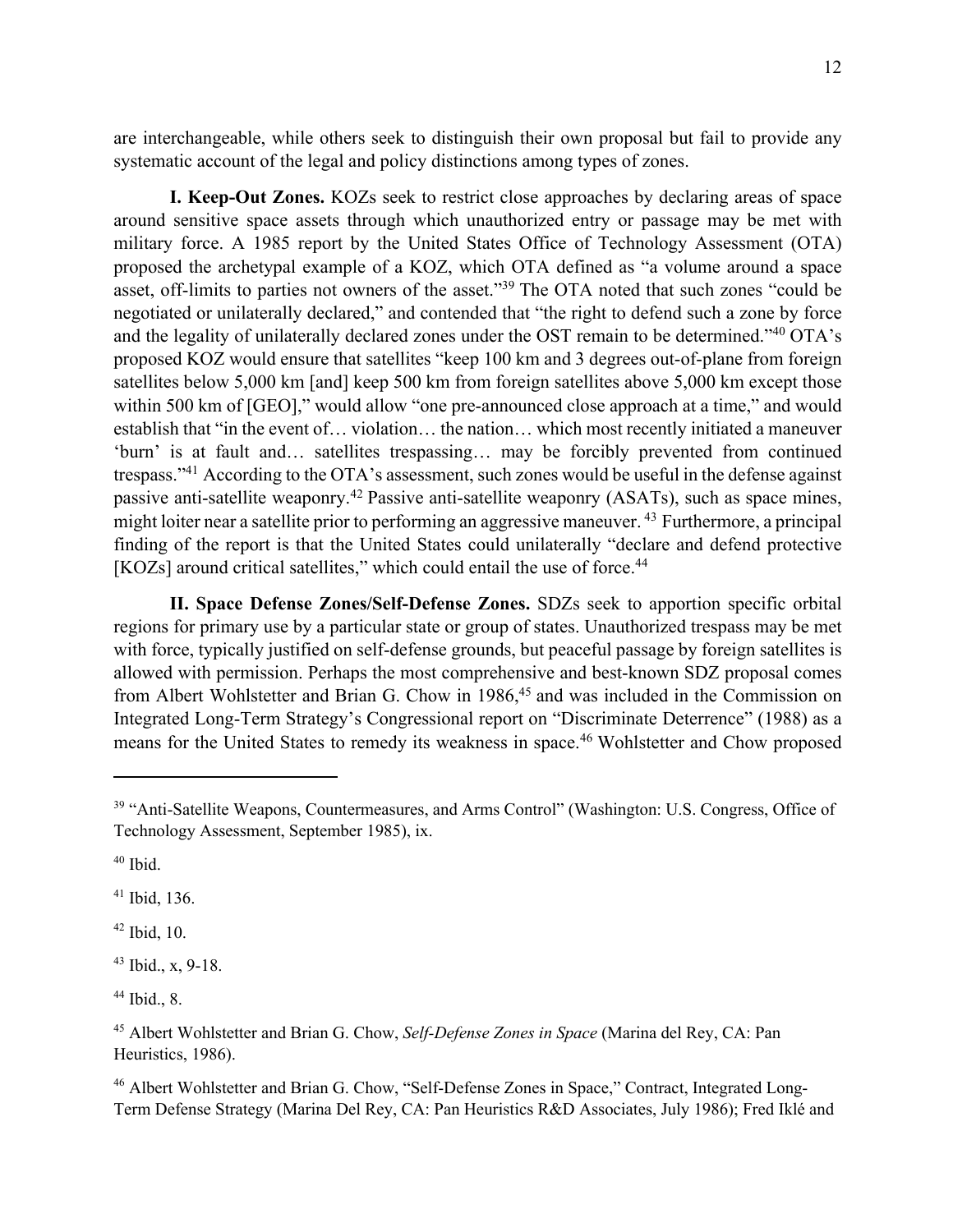that the United States and then-Soviet Union establish large, protective sectors in geosynchronous orbit through which foreign satellites could pass peacefully (only) with permission;<sup>47</sup> should a foreign satellite trespass without such permission, there would be an "explicit right to inspect, expel or render harmless invading satellites."48 There are crucial differences between SDZs and KOZs. First, as Schwetje notes, "rather than attempting to protect every satellite with a critical mission" as do KOZs, "an SDZ protects the mission itself… [and is] not attached to the satellites"; to accomplish this, "Wohlstetter and Chow reserve entire sectors for satellites of various defense groupings… to be assigned to the Western Alliance or the Soviet Bloc."49 This distinction greatly impacts the threat posed by loitering of co-orbital ASATs, as the "SDZ arrangement would make the entire 'shell' inaccessible to an attacker" such that the "threat of space mines would be lessened."50 Second, the express articulation of a legal right grounded in self-defense to preempt an approaching threat with whatever force might be required is thought to render SDZ more effective at dealing with violations.

Such proposals are not limited to Wohlstetter and Chow. Dan Quayle, for instance, proposed similar "space self-defense zones" in 1986, writing that they would:

> … allow defenses, enhance verification, and significantly reduce the incentive for either side to attack the other's satellites. What the zones would do is simple: Keep one side's satellites far enough apart from the other's to make an instantaneous surprise attack by either side virtually impossible. Both sides would be permitted an equal number of zones within which they would have exclusive rights to position their satellites permanently, and to inspect, expel, or otherwise render harmless intruders if they exceed an agreed upon, safe number.<sup>51</sup>

*LTC A. J. Butler* recommends a layered proposal, in which,

…two distinct types of zones would be established. The first would be a true safety zone that required permission prior to entry and would be of limited dimension. The extent of the safety zone would

Albert Wohlstetter, "Discriminate Deterrence: Report of the Commission on Integrated Long-Term Strategy" (Comission on the Integrated Long-Term Strategy, January 1988), 54;

<sup>47</sup> Schwetje, "Protecting Space Assets," 133.

<sup>48</sup> Ibid., 133.

<sup>49</sup> Ibid., 133.

<sup>50</sup> Ibid., 133.

<sup>51</sup> "Dan Quayle, "Making War Less Attractive: Space Self-Defense Zones," *Christian Science Monitor*, March 24, 1986, https://www.csmonitor.com/1986/0324/espace.html.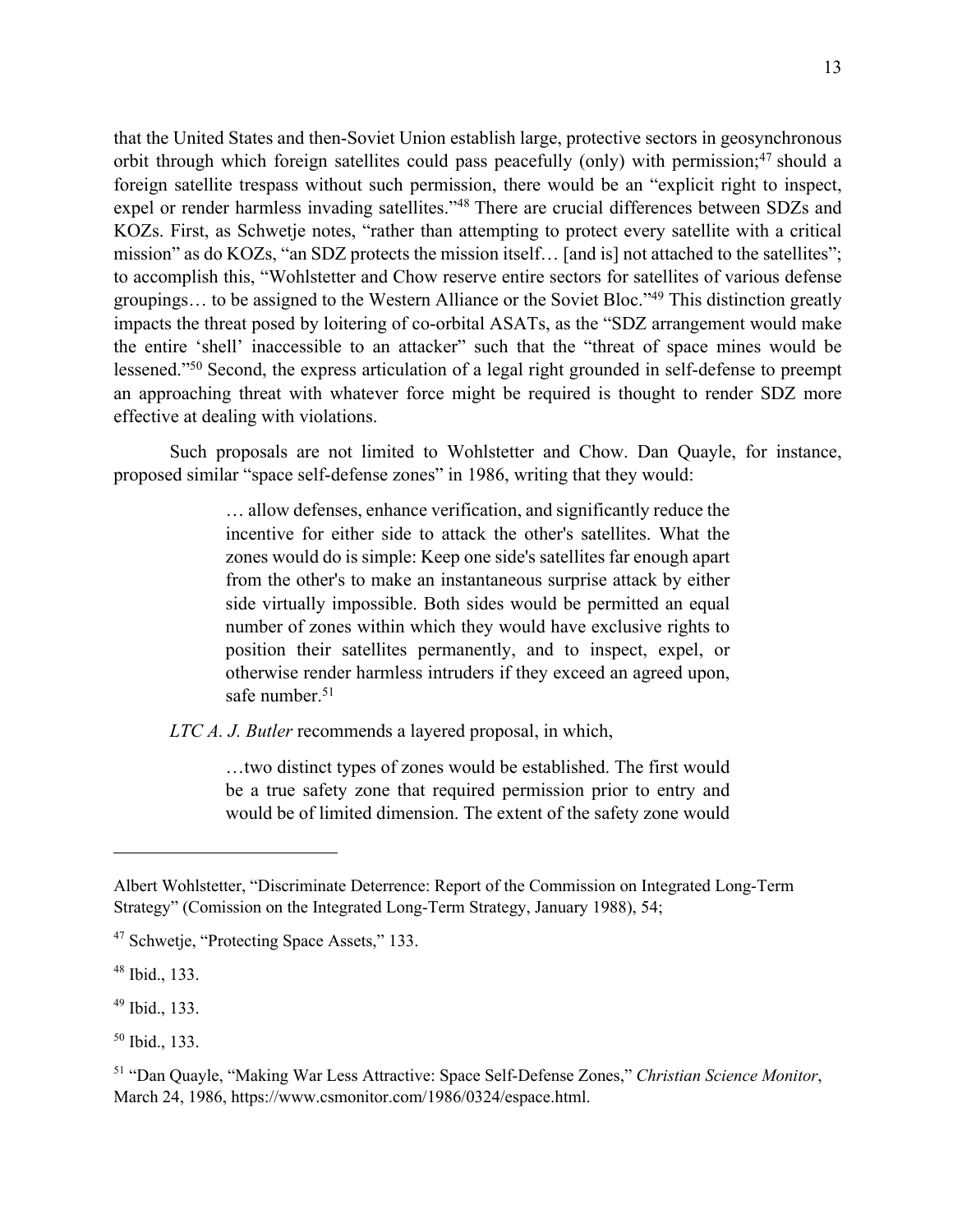only be as large as necessary to protect activities in which safety was a prime factor. Outside the safety zone, a Space Defense Identification Zone (SPADIZ) would be established. The SPADIZ would be quite large; all approaching spacecraft would be required to identify themselves and give prior notice of approach.<sup>52</sup>

Many more contemporary formulations of the concept retain the central emphasis on selfdefense, but alter the details to account for the dramatic evolution in the space environment since the 1980s—the exponential increase in traffic and use and the post-Cold War shift away from bipolarity, among others. Perhaps the most comprehensive proposals in recent years have come from Chow, who now argues for the establishment of SDZs around certain satellites the penetration of which would trigger the right to "punish infringement," at least under certain specified threshold conditions.53

**III. Warning Zones.** This paper contends that a third type of zone would overcome the shortcomings of KOZs and SDZs. Although KOZs and SDZs have their merits, they suffer from two major drawbacks: first, our analysis finds that both violate international law; second, both are highly vulnerable to certain well-reasoned policy objections. Warning zones, if framed, designed, and implemented properly, would resolve these issues and objections. Warning zones, much like KOZs, would demarcate areas around certain vulnerable but strategically vital assets, and much like SDZs would emphasize the preemptive use of force in self-defense. However, unlike either KOZs or SDZs, the declaration of the zone itself is *not* understood—either implicitly or explicitly—to grant any right to the declaring state that it does not already possess. Instead, much like certain similar zones in the maritime domain, warning zones in space serve an informationgathering function: "trespass" *per se* is not restricted, but can, upon meeting certain thresholds, provide increasingly certain evidence of hostile intent which would justify preemptive use of force in self-defense. Warning zones, would, therefore, provide an important—indeed, essential mechanism for clarifying intent, reducing the propensity for miscalculation by either side, improving signaling by both parties, and enhancing stability in crises.

<sup>&</sup>lt;sup>52</sup> Schwetje, "Protecting Space Assets," 133.

<sup>53</sup> See Brian G. Chow, "Stalkers in Space: Defeating the Threat," *Strategic Studies Quarterly* 11, no. 2 (2017): 82–116: 94-95. Chow writes that by adapting the international maritime law regarding state's contiguous zones, along with Article 17 of the United Nations Convention on the Law of the Sea (UNCLOS), states would not be violation of the 'non-appropriation' and 'free access' principles of the OST.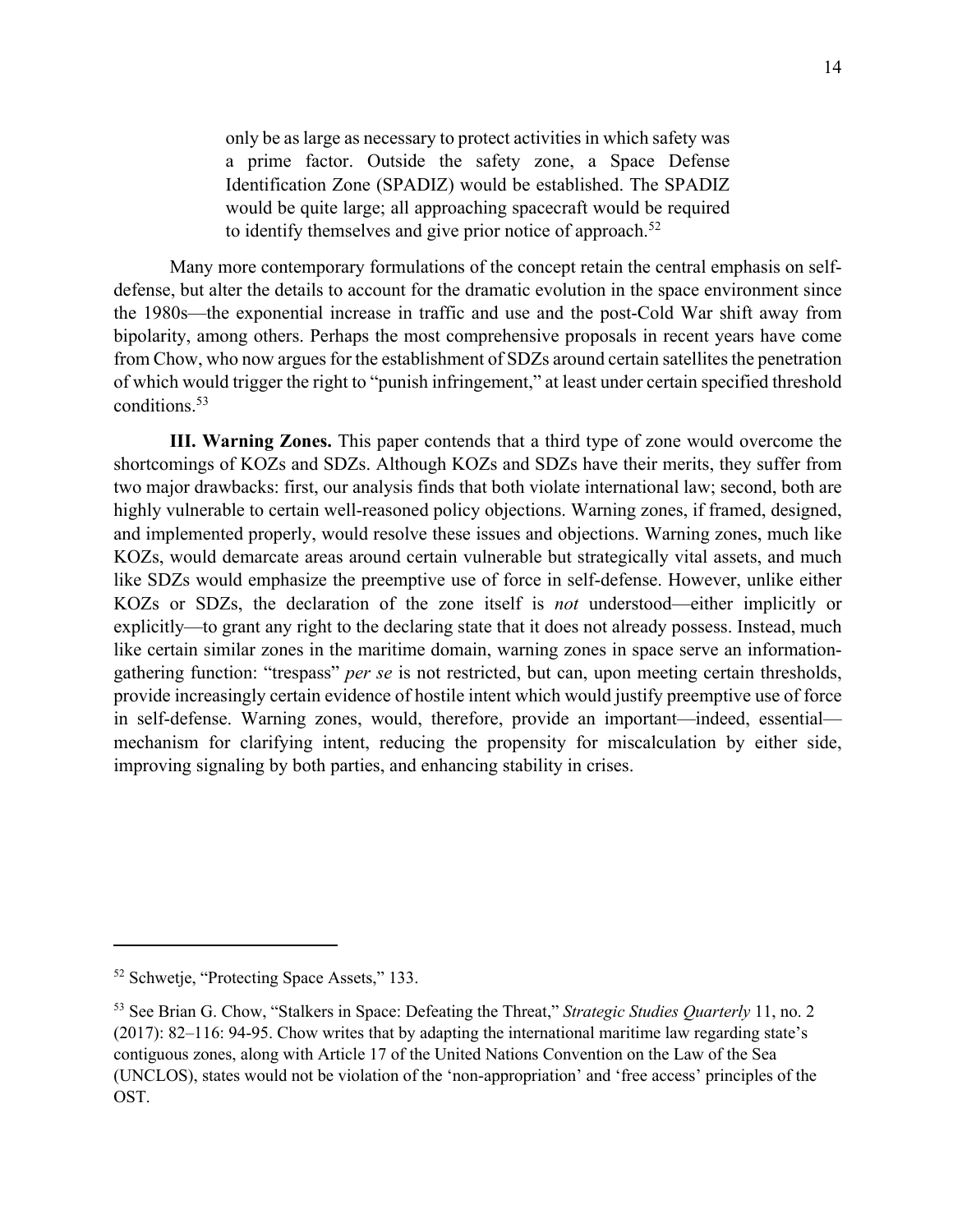## **Legality of Zones**

Within this taxonomy, the critical distinction between zone proposals is their legality under international law. After the launch of Sputnik in 1957, the United Nations established an Ad Hoc Committee in 1959 to consider establishing legal rules to prevent state "interference among space vehicles."54 Though the Committee sought to find analogous principles in maritime and airspace law to apply to outer space, the Committee acknowledged that outer space was distinguished "by many specific factual conditions," most important of which is that outer space is, "on conditions of equality, freely available for exploration and use by all in accordance with existing or future international law or agreements."55 It was these conditions, that no area of space was unavailable for free exploration or use by all states, that crystallized into the OST a decade later in 1967.

The OST has since set forth two key criteria that guide the legality of different zone proposals. First, Article I of the OST restricts the ability of a state to infringe on another state's "free access to all areas of celestial bodies" and mandates equality between states "without discrimination of any kind" (henceforth referred to as the 'free access' principle).<sup>56</sup> Second, Article II of the OST prohibits any state appropriation over outer space not only "by claim of sovereignty," but also "by means of use or occupation, or by any other means" (henceforth referred to as the 'non-appropriation' principle).57

*Articles I and II, Text of the Outer Space Treaty*

Article I | Outer space, including the moon and other celestial bodies, shall be free for exploration and use by all States without discrimination of any kind, on a basis of equality and in accordance with international law, and there shall be free access to all areas of celestial bodies.<sup>58</sup>

<sup>58</sup> Ibid.

<sup>54</sup> Collins and Williams, "Towards Traffic Control Systems," 161–70.

<sup>55</sup> Glenn Reynolds and Robert Merges, "Jessup & Taubenfeld, The United Nations *Ad Hoc Committee on the Peaceful Uses of Outer Space*, 53 American Journal of International Law 877 (1959)," in Outer Space: Problems Of Law And Policy (Routledge, 2019).

<sup>56</sup> *Treaty on Principles Governing the Activities of States in the Exploration and Use of Outer Space, Including the Moon and Other Celestial Bodies* (OST), Jan. 27, 1967, 18 U.S.T. 2410, T.I.A.S. 6347, 610 U.N.T.S. 205 (effective Oct. 10, 1967).

<sup>57</sup> *Treaty on Principles Governing the Activities of States in the Exploration and Use of Outer Space, Including the Moon and Other Celestial Bodies*.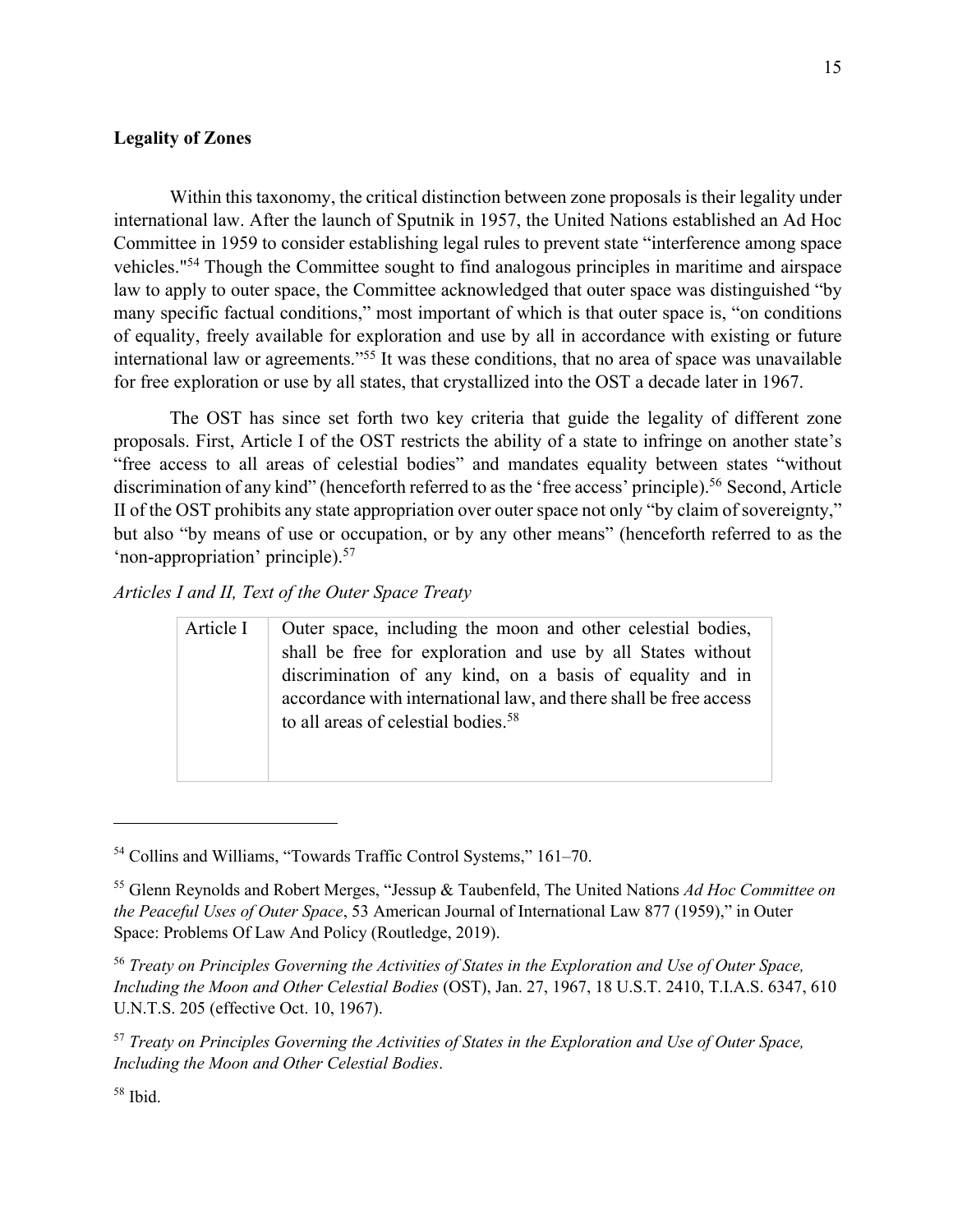| Article II | Outer space, including the moon and other celestial bodies, is    |
|------------|-------------------------------------------------------------------|
|            | not subject to national appropriation by claim of sovereignty, by |
|            | means of use or occupation, or by any other means. <sup>59</sup>  |
|            |                                                                   |

Notably, there is firm international consensus on these principles. As of 2019, 109 countries are party to the OST, 89 of which are signatory states. <sup>60</sup> Strong evidence suggests that the 'non-appropriation' principle also constitutes customary international law. The origins of the document during the Cold War indicate the treaty was drafted as a general practice to prevent militarization of space.61 Furthermore, the *travaux préparatoires* explicitly write that "[c]elestial bodies should not be subject to any claim of sovereignty."62 Additionally, *A. D. Pershing* makes a strong case that the non-appropriation of space is *opinio juris* and broadly supported by states' domestic legislation.<sup>63</sup>

Consequently, the critical task for zone proponents is to overcome the 'free access' and 'non-appropriation' principles set forth by the OST and firmly held by the international community. As *T.J. Schwetje* wrote on the subject of zoning outer space in 1987:

> The international community has generally not objected to the establishment of special zones if the zones under the circumstances were reasonable and did not unduly hamper or interfere with another nation's freedom to navigate the seas or supra-adjacent airspace. Important in the following discussion is the notion that the key to gaining international acceptance of such zones has been that they extend no claim of sovereignty. There is a clear distinction between

<sup>59</sup> Ibid.

 $60$  Ibid.

 $<sup>61</sup>$  Abigail D Pershing, "Interpreting the OST's Non-Appropriation Principle: Customary International</sup> Law from 1967 to Today," *The Yale Journal of International Law* 44, no. 1 (2019): 154-155.

 $62$  Letter from Arthur Goldberg, Permanent Representative of the U.S., to the Chairman of the Comm. On the Peaceful Uses of Outer Space (June 16, 1966),

http://www.unoosa.org/pdf/limited/c2/AC105\_C2\_L012E.pdf [hereinafter Letter from Arthur Goldberg] in Pershing, "Interpreting the OST's Non-Appropriation Principle: Customary International Law from 1967 to Today," *The Yale Journal of International Law* 44, no. 1 (2019): 155.

<sup>63</sup> Pershing, "Interpreting the OST's Non-Appropriation Principle," 157-162.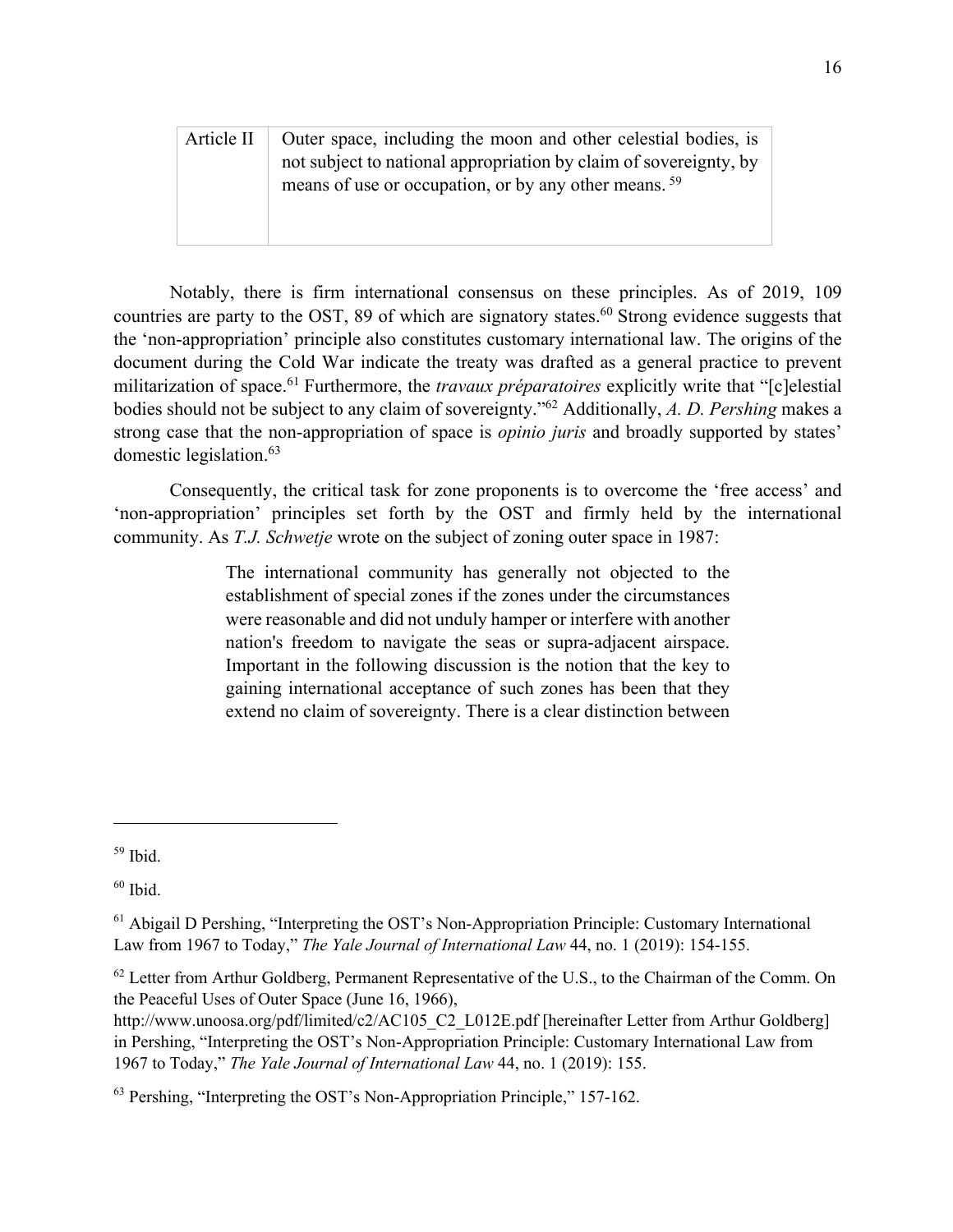sovereignty and the right to exercise a preventive, protective, or regulatory jurisdiction (Footnote omitted).<sup>64</sup>

Consequently, the core question regarding the legality of zones centers on whether proposals constitute a *de facto* claim of sovereignty.

Unlike international maritime law, under which the United Nations Convention on the Law of the Sea clearly establishes the areas of water over which states exercise sovereignty, the limits of sovereignty over airspace are murky as no international agreement establishes an altitude limit on what constitutes "airspace."65 State sovereignty over airspace dates back to the Roman Empire, but technological development over subsequent millennia, such as the advent of hot-air balloons and early airplanes, progressively increased the altitude over which states argued they could exercise effective control and claim sovereign right.<sup>66</sup> With the launch of Sputnik by the Soviet Union in 1957, the emergence of manmade satellites prompted significant legal questions about the bounds of airspace over which a state could exercise sovereignty.<sup>67</sup>

Out of concern that a boundary between airspace and outer space might constrain their military activities, neither the United States nor the Soviet Union pressed for official demarcation after the launch of Sputnik.<sup>68</sup> Prior to Sputnik, the Soviet Union held that no vertical limit on its airspace existed, but reversed this position to affirm the legality of Sputnik, arguing that no state could claim sovereignty over outer space.<sup>69</sup> The launch of Sputnik also incited internal debate within the United States about the vertical limit of United States airspace.<sup>70</sup> Essentially enshrining the principle of overflight into international law, the United States elected not to object to the Soviet position that Sputnik did not penetrate United States airspace.<sup>71</sup> From the perspective of the

<sup>66</sup> John C. Cooper, "High Altitude Flight and National Sovereignty," The International Law Quarterly 4, no. 3 (1951): 411–18: 412.

<sup>67</sup> Albert I Moon Jr, "A Look at Airspace Sovereignty," *Journal of Air Law and Commerce* 29, no. 4 (1963): 328–45.

<sup>68</sup> M.V. Smith, "Ten Propositions Regarding Spacepower," The Fairchild Papers (Maxwell Air Force Base, Alabama: Air University, Air University Press, 2002): 4.

<sup>69</sup> Reinhardt, "The Vertical Limit of State Sovereignty," 82-83.

<sup>70</sup> Ibid., 85.

 $71$  George M. Moore, Vic Budura, and Joan Johnson-Freese, Joint Space Doctrine: Catapulting into the Future, Joint Force Quarterly (Institute for National Strategic Studies, National Defense University, 1994): 74; Reinhardt, "The Vertical Limit of State Sovereignty," 82-88; The Harvard Law Review

<sup>&</sup>lt;sup>64</sup> Schwetje, "Protecting Space Assets," 134.

<sup>65</sup> Dean N Reinhardt, "The Vertical Limit of State Sovereignty," *Journal of Air Law and Commerce*. 72, no. I (2007): 65-137.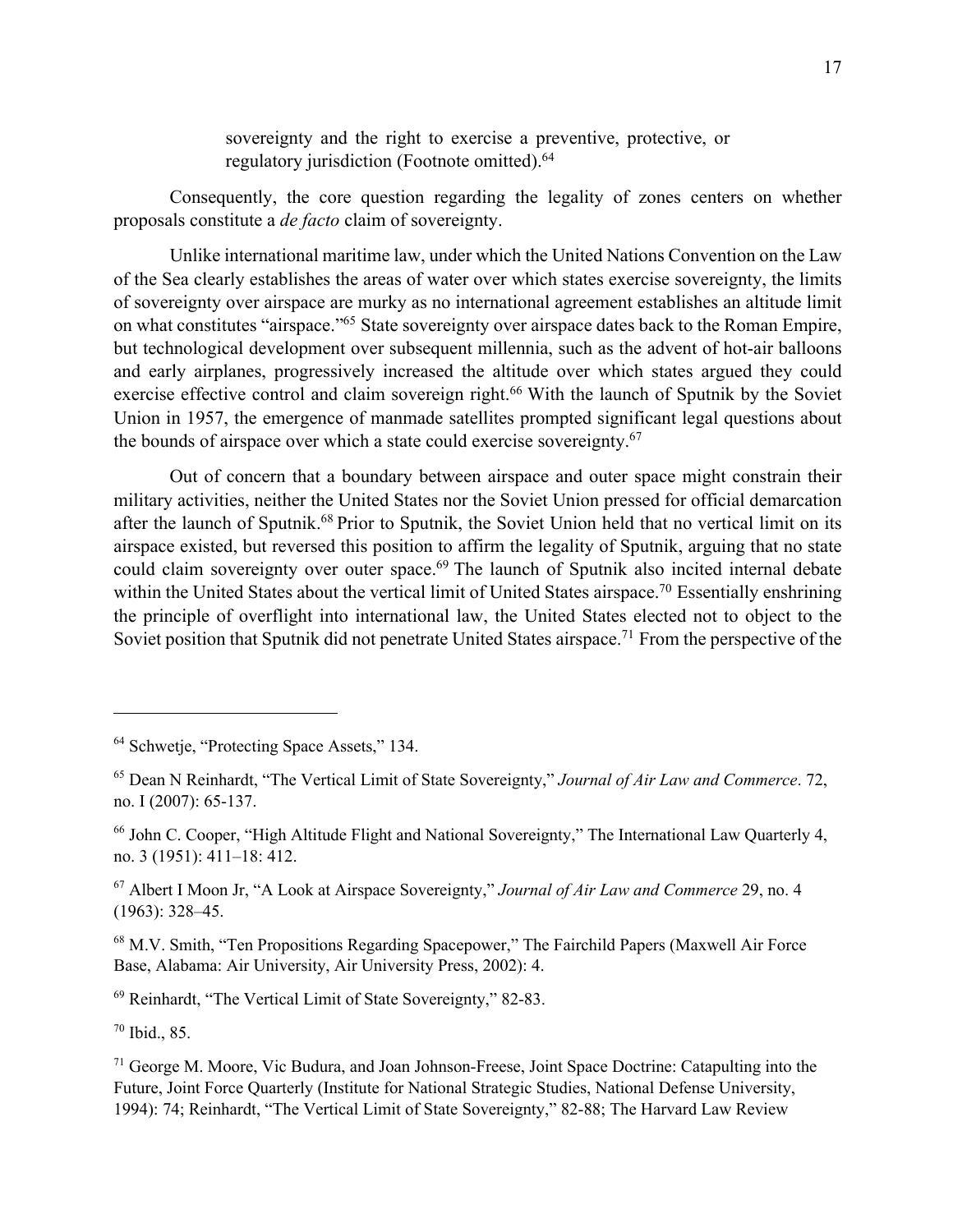United States Air Force, this position allowed the United States to freely orbit the Soviet Union in its own space activities.<sup>72</sup> Furthermore, the lack of a clear delineation between airspace and outer space prevented "the direct assimilation of any pattern of conduct in space to the existing legal principle of airspace sovereignty, and thereby enables nations to approach space problems unfettered by prior commitments."73

The physics of Earth's atmosphere and orbit shape the practical exercise of sovereignty. Since the Earth's atmosphere gradually thins with altitude, there is no identifiable cut-point between airspace and outer space.<sup>74</sup> A number of arbitrary cut-points<sup>75</sup> have been proposed by both

<sup>75</sup> Stanley B. Rosenfield, "Where Air Space Ends and Outer Space Begins," Journal of

Space Law 7, no. 2 (Spring & Fall 1979): 137-148. p.139-140:

"These categories include:

1. The line based upon the concept of atmosphere, which has already been noted.

2. A line based on the division of the atmosphere into four layers, the troposphere, the stratosphere, the mesophere and the ionosphere. Each division has its own scientific characteristics and each has given rise to a variety of different proposals, ranging from 31 miles above the earth to as high as 500 miles.

3. The ICAO theory previously: noted) based on the maximum altitude of aircraft flight.

4. The von Kifrman line, by which the line would be established at the point where aerodynamic lift yields to centrifugal force, which would put the line at approximately 275,000 feet.

5. The line based on the lowest perigee of an orbiting satellite. This is based on the fact that when the earth's atmosphere is too dense, an artificial satellite cannot remain in orbit.19

Association, "National Sovereignty of Outer Space," *Harvard Law Review* 74, no. 6 (April 1961): 1154– 75: 1167.

 $72$  Delbert R. Terrill Jr., "The Air Force Role in Developing International Outer Space Law" (Air University, Air University Press, 1999),

https://www.airuniversity.af.edu/Portals/10/AUPress/Books/B\_0069\_TERRILL\_OUTER\_SPACE\_LAW. pdf.

<sup>73</sup> The Harvard Law Review Association, "National Sovereignty of Outer Space," *Harvard Law Review* 74, no. 6 (April 1961): 1154–75: 1169.

<sup>&</sup>lt;sup>74</sup> Nadia Drake, "What Is the Kármán Line, and Where Is the Edge of Space?," National Geographic, 2018, https://www.nationalgeographic.com/science/2018/12/where-is-the-edge-of-space-and-what-is-thekarman-line/.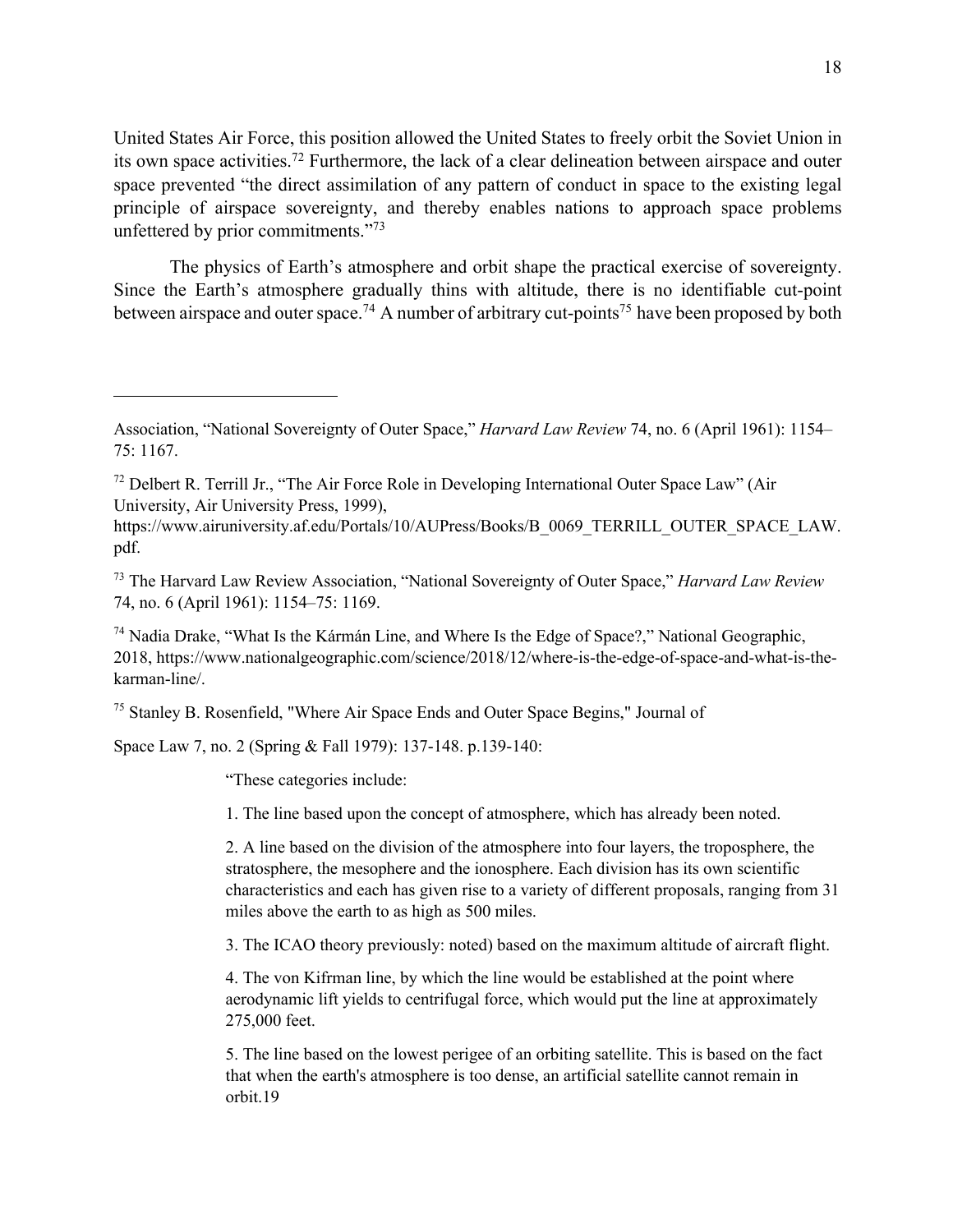national and international organizations, but the lack of a physical boundary has spoiled attempts at concrete demarcation (see footnote).76

The distinction between airspace and outer space bears important consequence for both the 'free access' and 'non-appropriation' principles. Satellites in low-Earth orbit and celestial objects beyond Earth's orbit constantly orbit through areas of space belonging to other states and are unsuited to the vertical application of sovereignty.<sup>77</sup> However, a satellite in geosynchronous orbit, where it "appears to 'hover' over one spot on the Equator,"<sup>78</sup> could hypothetically "hover" within a state's borders on Earth. Eight equatorial countries in the 1976 Bogota Declaration claimed sovereignty over geosynchronous orbit: because everything within Earth's gravitational field along the equator constituted airspace directly above their geographic territories.<sup>79</sup>

8. The zonal theory under which air space would be divided into sovereign air space, based upon either the height at which aircraft can operate or some other line of demarcation; a contiguous zone, through which all non-military flights would have a right of free passage; and all that above contiguous space which would be free space.

9. Drawing the line between air space and outer space by a combination of one or more of the previously mentioned proposals.

<sup>76</sup> See 3 and 9 for further discussion.

For example, an initial 1978 proposal by the Soviet Union argued that the lowest possible perigee of a manmade satellite constituted outer space.<sup>76</sup> However, the aforementioned political considerations led the United States and Soviet Union to operate on the premise that any satellite in orbit is in space and refused to offer an official boundary.<sup>76</sup> Although this position did not clarify the boundary between airspace and outer space, it did clarify that satellites are in outer space and not airspace. For more, see Reinhardt, "The Vertical Limit of State Sovereignty," 116.

<sup>77</sup> C.W. Jenks, International Law and Activities in Space, 5 Int'l & Comp. L.Q. 99, 103-104 (1956); Moon Jr, "A Look at Airspace Sovereignty," 335-337.

<sup>78</sup> Mindi Capp/MSFC, "NASA - Geosynchronous Satellites," Feature Articles, Image Feature (Brian Dunbar), accessed May 4, 2020, https://www.nasa.gov/audience/forstudents/5- 8/features/geo\_feature\_5\_8.html.

<sup>79</sup> Navebi, Nima. 2011. "The Geosynchronous Orbit and the Outer Limits of Westphalian Sovereignty." *Hastings Science & Technology Law Journal* 3(2): 471–98.

<sup>6.</sup> The line based on the point where the gravitational pull of the earth ceases. This theory arises from the basic assumption that for state security, the extent of sovereignty should extend beyond the point from which any object may be dropped.

<sup>7.</sup> The line between sovereign air space and outer space should be drawn at the limit of the underlying state's capacity to effectively apply its authority. This would provide a different limit on sovereign air space for different states.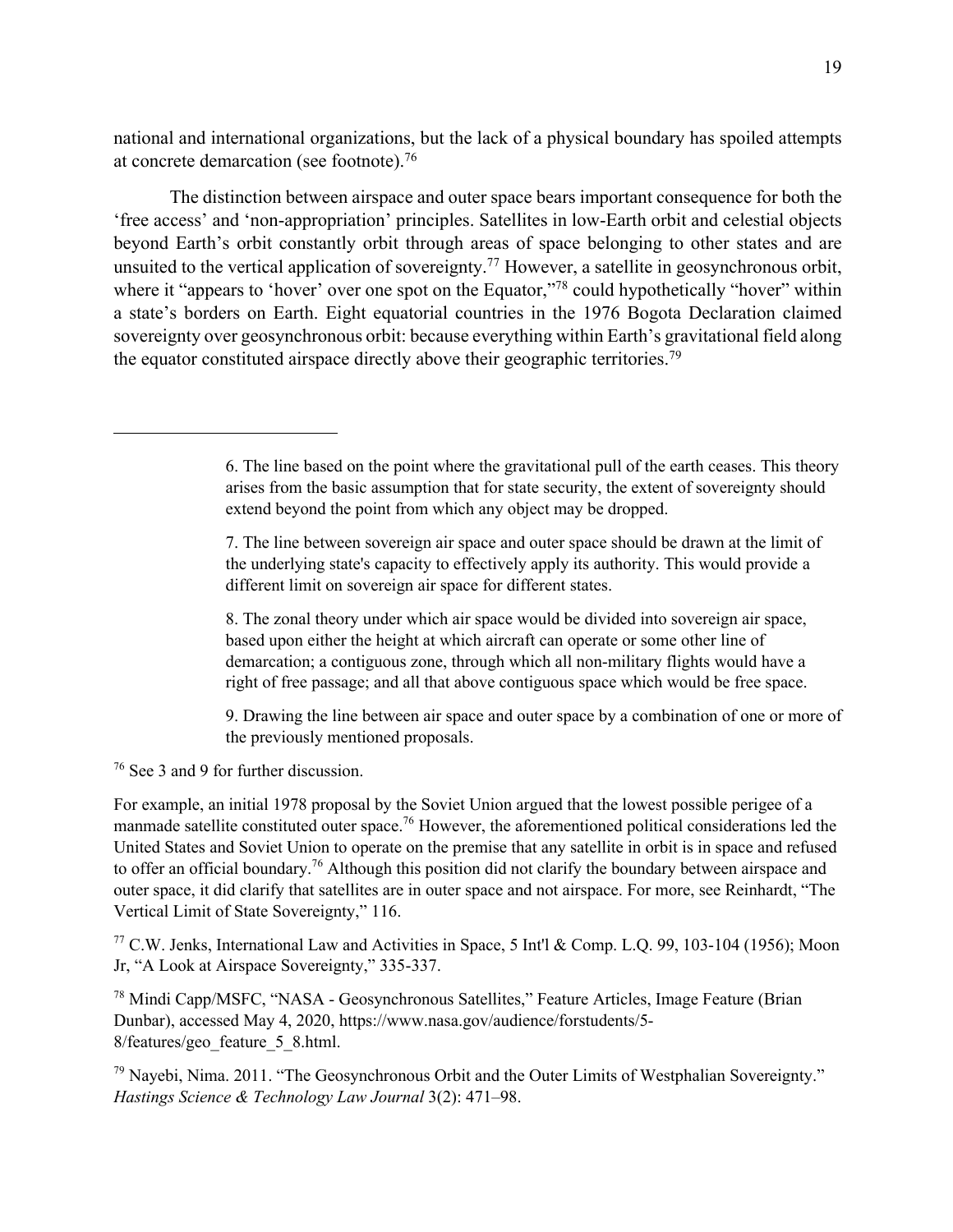However, the sovereign declaration by these states was resoundingly rejected by the international community. Detractors argued that longstanding state practice during which the ITU delegated orbital slots to spacefaring nations was enshrined as custom.<sup>80</sup> Although the Bogota Declaration signatories asserted that geostationary orbit was "a physical fact linked to the reality of our planet because its existence depends exclusively on its relation to gravitational phenomena generated by the earth [sic]," these claims were also rejected.<sup>81</sup> Experts disagreed with the claim of exclusive dependence, stating that "geostationary orbit is dependent on several factors such as: the launch and station-keeping propulsion, the attraction of the earth, the moon and the sun, and the solar radiation pressure."82

Lastly, although the Bogota Declaration signatories argued that the 1967 OST did not define outer space (which, in their view, meant that one could not logically conclude geosynchronous orbit was in space),  $83$  it was already well established that satellites in outer space are not located in airspace. Not only was state practice by the United States and Soviet Union a testament to this fact, but the international community generally accepted that "airspace activities cannot take place beyond an altitude of sixty kilometers," which "would suggest that the sovereignty of airspace issue, based on the international law of the 1944 Chicago Convention, terminates at a level of sixty kilometers beyond which altitude, the Convention does not apply."84

### *Zones and Self-Defense*

Whether on the basis of unlawful penetration or hostile approach, the unifying element among all zone proposals is the right to invoke self-defense. Consequently, it must be first

<sup>80</sup> Ibid., 489.

<sup>81</sup> *Declaration of the First Meeting of Equatorial Countries*. 1976. https://www.jaxa.jp/library/space\_law/chapter\_2/2-2-1-2\_e.html.

<sup>&</sup>lt;sup>82</sup> Andrej Gorbiel, "The Legal Status of Geostationary Orbit: Some Remarks," Journal of Space Law 6, no. 2 (1978): 171–78: 176.

<sup>&</sup>lt;sup>83</sup> Michael J. Finch, "Limited Space: Allocating the Geostationary Orbit," Northwestern Journal of International Law & Business 7, no. 4 Fall (1986 1985): 788–802.

<sup>&</sup>lt;sup>84</sup> Ferdinand Onwe Agama, "Effects of the Bogota Declaration on the Legal Status of Geostation Orbit in International Space Law," Nnamdi Azikiwe University Journal of International Law and Jurisprudence 8, no. 1 (2017): 24–34; Furthermore, it has been argued that states lack effective control over such high altitudes which consequently states sovereignty over orbit, though this reasoning is unclear because states can take measures against craft penetrating their airspace beyond targeting the craft itself (The Harvard Law Review Association, "National Sovereignty of Outer Space," *Harvard Law Review* 74, no. 6 (April 1961): 1154–75). In either case, the international community decided that the signatories of the Bogota Declaration had no reasonable claim of sovereignty over geosynchronous orbit.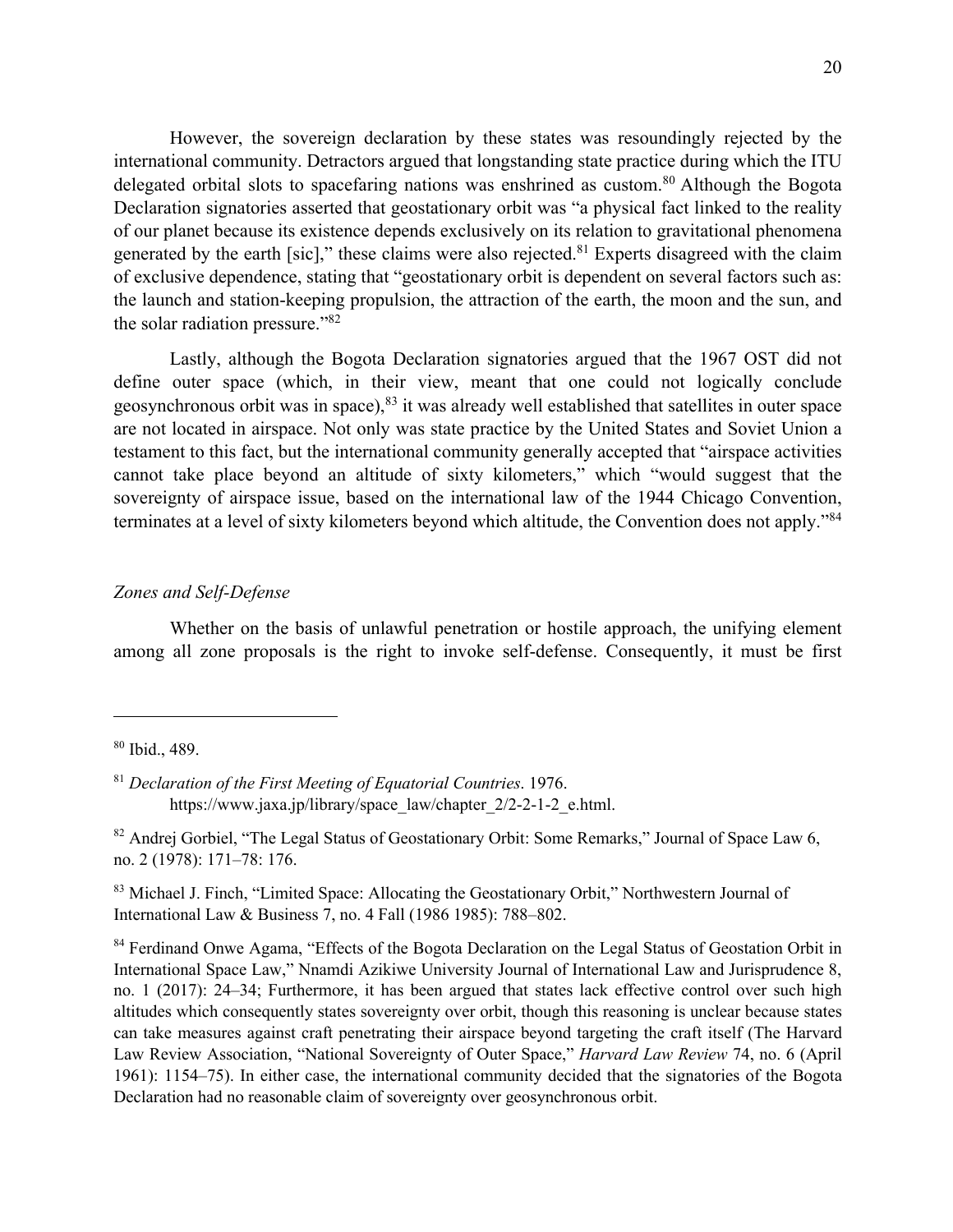established that the function of any type of zone, to defend against co-orbital ASATs, is legal under international law.

Although there exists a right to self-defense in outer space (see footnote), $85$  this does not necessarily imply the permissiveness of any zone, whether they be KOZs, SDZs, or warning zones. These zones, however, must comport with requirements of necessity and proportionality. While proportionality in self-defense is almost by definition context-dependent, contemporary jurisprudence identifies one or both of two tests: force at the level of equivalence of the initial attack, and force required for cessation of the attack.<sup>86</sup> Warning zones clear both thresholds. As such, a nation choosing to disable or destroy a "stalking" enemy satellite has acted proportionally, provided they limit, to the extent possible, the response solely to the satellite in question, and avoid "cross-domain" escalation. If bodyguard satellite technologies prove effective and feasible, a proportional response would likely be to disable solely the satellites that have violated a warning zone. If these technologies, however, do not offer an effective defense against co-orbital ASATs, the United States will need to consider other options, such as holding an adversary's critical satellites at risk and threatening retaliation.

The first potential threshold for proportionality is the equivalence, or symmetry requirement: the defender, when acting to dispel the aggressor, must roughly approximate the force level of the attack. Such a restriction is a necessary component of *jus ad bello*; otherwise, in the view of Professor *Yoram Dinstein*, the most minor of skirmishes could result in an asymmetric

<sup>&</sup>lt;sup>85</sup> Spanning only seventeen articles, the OST provides little more than a broad framework to govern space activities. However, in lieu of explicit provisions regulating specific activities, Article III states unequivocally that activities in outer space must be "in accordance with international law, including the Charter of the United Nations…" Accordingly, the explicit requirement that activities in space comport with international law, presupposes that outer space is a domain to which international law can be applied, as opposed to a lawless, Wild West completely liberated from international legal restraints.

Such analysis is reflected in both state doctrine and practice. Recent research seeking to clarify existing international law at the intersection of outer space and military operations has been undertaken for the development of the *Woomera Manual Project (see Germany v. Denmark and the Netherlands* (also known as *The North Sea Continental Shelf* cases). 1969. International Court of Justice). The manual argues that Article III of the OST, which has been ratified and accepted by all signatories, explicitly applies international law and the United Nations Charter to outer space,.<sup>85</sup> Furthermore, the International Law Commission (ILC) has concluded that provisions of international law that govern times of war, such as the Law of Armed Conflict (LOAC) is *lex specialis* during any period of armed conflict, regardless of the domain in which it occurs (Dale Stephens, summarizing the existing work of the Woomera Manual Project, "Military Space Operations and International Law," *The Woomera Manual Project – Part 1.* March 2, 2020) As a result, the legal basis for preemptive self-defense in terrestrial domains also demonstrates its legality in outer space.

<sup>86</sup> Etezazian, S., "The nature of the self-defence proportionality requirement," *Journal on the Use of Force and International Law,* 3(2), 2016. 260–289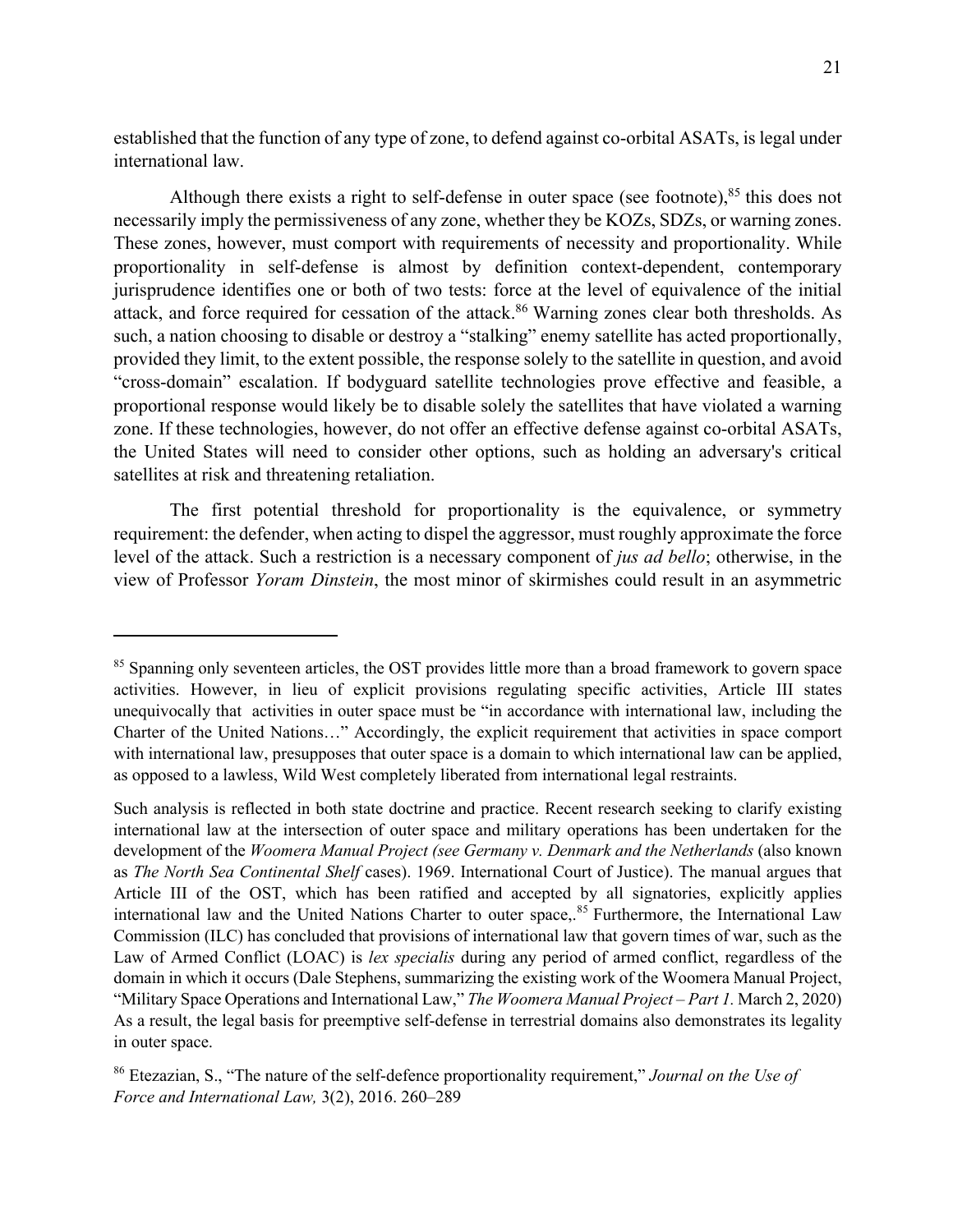response intended to fell the entire forces of the attacker themselves. <sup>87</sup> International custom supports this premise. In the case of the *Caroline* incident,<sup>88</sup> the British thought a proportional response to the perceived threat posed by forces on the *Caroline* was elimination of the ship, a roughly symmetrical response; there would have been no entertaining of a land-invasion in response.

With ample warning and *ex ante* clarification, KOZs, SDZs, and warning zones are proportional. Zones set a series of specific redlines that, if crossed, provide information to the defender that they should expect an attack. If the United States informs adversaries that it expects there to be, for example, 50 kilometers separating United States' satellites from foreign spacecraft, and that encroaching would be an act of war, adversaries knowingly crossing into those zones communicates to the defender that a threshold has been crossed. For the defending state to presume intentional aggression and dispel in an anticipatory matter is eminently reasonable. Such warning epitomizes a tit-for-tat response: in response to an enemy satellite threatening to destroy a nation's satellite, the defending state destroys the offending satellite. In such a case, the response would likely be limited solely to the tailgating satellite in question. Compared to the elegant simplicity of a response that treats a threat against a satellite as warranting destruction of the attacker's satellite, cross-domain responses, however, (which range from economic coercion such as sanctions to military responses such as ground strikes) would be inappropriate and not analogous.

The second potential threshold for proportionate self-defense concerns whether it's aimed merely at dispelling the attacker, the "Cessation Approach." Such a right of self-defense solely provides the grounds for an anticipatory response to the attacker. Upon disabling the threat, the prosecution of the war effort ends, as the objective of self-defense has been accomplished.<sup>89</sup> This

Over the past several centuries, this has crystallized into the principle of anticipatory self-defense, which relies on two conditions: necessity (the lack of other, countervailing options), and proportionality (not exceeding the threshold needed to respond to the existing threat).

<sup>87</sup> Dinstein, Yoram, "War, Aggression and Self-Defence,"*Cambridge University Press*, 5th edn 2011. 262–63.

<sup>88</sup> In December of 1837, forces under the authority of Great Britain set ablaze the *Caroline*, an American vessel docked in U.S. shores at Schlosser's Landing, destroying it. The *Caroline* housed a group of Canadian separatists seeking to foment political unrest. Claiming that the vessel posed a threat to Canadian (and, subsequently, British) interests, Great Britain argued that there existed a right to act against that which could pose a future threat, prior to the actual occurrence of such threat. After the incident, a statement was issued by United States Secretary of State Daniel Webster that, to justify the invocation of self-defense, a state must demonstrate "a necessity of self-defense, instant, overwhelming, leaving no choice of means, and no moment deliberation" (see Historical record of correspondence between Secretary Webster and Lord Ashburton provided by the Yale Law School Lillian Goldman Law Library).

<sup>89</sup> Antonio Cassese, "Terrorism Is Also Disrupting some Crucial Legal Categories of International Law," European Journal of International Law, Vol 12. 993. 2001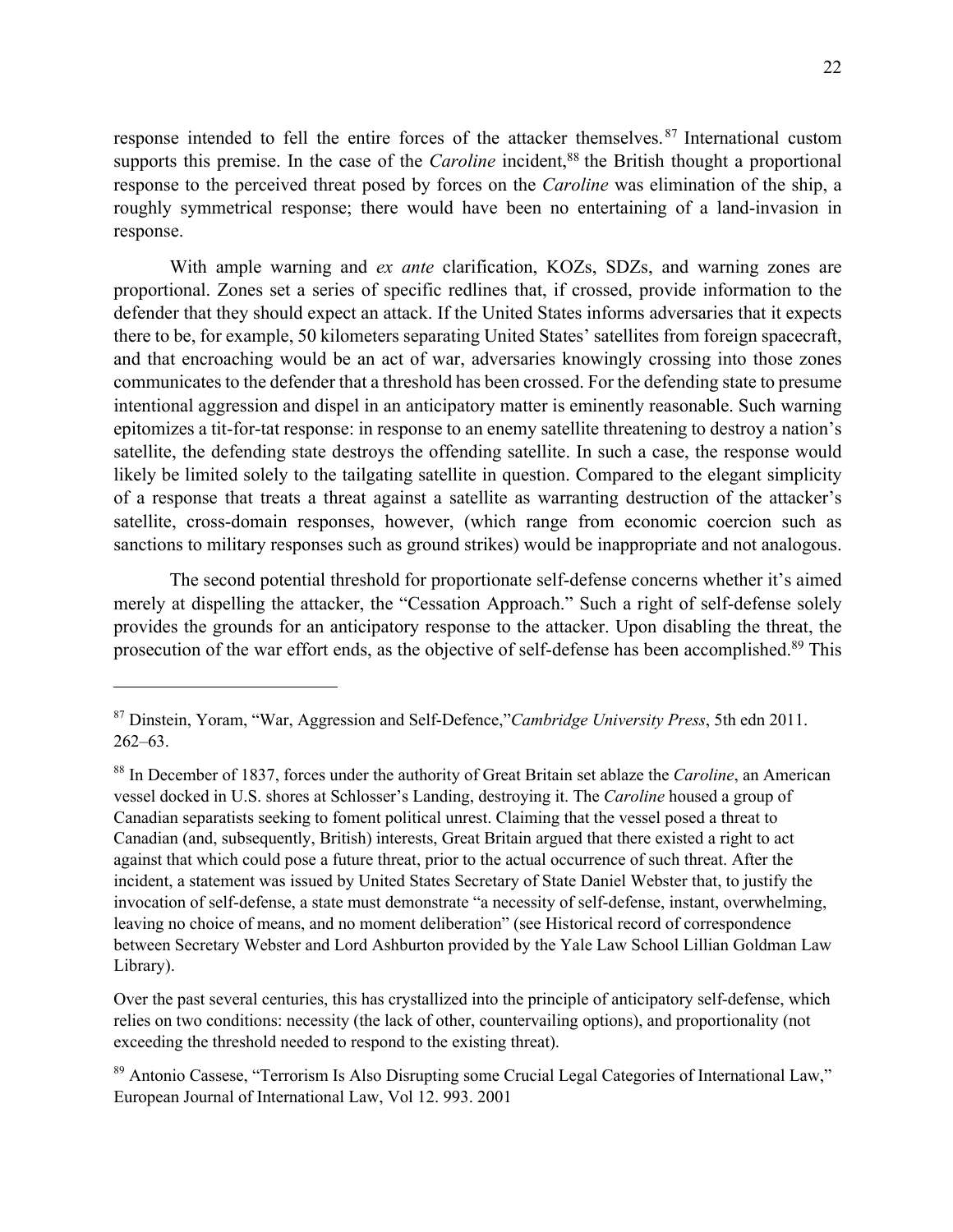approach also finds support in existing custom. In the *Nicaragua90* dissent by Judge Schwebel, it's noted that "It would be mistaken ... to think that there must be proportionality between the conduct constituting the armed attack and the opposing conduct. The action needed to halt and repulse the attack may well have to assume dimensions disproportionate to those of the attack suffered….91" As with the symmetrical threshold, it is clear that warning zones do not run afoul of the Cessation Approach. The anticipatory action is aimed solely at disabling the attacking satellite, with no corresponding military campaign taking place either in outer space or terrestrially.

More broadly, the previous cases examined have a common through-line: while proportional responses will depend on the situation, they will always be defined by a use of force narrowly tailored to a potential threat. In the case of the *Caroline*, acting against the ship was justified; invading the United States would not be. Similarly, actions in space to respond to the aggressive, stalking satellite are narrowly tailored, only using a level of force that is both equivalent to the initial threat and limited to dispelling the attacker. Additionally, part of the inquiry in *Nicaragua* may offer a useful insight: the threshold of reasonableness. Judge *Schwebel's* opinion alluded to a "reasonableness" inquiry as part of self-defense, writing that there exists "a right to take such actions as are *reasonably* necessary to end the attack promptly and protect the threatened values" [Emphasis is ours].<sup>92</sup> While there may be no cut-and-dry method, if a threat poses a grave danger to the national interests of a state, the state's response should be accorded some leeway provided that it appears justified in light of the threat posed. A threat in space to multiple critical satellites, with a symmetrical response, surely clears such a threshold. As a result, any zone proposal must establish clear boundaries such that, if penetrated by another state, confirm the use of force in self-defense.

<sup>90</sup> *The Republic of Nicaragua v. The United States* (1986), decided by the ICJ, touched on the precise issue. Holding the United States at fault for supporting the Nicaraguan Contras against the Sandinistas government, the court found a violation of sovereignty via intervention in the internal affairs of another state through an arms trade (see *The Republic of Nicaragua v. The United States of America* (1986). International Court of Justice). Regardless of the specific point at issue, in evaluating the American claim that arms sales to the Contras were an act of self-defense, the court drew a useful extrapolation from the case to apply to self-defense more broadly. In his dissent, United States Judge *Stephen Schwebel* argued that no caveat exists in Article 51 which evidences that the right to self-defense may be invoked "if, and only if, an armed attack occurs." Rather, the phrasing of an inherent right makes it applicable, regardless of circumstance, instead of merely being prescribed to an *ex post* response ( See Anthony Clark Arend, "International Law and the Preemptive Use of Military Force," *The Washington Quarterly*. Volume 26, Spring 2003. pp. 89-103). Additionally, other sections of the UN Charter lend credence to such interpretation. Article 2 prohibits the "threat or use of force" (Article 51 of the Charter of the United Nations. June 6, 1945) against member states; notable is the prohibition not just on the aggressive action itself, but a prohibition on events that may portend future aggression.

<sup>&</sup>lt;sup>91</sup> *The Republic of Nicaragua v. The United States of America* (1986). International Court of Justice

<sup>&</sup>lt;sup>92</sup> *The Republic of Nicaragua v. The United States of America* (1986). International Court of Justice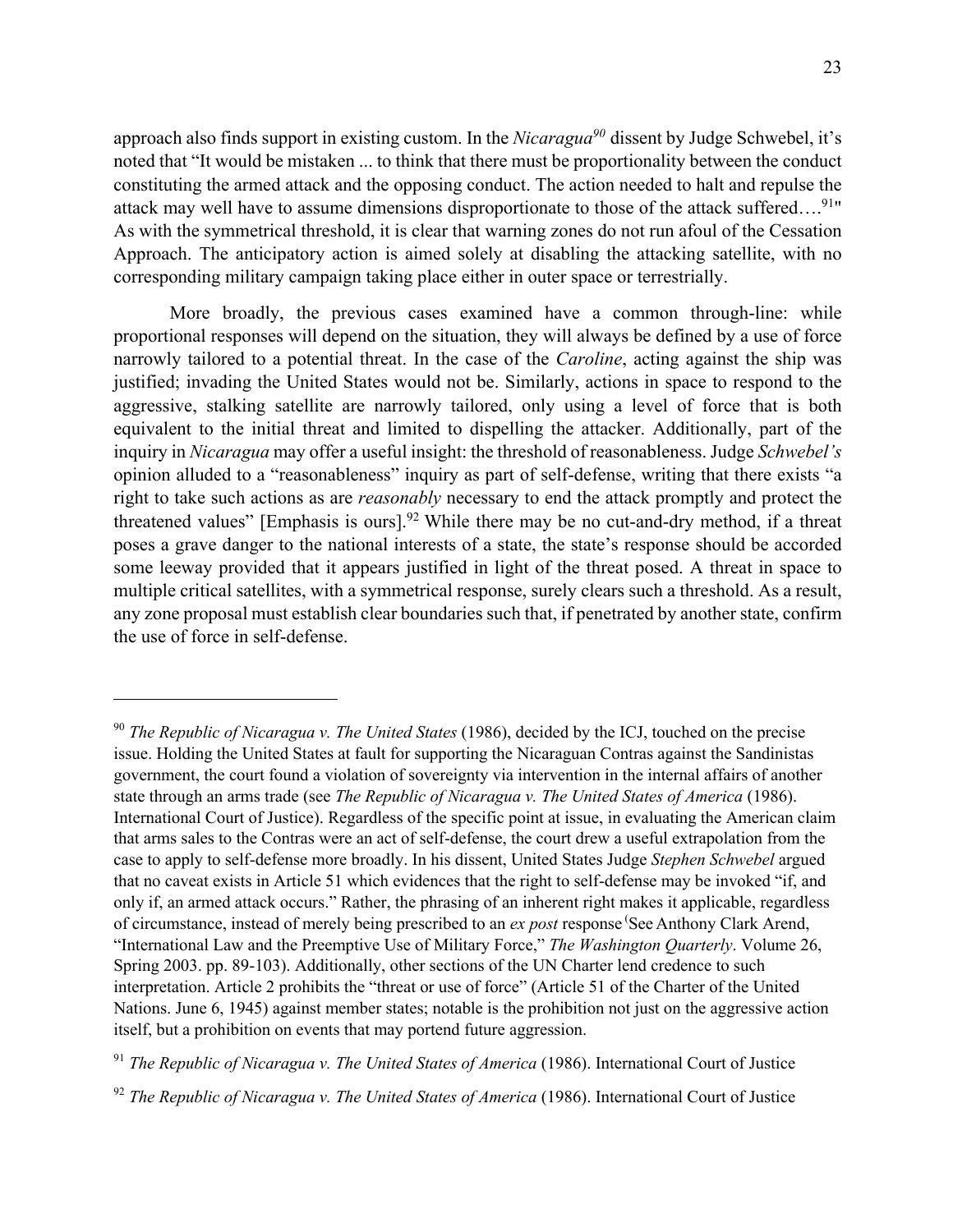#### *Keep-Out Zones*

Proposals to establish KOZs, which restrict close approaches by declaring zones around sensitive space assets in which unauthorized entry into or passage through which may be met with military force, are in clear violation of both the 'free access' and 'non-appropriation' principles. In its initial proposal, the OTA acknowledged that the 'free access' and 'non-appropriation' principles presented the primary barrier to KOZs, because they would constitute the appropriation of outer space to defend against anti-satellite weapons. The OTA's counterargument to this criticism was that the allocation of the geosynchronous orbital slots by the ITU "already incorporates a variation of the 'keep-out zone' principle," because satellites must be placed several angular degrees apart to avoid interference, and, that this "precludes the placement of other satellites near its position in the orbital arc."<sup>93</sup> However, there are a variety reasons as to why the ITU does not provide legal precedent for KOZs.

By way of background, the allocation of orbital slots by the ITU originates from the designation of geostationary orbit along the equator as a "limited natural resource" in Article 33 of the International Telecommunication Convention (ITC) due to limited orbits available and concerns about radio frequency interference between satellites. As a result, the International Telecommunication Union assumed responsibility for the allocation of orbital slots to spacefaring nations to reduce radio frequency interference.<sup>94</sup>

It is firmly established that the allocation of orbital slots by the ITU does not constitute a violation of the 'free access' or 'non-appropriation' principles of the OST. First, although orbital slots do, in effect, create a zone in which no state (other than the state to which the slot is allocated) can place geosynchronous satellite, the ITU does not limit a state's the 'free access' to an orbital slot. Rather, all states are afforded freedom of access on a "first come, first served" basis and are not granted any proprietary rights over the orbital slot.<sup>95</sup> Although states are unable to place satellites in orbital slots not specifically allocated to them by the ITU, there is absolutely nothing that permits a state from preventing infringement through the use of force. As a result, there is no practical equivalence between orbital slots and KOZs as proposed by the OTA.

Second is the nature of the actor involved. Unequivocally, Article II prohibits the 'national appropriation' of outer space, such as by nations including the United States and Russia. In the

<sup>93 &</sup>quot;Anti-Satellite Weapons, Countermeasures, and Arms Control" (Washington: U.S. Congress, Office of Technology Assessment, September 1985), 118.

<sup>&</sup>lt;sup>94</sup> Collins and Williams, "Towards Traffic Control Systems," 161-70.

<sup>&</sup>lt;sup>95</sup> Elina Morozova and Yaroslav Vasyanin. 2019. "International Space Law and Satellite Telecommunications." *Oxford Research Encyclopedia of Planetary Science*. https://oxfordre.com/planetaryscience/view/10.1093/acrefore/9780190647926.001.0001/acrefore-9780190647926-e-75 (May 7, 2020).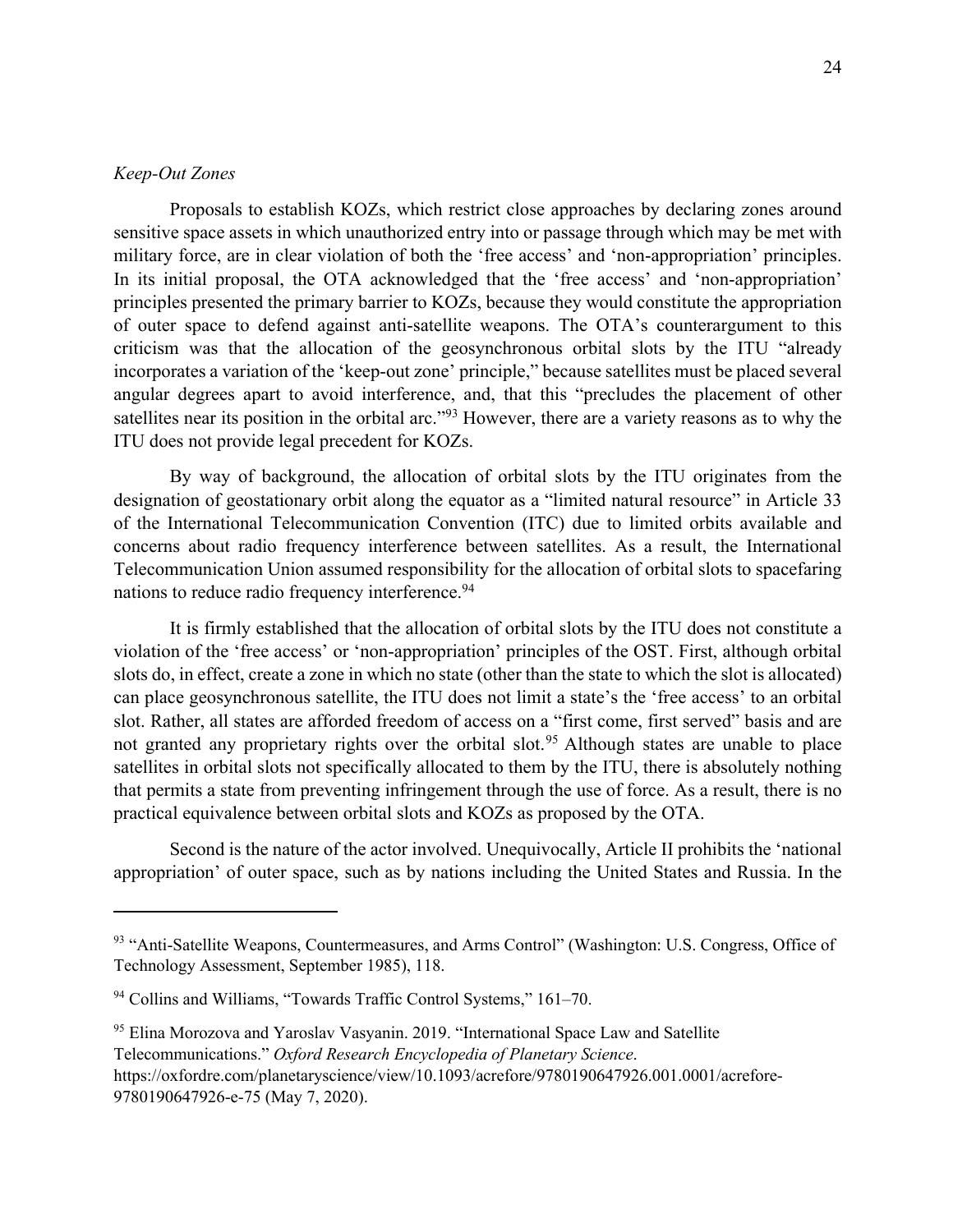case of the OTA's proposal, it suggests that the United States unilaterally declare KOZs surrounding United States space assets or negotiate these zones through a treaty. <sup>96</sup> Consequently, to analogize the United States to the ITU in this context is incorrect. As an international organization, the ITU is meaningfully distinct from a nation.<sup>97</sup> Although some have argued that the "process of allocating orbital space and excluding nations from particular slots seems to be an obvious case of appropriation," the ITU has broad international character and preserves "access for all space actors, current or future."98 This fact explains why the ITU has never been abolished or restricted from its activities allocating orbital slots.<sup>99</sup>

Next is the question of what constitutes 'appropriation.' In Stephen Gorove's article, *Major Legal Issues Arising from the Use of the Geostationary Orbit*, Gorove defines "appropriation" as "the taking of property for one's own or exclusive use with a sense of permanence."100 Gorove further writes that—

> While a state may certainly exercise exclusive control over a traditional object, such as a ship, or an aircraft, or a part of airspace, it is not clear that a satellite in geostationary orbit would be able to maintain its exact position and occupy the same area over a period of time. Even if a position could be accurately maintained, and thus possibly constitute an "appropriation" within the meaning of article II, the satellite would have to be kept in that orbit with a "sense of permanence" and not on a temporary basis.<sup>101</sup>

This demonstrates two reasons as to why KOZs and orbital slots are meaningfully distinct. First, all states are afforded freedom of access to an orbital slot on a "first come, first served" basis and are not granted any proprietary rights over the orbital slot— they are, both legally and in effect,

<sup>&</sup>lt;sup>96</sup> "Anti-Satellite Weapons, Countermeasures, and Arms Control" (Washington: U.S. Congress, Office of Technology Assessment, September 1985), 8.

<sup>97</sup> Dietrich Westphal, "International Telecommunication Union (ITU)," Oxford Public International Law, accessed May 8, 2020, http://opil.ouplaw.com/view/10.1093/law:epil/9780199231690/law-9780199231690-e514.

<sup>&</sup>lt;sup>98</sup> Timothy Justin Trapp, "Taking Up Space By Any Other Means: Coming To Terms With The Nonappropriation Article Of The OST," *Illinois Law Review* 2013 (2013): 1681–1714: 1709-1710.

<sup>&</sup>lt;sup>99</sup> Trapp, "Taking Up Space By Any Other Means: Coming To Terms With The Nonappropriation Article Of The OST," 1709-1710.

<sup>&</sup>lt;sup>100</sup> S. Gorove, Studies in Space Law: Its Challenges And Prospects 82 (1977) in Stephen Gorove, "Major Legal Issues Arising from the Use of the Geostationary Orbit," *Michigan Journal of International Law* 5, no. 1 (January 1, 1984): 3–12: 5.

<sup>&</sup>lt;sup>101</sup> Gorove, "Major Legal Issues Arising from the Use of the Geostationary Orbit," 5.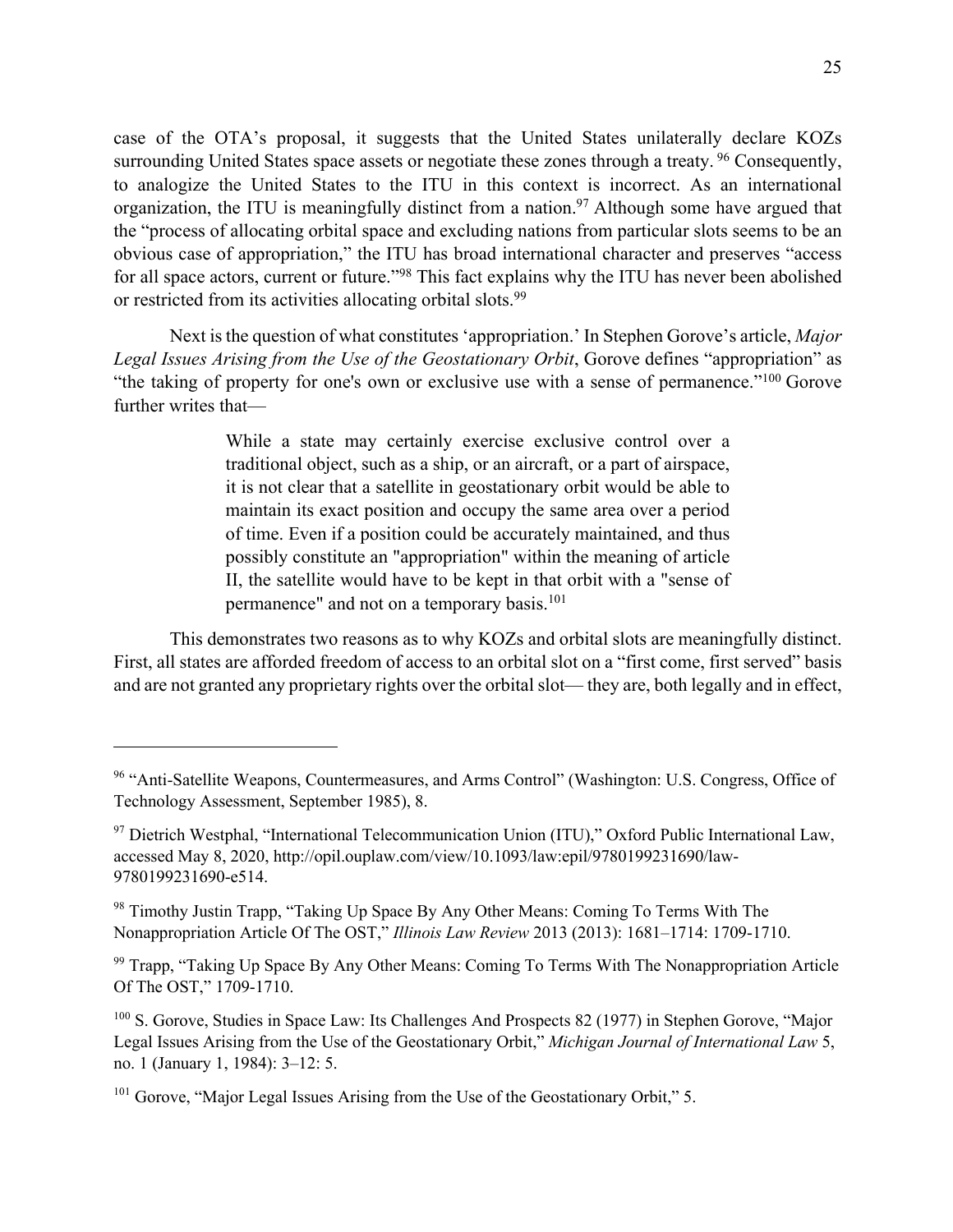impermanent.<sup>102</sup> Second, the categorization of geostationary orbit as a "limited natural resource" in Article 33 of the International Telecommunication Convention (ITC) shields orbital slot allocation from claims of 'appropriation' by the ITU.<sup>103</sup> Authority on this question can be found in the International Law Association's Report of the Fifty-Fourth Conference 427 (1970), along with the United Nations Committee on the Peaceful Uses of Outer Space, which have suggested that 'appropriation' does not apply to natural resources.<sup>104</sup>

Although KOZ proponents do not advocate that states claim sovereignty over the zones themselves, and therefore meet the "by claim of sovereignty" qualification in Article II, this does not elide Article II's limitation on appropriation by "means of use or occupation."<sup>105</sup> This is perhaps the most clear indication of KOZs illegality under the OST, because the basis for limiting another state's 'free access' to the zone itself is its 'use' by a state's satellite. For example, the basis for the OTA's argument about the legality of 'keep-out zones' rests on the notion that, based upon ITU regulations, "geosynchronous [orbits] must be space several degrees apart in order to avoid frequency interference. Therefore, such a satellite precludes the placement of other satellites near its position in the orbital arc."106 In other words, the usage of the orbital slot precludes its access and usage by another state. As we have already established, the ITU is exempt from Article II in the context of geosynchronous orbit. However, for a state to declare a 'keep-out' zone on the basis that the it preserves national security, as *Blau* and *Gore* propose, this would certainly constitute national appropriation "by use" according to the text of Article  $II$ .<sup>107</sup>

Other proponents of KOZs note that precedent exists in the four-kilometer "nominal approach" zone and 200-meter protective "'keep-out' zone" around the International Space Station

 $105$  Ibid.

<sup>&</sup>lt;sup>102</sup> Morozova and Vasyanin, "International Space Law and Satellite Telecommunications," 2019; Mark Holmes, "Hot Orbital Slots: Is There Anything Left?," Via Satellite, March 1, 2008,

https://www.satellitetoday.com/uncategorized/2008/03/01/hot-orbital-slots-is-there-anything-left/; Lotta Viikari, *The Environmental Element in Space Law: Assessing the Present and Charting the Future* (Martinus Nijhoff Publishers, 2008).

<sup>&</sup>lt;sup>103</sup> Ibid., 6; Collins and Williams, "Towards Traffic Control Systems," 161-170.

<sup>&</sup>lt;sup>104</sup> INTERNATIONAL LAW ASSOCIATION, REPORT OF THE FIFTY-F0URTH CONFERENCE 427 (1970). This position has also been adopted by UNCOPUOS in reference to the natural resources of the moon and other celestial bodies. See UNCOPUOS, Doc. A/AC.105/C.2/WG.1/WP.3; Press release U.S.- U.N. 37 (73) in Goroves, "Major Legal Issues Arising from the Use of the Geostationary Orbit," 12.

<sup>&</sup>lt;sup>106</sup> "Anti-Satellite Weapons, Countermeasures, and Arms Control" (Washington: U.S. Congress, Office of Technology Assessment, September 1985), 118.

<sup>&</sup>lt;sup>107</sup> Schwetje, "Protecting Space Assets," 133.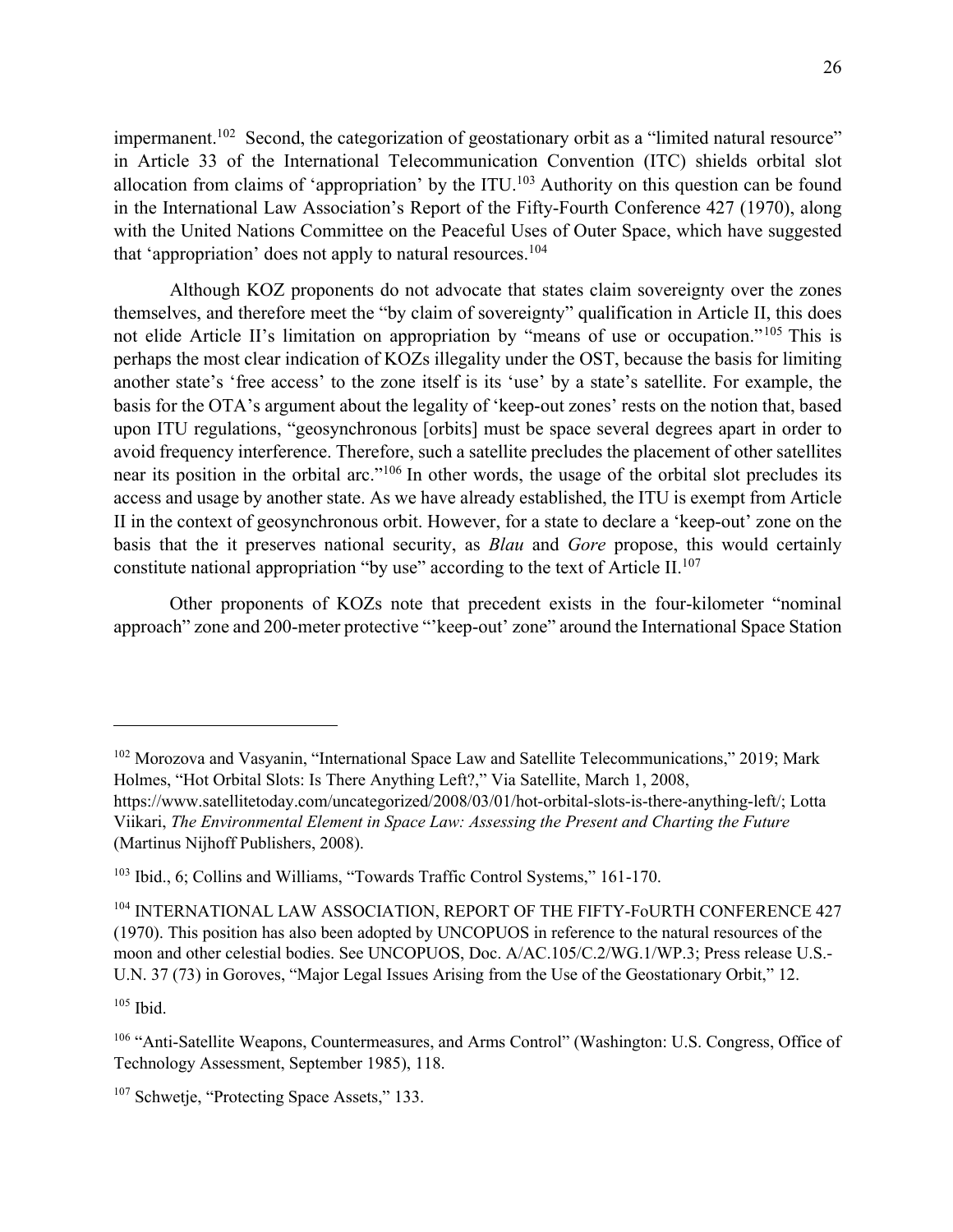(ISS).108 Unlike KOZs, however, the zones around the ISS do not permit any state to enforce the zone, prevent entry, or invoke the right to self-defense. Furthermore, states aboard the ISS have not claimed sovereignty over the area or sought to exclude other states from entering the area.<sup>109</sup> Instead, the zones around the ISS are "guidelines that are used to assess whether the threat of such a close pass is sufficient to warrant evasive action or other precautions to ensure the safety of the crew."110 As a result, these zones, much like warning zones, can be interpreted as an informationgathering mechanism as opposed to an exclusive measure to allow the invocation of self-defense.

## *Self-Defense Zones*

Unlike KOZs, SDZs bear resemblance to zones on Earth, such as *B.G. Chow's* self-defense zone and *Lt. Col. Butler*'s "Space Defense Identification Zone" strategies, yet previous proposals would similarly violate Articles I and II of the OST.111 *T.A. Newsome* explains that Air-Defense Identification Zones (ADIZs), perhaps the most comparable terrestrial zone to SDZs, "represent the most direct challenge to Article II's prohibition on national appropriation."112 Similar to SDZ proposals, ADIZs on Earth do not establish any sovereign right, can be established unilaterally, rely on voluntary compliance, permit overflight, and, most importantly, can permit the right to self-defense. However, much like states are prohibited from claiming sovereignty over outer space, the Convention on the High Seas prohibits states from claiming sovereignty over the high seas.<sup>113</sup> Could this state practice justify the establishment of SDZs?

To propose that ADIZs legally justify SDZs would be unreasonable. Although ADIZs themselves do not create a sovereign right over airspace, the legality of ADIZs extend from preexisting state sovereignty over a state's national airspace and territorial seas.<sup>114</sup> Importantly, ADIZs cannot legally extend beyond areas over which states do not already claim sovereign right.

 $111$  Ibid., 133.

<sup>&</sup>lt;sup>108</sup> Rebecca Reesman and Andrew Rogers, "Getting in Your Space: Learning from Past Rendezvous and Proximity Operations" (The Center for Space Policy and Strategy, The Aerospace Corporation, May 2018), https://aerospace.org/sites/default/files/2018-05/GettingInYourSpace.pdf.

<sup>&</sup>lt;sup>109</sup> Newsome, "The Legality of Safety and Security Zones in Outer Space: A Look to Other Domains and Past Proposals" (Montreal, Quebec, McGill University, Institute of Air and Space Law, 2016), 66-69.

<sup>&</sup>lt;sup>110</sup> Mark Garcia, "Space Debris and Human Spacecraft," Text, NASA, 2013, http://www.nasa.gov/mission\_pages/station/news/orbital\_debris.html.

<sup>&</sup>lt;sup>112</sup> Newsome, "The Legality of Safety and Security Zones in Outer Space," 66-69.

<sup>113</sup> Elizabeth Cuadra, "Air Defense Identification Zones: Creeping Jurisdiction in the Airspace," *Virginia Journal of International Law* 18, no. 3 (1978 1977): 485–512: 499.

<sup>&</sup>lt;sup>114</sup> "Air Defence Identification Zones," Oxford Public International Law, accessed May 7, 2020, http://opil.ouplaw.com/view/10.1093/law:epil/9780199231690/law-9780199231690-e237.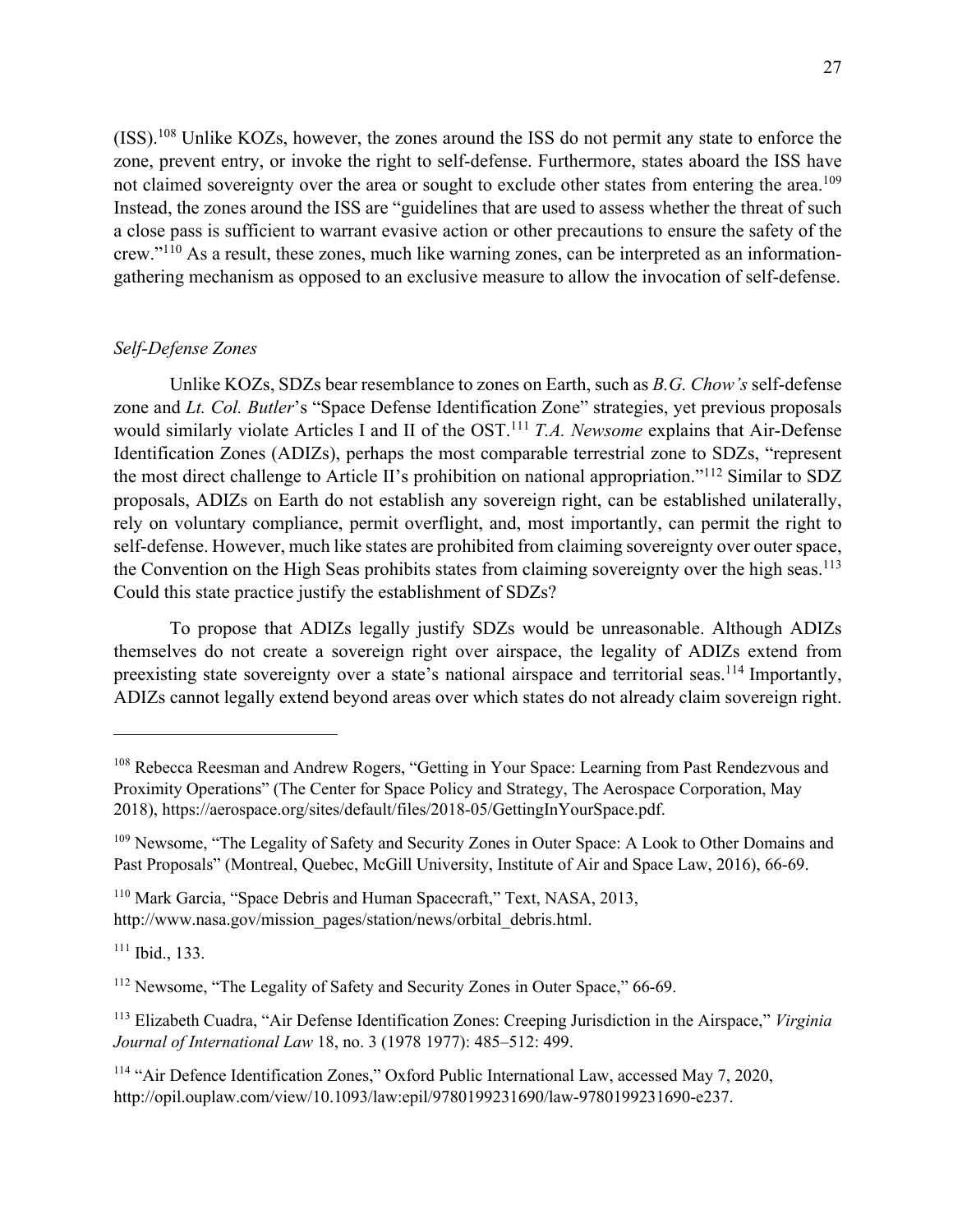To this effect, the Convention on the Territorial Sea and the Contiguous Zone and the Convention on the High Seas prohibit states from claiming sovereignty over the high seas.<sup>115</sup> Importantly, ADIZs are grounded in customary international law, so there is no convention that permits the legality of ADIZs over the high seas for a special purpose, such as national security.<sup>116</sup>

International consensus on the inappropriateness of China's ADIZ in the East China Sea (ECS) demonstrates the limited applicability of ADIZs to SDZs. In 2013, China announced the establishment of the "East China Sea Air Defense Identification Zone," which covered large swaths of the ECS, including disputed areas between China and Japan.<sup>117</sup> The United States, Japan, South Korea, and Taiwan criticized China's ADIZ as escalatory, and Japan argued that the zone was a violation of international law. <sup>118</sup> Legal experts have rejected China's ADIZ in the ECS. For example, *R.G. Almond* explains that:

> ADIZs can only be legally applied in relation to preventing the unauthorized entry of aircraft into the national airspace. ADIZs cannot be used to control foreign aircraft not intending to enter the national airspace. States only enjoy exclusive sovereignty over the airspace above their territory, a right which ends at the 12 nautical mile border of the territorial sea. Beyond this territorial belt, all states enjoy the high seas freedoms, including freedom of overflight, a customary principle memorialized in UNCLOS.<sup>119</sup>

As a result, China's ADIZ does not permit them to disallow overflight by other states and invoke the right to self-defense if such overflight occurs. Furthermore, the Convention on International Civil Aviation, the treaty whose principles guide the implementation of ADIZs, was amended in 1983 to prohibit the use of weapons against civilian aircraft.<sup>120</sup>

The conclusion of the Permanent Court of Justice in the *Lotus* case further complicates the ability for states to claim some competence or special jurisdiction in SDZs. As described by *Z. Papp*—

> …international law does not prohibit a state from exercising (prescriptive) jurisdiction in its own territory in respect of any case

<sup>&</sup>lt;sup>115</sup> Cuadra, "Air Defense Identification Zones," 499.

<sup>116</sup> Cuadra, "Air Defense Identification Zones," 500.

<sup>117</sup> Ian E Rinehart and Bart Elias, "China's Air Defense Identification Zone (ADIZ)," Congressional Research Service Report, 2015, 45: 6-7.

<sup>118</sup> Rinehart and Elias, "China's Air Defense Identification Zone (ADIZ)," 18-22.

<sup>&</sup>lt;sup>119</sup> Roncevert Ganan Almond, "South China Sea: The Case Against an ADIZ," 2016, https://thediplomat.com/2016/09/south-china-sea-the-case-against-an-adiz/.

<sup>&</sup>lt;sup>120</sup> Almond, "South China Sea: The Case Against an ADIZ," 2016.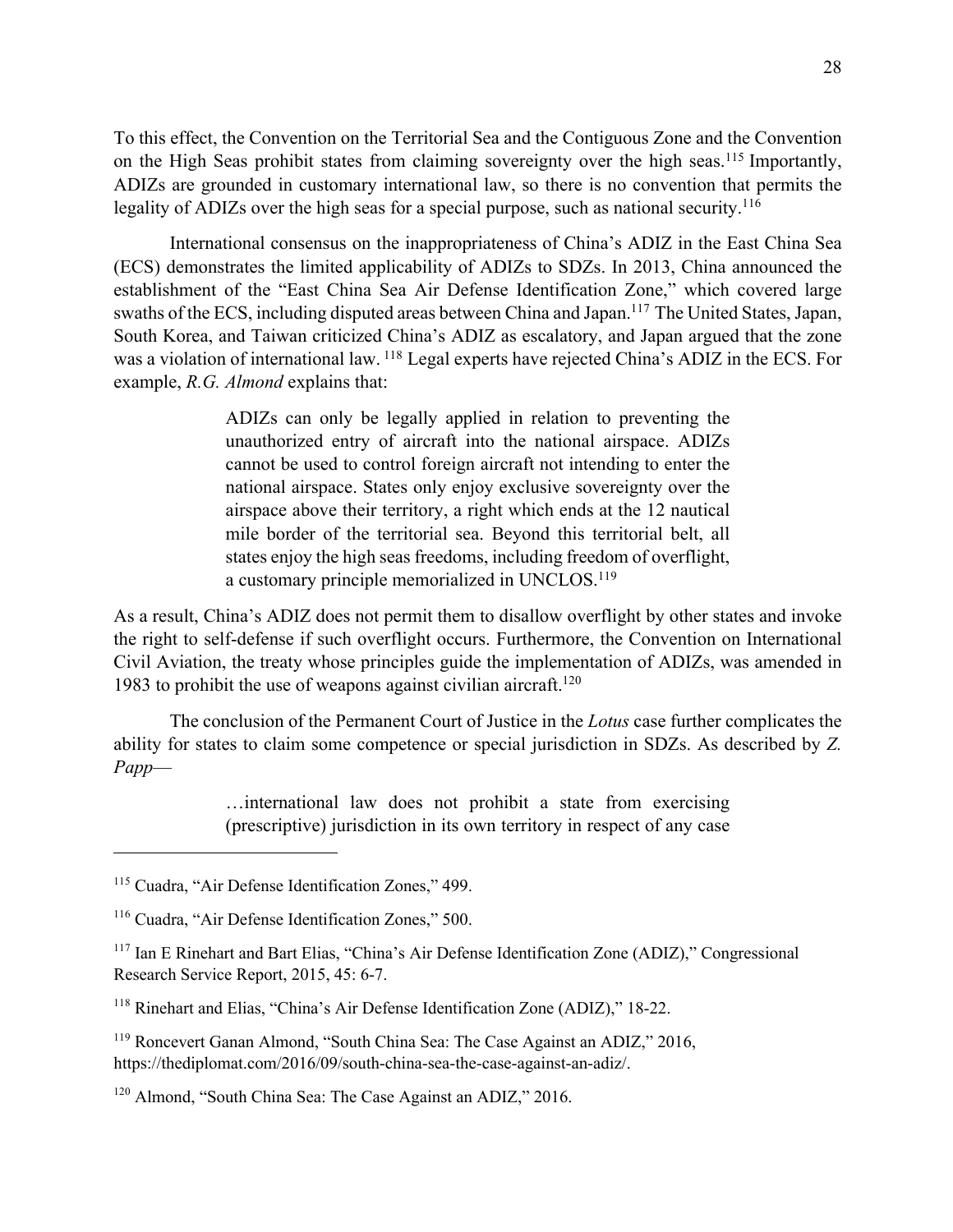which relates to acts that have taken place abroad. According to the findings of the Court, the states' corresponding discretion is solely limited by prohibitive rules of international law. As regards exercising enforcement powers, it cannot be exercised by a state outside its territory except by virtue of a permissive rule derived from international custom or from a convention.<sup>121</sup>

Consequently, for a state to lawfully create an SDZ, it would need to establish that the zone itself was not prohibited by international law, and that the zone was enforceable outside the state's territory due to some permissive rule.

However, Article II of the OST prohibits a state from establishing these conclusions. This brings us to the third qualification to the 'non-appropriation' principle in Article II that national appropriation is prohibited "by any other means."<sup>122</sup> Despite the fact that states only exercise special jurisdiction in ADIZs over the high seas, *Cuadra* writes the "competence claimed here, however, is one of limited sovereignty in airspace over waters beyond the territorial seas, for the specific purpose of 'national security.'"<sup>123</sup> Demonstrating that these principles would constitute national appropriation according to Article II of the OST, the exercise of "limited sovereignty" through an SDZ would certainly constitute national appropriation, because such a claim would be tied to a specific purpose or competence, such as national security, that is explicitly prohibited under the "any other means" qualification in Article II of the OST. Furthermore, without some special purpose or claim of limited sovereignty, states could not invoke the right to self-defense. For example, *Blau* and *Gore* propose that the penetration of an established zone in space would constitute a threat, but *Schwetje* offers no evidence to suggest that this would constitute some permission allowing or circumventing the issue of appropriation.124

Customary international law which undergirds ADIZs would also not be applicable to orbit. As *Cuadra* describes—

> …any legal basis for ADIZ's extending over the high seas must derive from some aspect of customary international law that is so

 $121$  Zoltan Papp, "Air Defense Identification Zone (ADIZ) in the Light of Public International Law," Pecs Journal of International and European Law 2015, no. 2 (2015): 28–54: 33-34.

 $122$  "Treaty on Principles Governing the Activities of States in the Exploration and Use of Outer Space, including the Moon and Other Celestial Bodies". United Nations Office for Disarmament Affairs. Accessed May 8, 2020.

<sup>&</sup>lt;sup>123</sup> Cuadra, "Air Defense Identification Zones," 499.

<sup>&</sup>lt;sup>124</sup> Schwetje, "Protecting Space Assets," 133.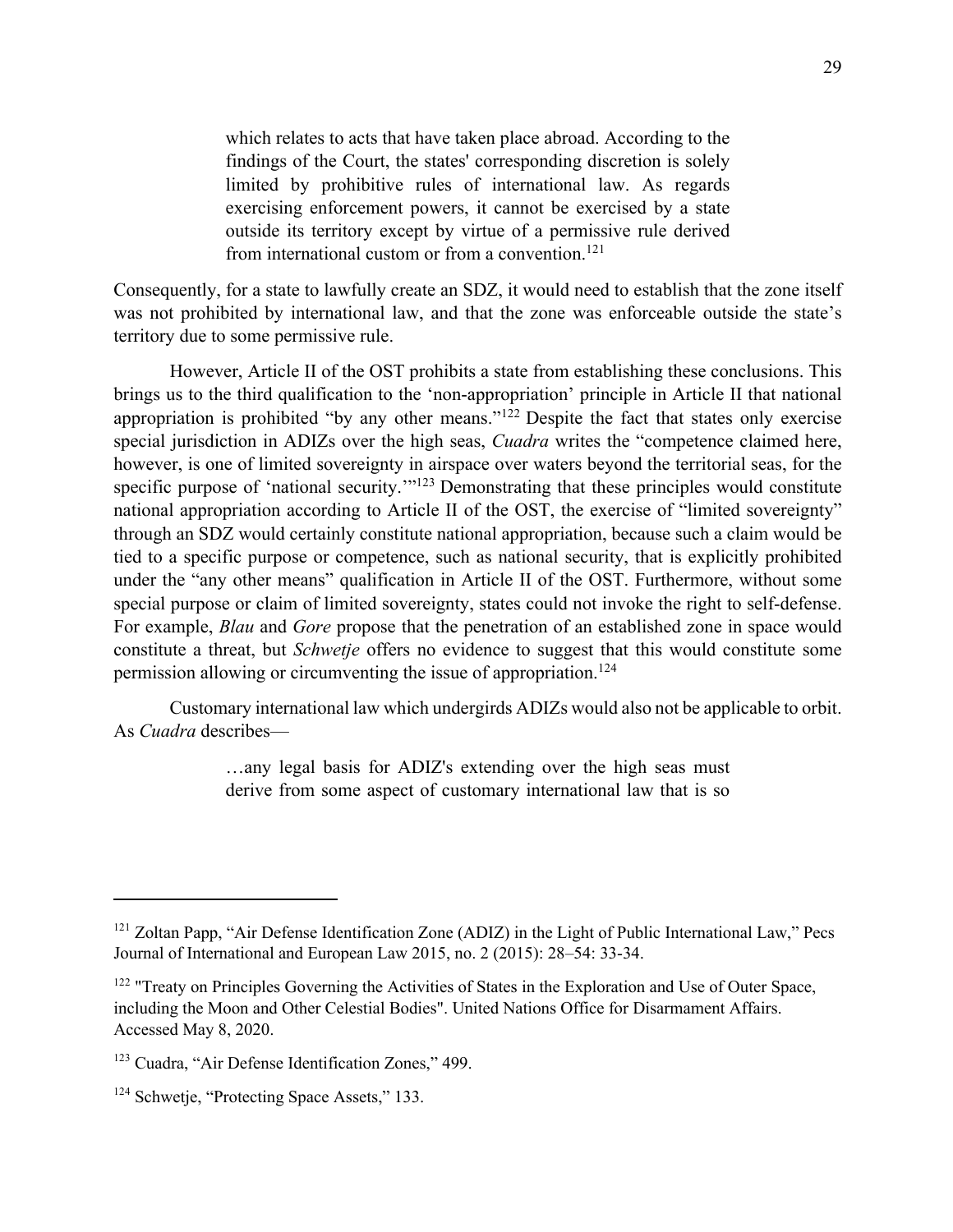fundamental a principle as to prevail over the will of the community of nations as expressed in these conventions.125

There is consensus that ADIZs are beginning to crystallize into customary international law based upon decades of state practice.<sup>126</sup> However, there is no comparable customary international legal basis for the appropriation of areas around a satellite based upon state practice.<sup>127</sup>

This presents three major obstacles to the application of ADIZ principles to outer space. Considering that ADIZs draw from customary international law, but are limited in scope by existing international conventions, there must be some analogous custom that would permit the establishment of SDZs. Our research has identified no such custom. Furthermore, the sweeping and explicit prohibition on national appropriation in Article II of the OST limits the ability of the state to take advantage of this lacuna. Second, considering that states have no sovereign claim over outer space, which is firmly established by the OST and international rejection of the Bogota Convention, states cannot reasonably limit transversal of an SDZ because they are not preventing a spacecraft from entering their airspace. As explained by *Almond*, ADIZs "can only be legally applied in relation to preventing the unauthorized entry of aircraft into the national airspace."<sup>128</sup> Third, to overcome the aforementioned two arguments, states would need to claim some special competence over outer space, such as for the purpose of national security, which is expressly prohibited by Article II of the OST.

### *Warning Zones*

Overcoming the aforementioned barriers to previous zone proposals, the application of the concept of maritime warning zones to outer space offers an intriguing solution to the dangers posed by co-orbital ASATs. In a maritime context, warning zones serve as "Defense bubbles" surrounding naval vessels.<sup>129</sup> As explained in the United States Commander's Handbook on the Law of Naval Operations—

> As States endeavor to protect their interests in the maritime environment during peacetime, naval forces may be employed in

<sup>&</sup>lt;sup>125</sup> Cuadra, "Air Defense Identification Zones," 500-501.

 $126$  Ibid., 485; Papp, "Air Defense Identification Zone (ADIZ) in the Light of Public International Law," 47-48.

<sup>&</sup>lt;sup>127</sup> See previous section.

<sup>&</sup>lt;sup>128</sup> Almond, "South China Sea: The Case Against an ADIZ," 2016.

<sup>&</sup>lt;sup>129</sup> Wolff Heintschel von Heinegg, "Current Legal Issues in Maritime Operations: Maritime Interception Operations in the Global War on Terrorism, Exclusion Zones, Hopsital Ships and Maritime Neutrality," *International Law Studies* 80, no. Issues in International Law and Military Operations (2006): 207–33: 213.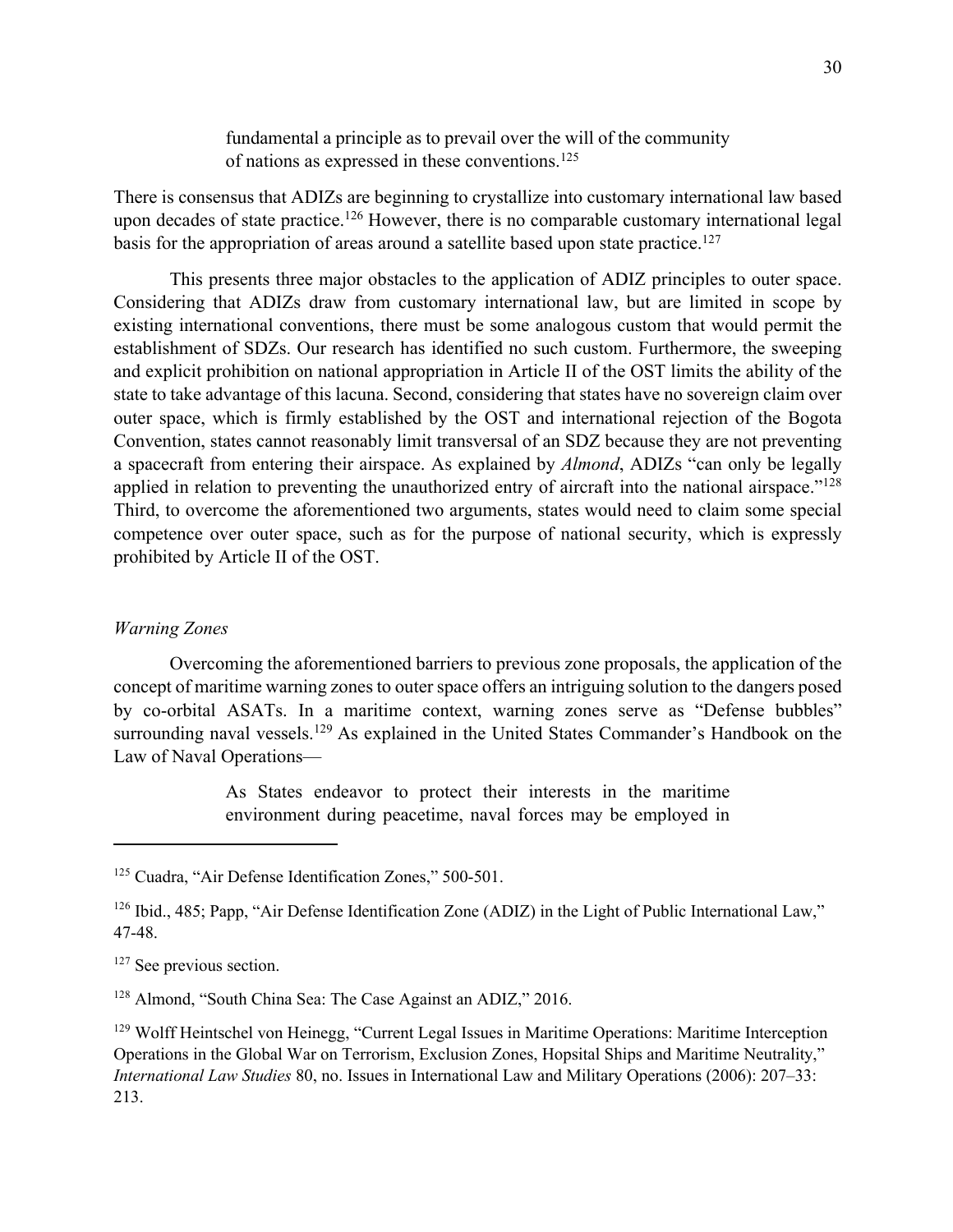geographic areas where various land, air, surface, and subsurface threats exist. Commanders are then faced with ascertaining the intent of persons and objects (e.g., small boats, "low slow flyers," jet skis, swimmers) proceeding toward their units. In many instance [sic] ascertaining their intent is very difficult, especially when operating in the littorals where air and surface traffic is heavy. Given an uncertain operating environment, commanders may want to establish some type of assessment, threat, or warning zone around their units in an effort to help sort the common operational picture and ascertain the intent of inbound entities. This objective may be accomplished during peacetime while adhering to international law as long as the navigational rights of other ships, submarines, and aircraft are respected.130

Much like Article I of the OST, international maritime law does not recognize any situation during which freedom of navigation on the high seas can be limited. However, warning zones are neither operational nor exclusionary, and instead "merely serve to protect the naval vessels from attack or from illegal activities..."131 Although these zones are historically established during wartime or national emergency, it is generally accepted that these zones can be established during peacetime under international law to protect naval vessels. <sup>132</sup> As *W. H. von Heinegg* writes, "the extent of these zones and the measures taken cannot be determined *in abstracto*. Rather, it will depend on the circumstances of each single case, especially on a known threat and on the location of the ships concerned, and whether the extent of the warning area may be reasonable or excessive."<sup>133</sup>

In outer space, the establishment of these zones on a case-by-case basis under threatening circumstances is particularly important. There should be two central considerations: the distance of attacking satellite, and the number of defending satellites being tailgated. The concurrent fulfillment of *both* of these conditions should suffice to allow an armed response. While this paper does not propose a specific number, leaving that to be determined through diplomatic negotiations, there should be an agreed-upon distance, or zone of separation between satellites. If a foreign satellite crosses within that zone, that clears the "distance" condition. The second condition is triggered by multiple satellites being followed within the zone of separation. Demonstrating warning zones' compliance with Article II of the OST, warning zones can be established without

<sup>133</sup> Ibid., 214

<sup>&</sup>lt;sup>130</sup> "Safeguarding U.S. National Interests in the Maritime Environment," in The Commander's Handbook on the Law of Naval Operations, August 2017 (Navy Warfare Development Command, Norfolk, VA: Department of the Navy Office of the Chief of Naval Operations, 2017), 4-9.

<sup>&</sup>lt;sup>131</sup> von Heinegg, "Current Legal Issues in Maritime Operations," 213-214.

<sup>132</sup> Ibid., 214.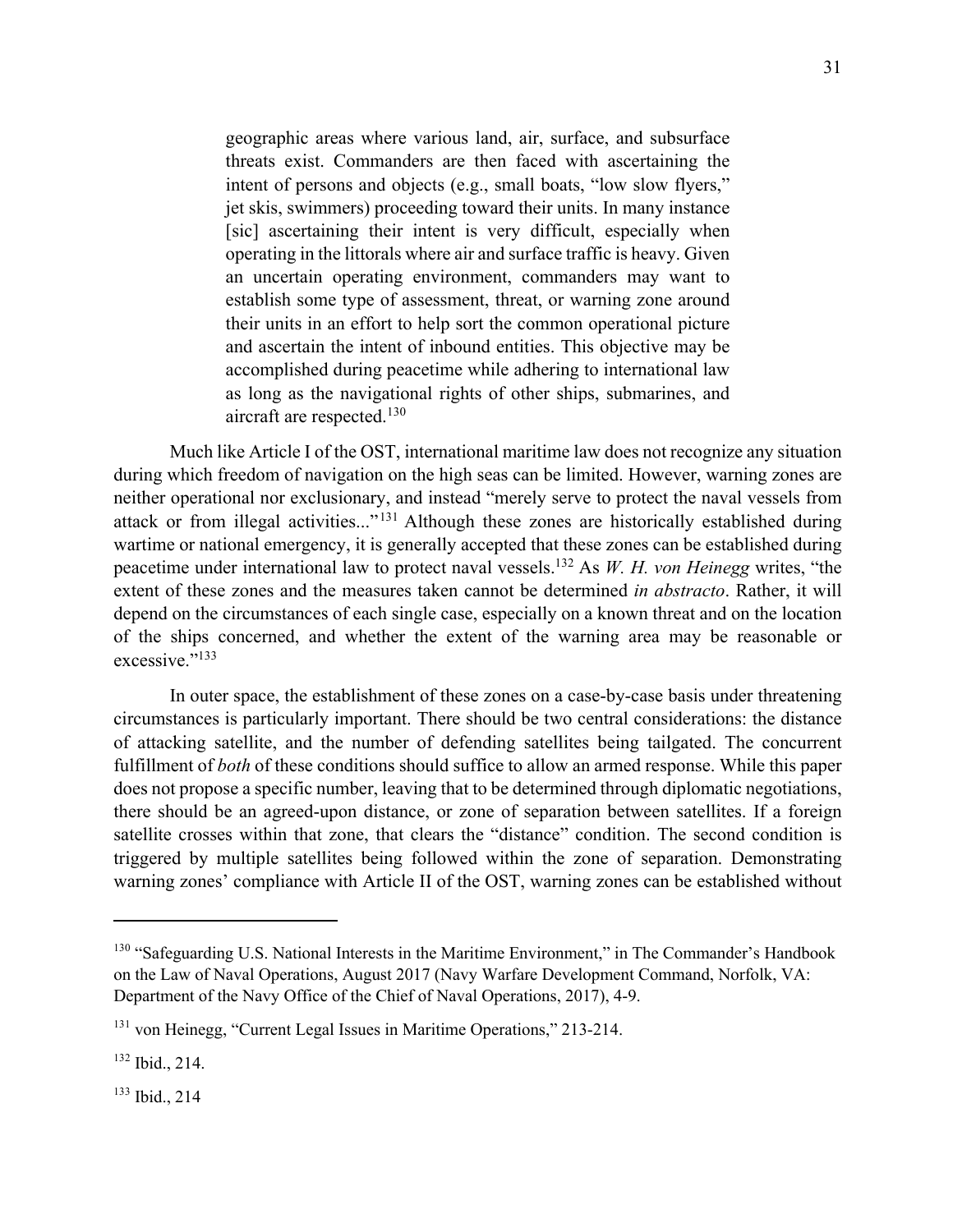any operational or exclusionary purpose beyond the protection of the vessel itself.<sup>134</sup> As a result, the establishment of warning zones does not confer upon the state any additional right, or employ any special purpose jurisdiction, under international law.135 In other words, a warning zone does not permit a state to violate freedom of navigation and forcibly remove any vessel from the zone. However, the zone itself does provide a means for states to ascertain or clarify the intent of nearby traffic and whether the invocation of self-defense may be necessary.136

Ascertaining intent is at the heart of addressing the risks posed by co-orbital ASATs. Chow writes that prohibiting passage through a zone around a satellite is impossible because of the difficulty distinguishing between co-orbital ASATs and civilian satellites, and the necessity of these forms of passage for regular satellite operations.<sup>137</sup> In a maritime context, warning zones allow ships to navigate a similar dilemma. In the global War on Terror, it can be difficult for navies to distinguish between threatening and peaceful civilian seacraft, so warning zones have been applied by navies to ascertain the intent of seacraft as they pass through a warning zone.<sup>138</sup> By establishing a "defense bubble" around the naval vessels, warning zones allow commanders to ascertain the intent of incoming seacraft, whether they be warships, small boats, or jet skis.<sup>139</sup> Furthermore, by directing all maritime traffic around the zone and requiring that all traffic passing through the zone communicate their intentions, commanders are able to clarify any threats and determine the need to invoke self-defense.<sup>140</sup> Upon notice, state or civilian seacraft might avoid entering the zone itself or choose to do so while communicating their intent to the United States Navy.<sup>141</sup>

The unilateral establishment of warning zones around United States satellites presents a potential solution to the threat of co-orbital ASATs without violating Articles I and II of the OST. First, the establishment of warning zones would not limit 'free access' to the area of the zone as specified by Article I. According to the general practice of warning zones, the establishment of the zone itself does not limit another state from entering the area. Furthermore, the penetration of the

<sup>141</sup> Ibid.

<sup>134</sup> Jon M. Van Dyke, "Military Exclusion and Warning Zones on the High Seas," *Marine Policy* 15, no. 3 (May 1, 1991): 147–69, https://doi.org/10.1016/0308-597X(91)90059-K; von Heinegg, "Current Legal Issues in Maritime Operations," 213-214.

<sup>&</sup>lt;sup>135</sup> Newsome, "The Legality of Safety and Security Zones in Outer Space," 33-34.

<sup>136</sup> Ibid., 33-34.

<sup>&</sup>lt;sup>137</sup> Chow, "Stalkers in Space," 95-99.

<sup>138</sup> von Heinegg, "Current Legal Issues in Maritime Operations," 215.

<sup>&</sup>lt;sup>139</sup> "Safeguarding U.S. National Interests in the Maritime Environment," in The Commander's Handbook on the Law of Naval Operations, 4-9.

 $140$  Ibid.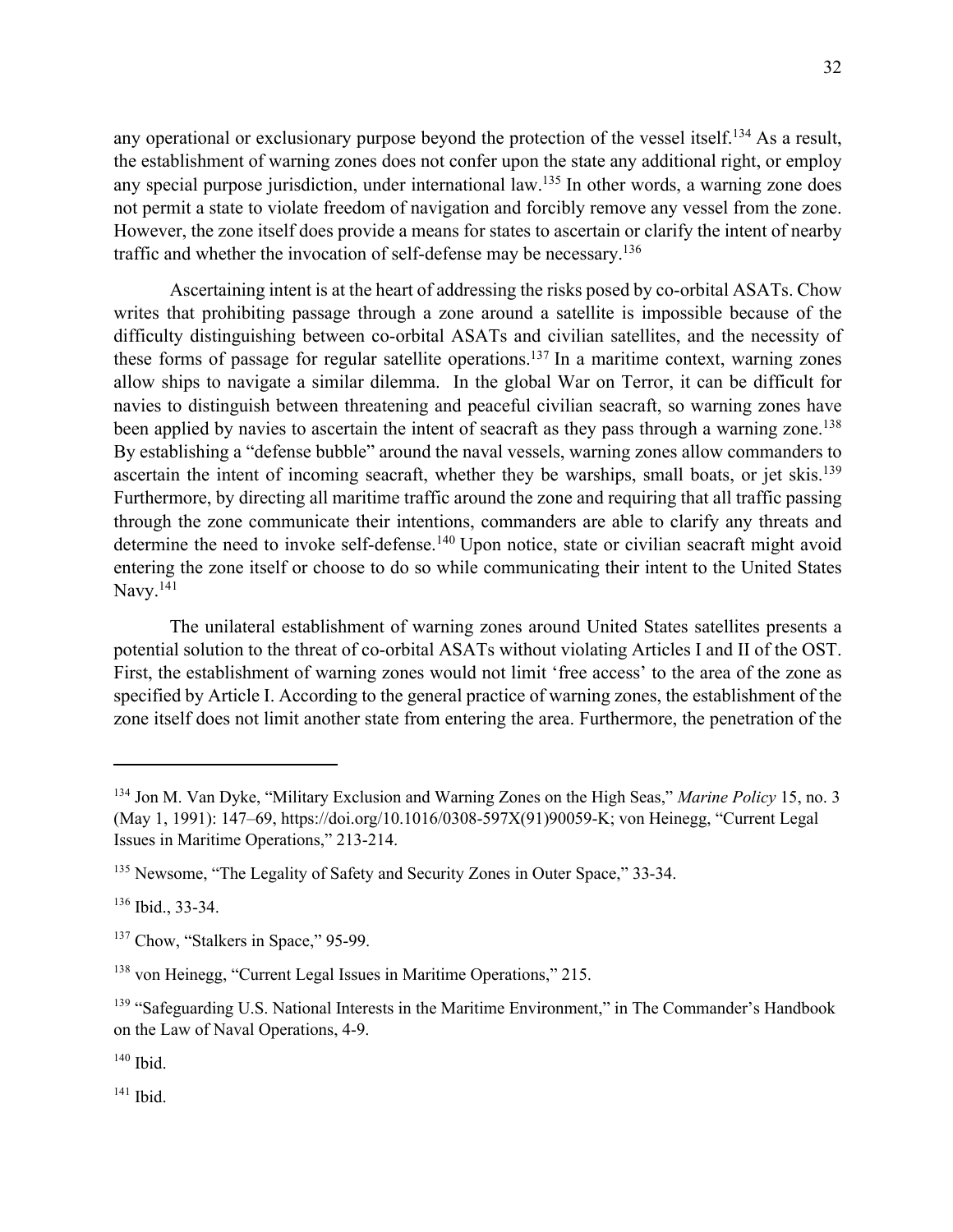zone by another state does not license the use of force by the state enforcing the zone. As explained by the Commander's Handbook—

> Specifically, when operating in international waters, commanders may assert notice (via notices to airmen and notices to mariners) that within a certain geographic area for a certain period of time dangerous military activities will be taking place. Commanders may request that entities traversing the area communicate with them and state their intentions. Moreover, such notice may include reference to the fact that if ships and aircraft traversing the area are deemed to represent an imminent threat to U.S. naval forces, they may be subject to proportionate measures in self-defense. Ships and aircraft are not required to remain outside such zones and force may not be used against such entities merely because they entered the zone. Commanders may use force against such entities only to defend against a hostile act or demonstrated hostile intent, including interference with declared military activities.<sup>142</sup>

Warning zones would also avoid the 'national appropriation' principle under Article II. Referring back to the initial three qualifications of the treaty, the first of these qualifications is that national appropriation is prohibited "by claim of sovereignty." <sup>143</sup> As our previous analysis suggests, warning zones would not constitute a claim of sovereignty because they do not grant any sovereign right over the area of outer space. As a result, we direct our analysis towards the secondary and tertiary qualifications of what constitutes national appropriation "by means of use or occupation," or "by any other means."144

Proponents of 'keep-out' zones have cited ITU precedent for the limitation of space traffic through areas of outer space, arguing that its allocation by the ITU and use by a satellite is a limiting factor.<sup>145</sup> However, our previous analysis suggests that the OST restricts this interpretation through its second qualification to the prohibition on national appropriation "by means of use."<sup>146</sup> Warning zones, however, circumvent this problem. Unlike maritime warning areas, which predicate the establishment of the zone on its use for military activities, warning zones are not

<sup>144</sup> Ibid.

 $142$  Ibid.

<sup>143</sup> *Treaty on Principles Governing the Activities of States in the Exploration and Use of Outer Space, Including the Moon and Other Celestial Bodies* (OST), Jan. 27, 1967, 18 U.S.T. 2410, T.I.A.S. 6347, 610 U.N.T.S. 205 (effective Oct. 10, 1967).

<sup>&</sup>lt;sup>145</sup> "Anti-Satellite Weapons, Countermeasures, and Arms Control" (Washington: U.S. Congress, Office of Technology Assessment, September 1985), 118.

<sup>&</sup>lt;sup>146</sup> "Anti-Satellite Weapons, Countermeasures, and Arms Control," 118.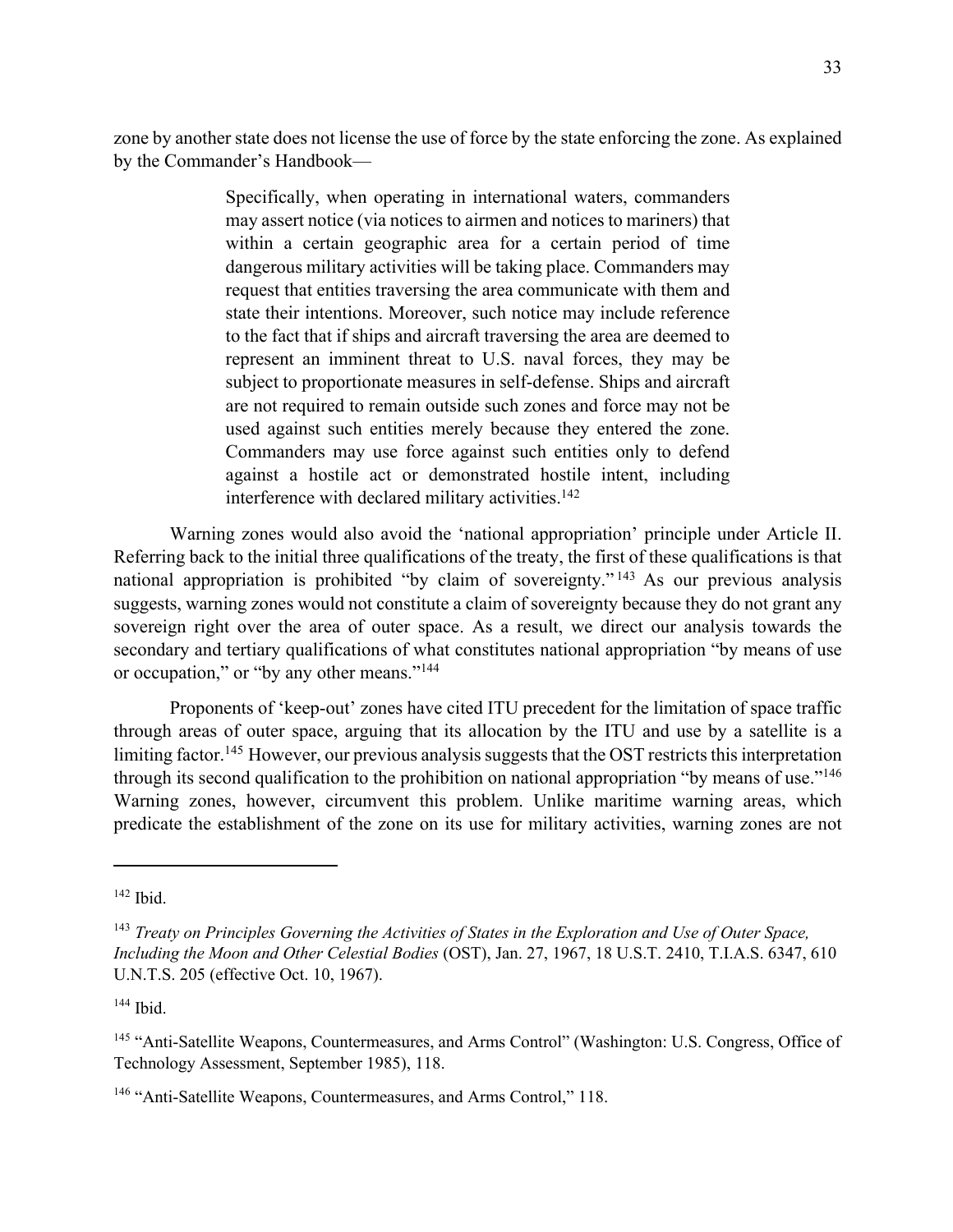established on an operational basis associated with their use.<sup>147</sup> Instead, the establishment of the warning zone is predicated on a potential threat posed to the naval vessel. Applied to an orbital context, a threatening configuration of co-orbital ASATs would permit the establishment of a warning zone on the basis "that if ships and aircraft traversing the area are deemed to represent an imminent threat to U.S. [forces], they may be subject to proportionate measures in self-defense."<sup>148</sup>

The next qualification concerns appropriation of outer space "by any other means."<sup>149</sup> In this context, warning zones offer a comparatively better solution than SDZs. As we have previously explained, the basis for the establishment of SDZs would be on some permissive right or special purpose such as national security. However, *Cuadra's* analysis indicates that this basis entails a limited form of sovereignty,<sup>150</sup> which would run afoul of the prohibition on appropriation by "any other means," if not by a "claim of sovereignty."151 Warning zones, on the other hand, circumvent this concern because no permissive right or special purpose is established, but the right to self-defense is predicated off threatening approaches by other states.<sup>152</sup> As a result, states "may use force against such entities only to defend against a hostile act or demonstrated hostile intent, including interference with declared military activities."153

Some may object that anticipatory responses in space fail to clear the threshold for imminence required by the "necessity" prong of self-defense. While there exists no one-to-one relationship between "pre-positioning" a satellite near another and an attack, there nonetheless is little reason to loiter near multiple foreign satellites intentionally except to mount an attack when the situation calls for it. This, clearly, exists as a preparation for an armed attack and justifies anticipatory responses. In geostationary orbit (GEO), where critical satellites such as nuclear early warning systems are located, all objects are stationary relative to other objects, with a fixed orbital slot. Remaining in place in GEO is comparatively easier than in other orbits, such as low-earth orbit (LEO). As such, ascertaining intent behind deliberate maneuvering in GEO is easier than in other orbits; a foreign satellite suddenly moving towards a nation's own satellite in GEO is very likely an intentional step. Now, consider the pre-positioning of foreign satellites right up against multiple satellites owned by a nation. GEO, unlike other orbits, is exceptionally distant, with a

 $147$  von Heinegg, "Current Legal Issues in Maritime Operations," 213-214.

<sup>&</sup>lt;sup>148</sup> "Safeguarding U.S. National Interests in the Maritime Environment," in The Commander's Handbook on the Law of Naval Operations, 4-9.

 $149$  Ibid.

<sup>&</sup>lt;sup>150</sup> Cuadra, "Air Defense Identification Zones," 499.

<sup>151</sup> *Treaty on Principles Governing the Activities of States in the Exploration and Use of Outer Space, Including the Moon and Other Celestial Bodies.*

<sup>&</sup>lt;sup>152</sup> "Safeguarding U.S. National Interests in the Maritime Environment," in The Commander's Handbook on the Law of Naval Operations, 4-9.

<sup>153</sup> Ibid.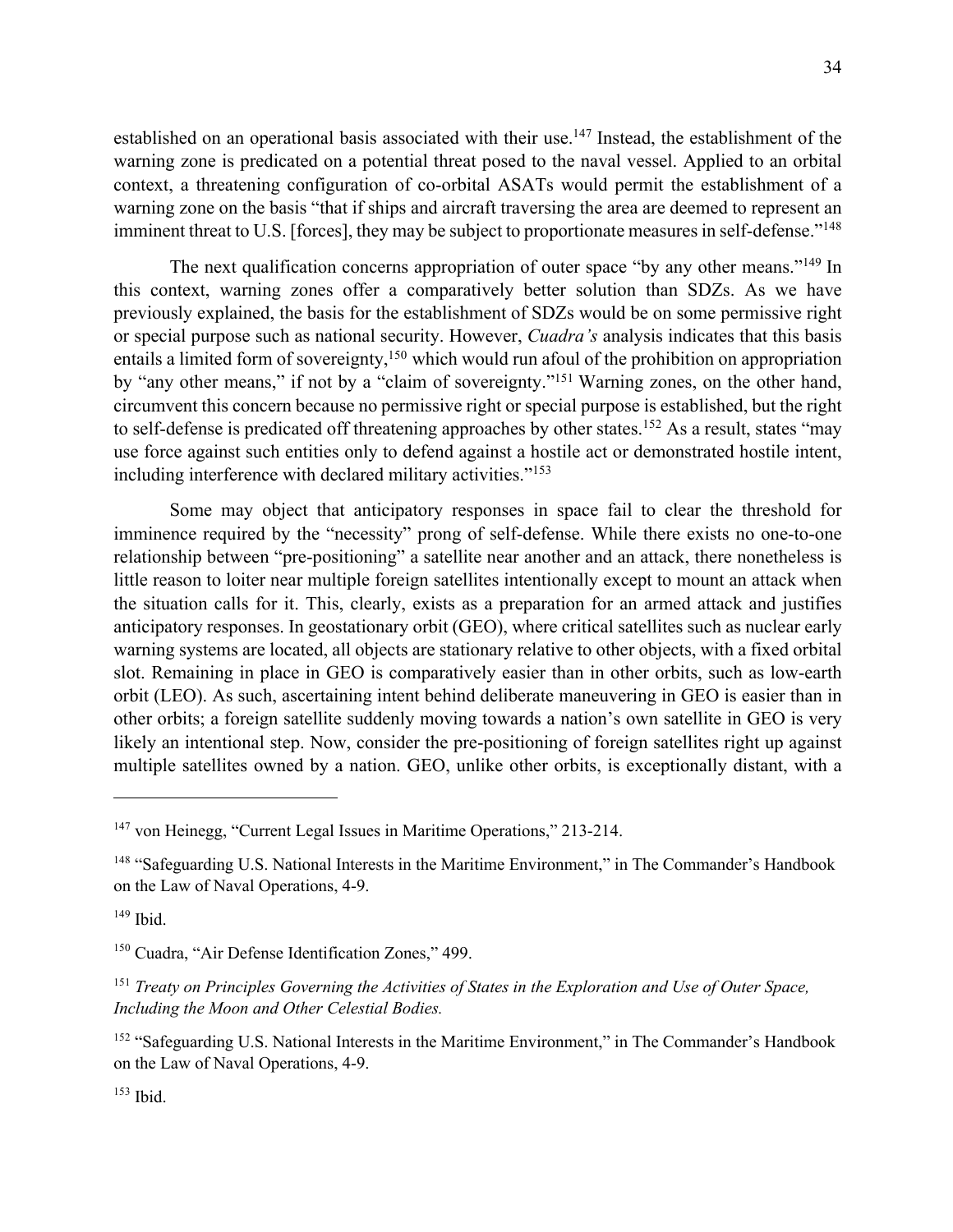significant lag time between launches and objects reaching orbit. If, in peacetime, an enemy had pre-positioned dozens of their own satellites right up against our most critical satellites, the United States would have no choice but to watch helplessly at the onset of a conflict as they disabled satellite after satellite.

Regardless of the precise contours of one's view on proportionality, it is clear that warning zones are both symmetrical and limited solely to the cessation of the enemy's aggression against the defender's satellites. This makes clear that such zones are an appropriate, measured response undertaken for the purpose of anticipatory self-defense, without running afoul of *jus in bello.* The trailing or "stalking" of one's satellites serves as a grave threat to the territorial integrity of a nation, clearing the thresholds of necessity and imminence for a *jus ad bellum* determination that anticipatory action is needed; such is consistent with decades of custom, backed by the imprimatur of Article 51, and is as applicable in space as in any terrestrial domain.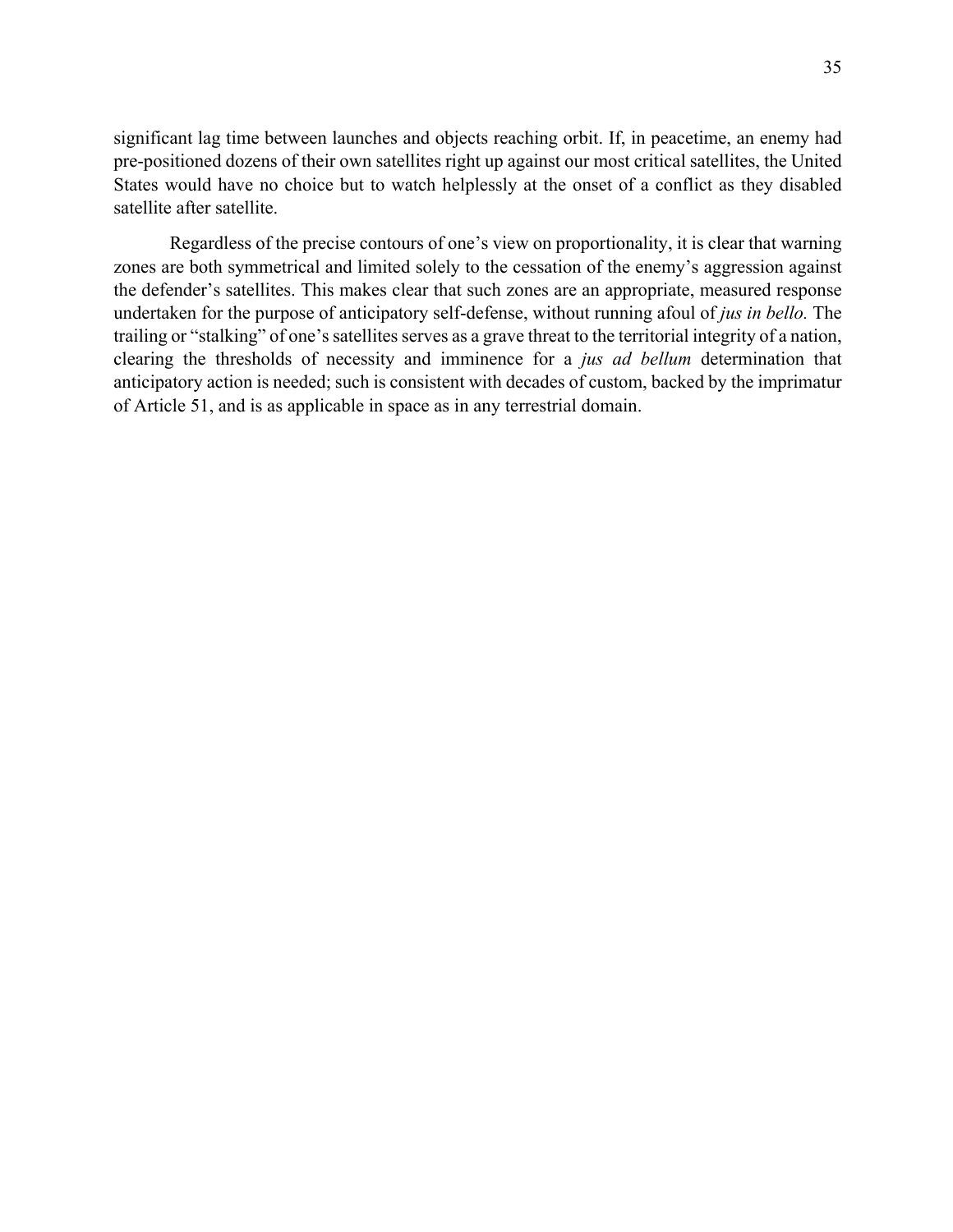#### **Policy Rationale for Zones**

#### *Defining Space Stalking*

The threat posed by co-orbital ASATs remains new and ill-defined by both policymakers and academics. Few scholars have attempted to define what qualifies as tailgating, yet the policy community is beginning to take the threat of co-orbital anti-satellite weapons seriously again. The lack of agreement demonstrates that states must take proactive measures to discuss what behaviors qualify as tailgating and which do not. Russia and China have, on multiple occasions, conducted close approaches but have refused to acknowledge that these behaviors could be considered escalatory or provocative. In one 2015 incident, Russia's Luch satellite parked itself in-between two commercial satellites operated by Intelsat and refused to respond to multiple requests by the company for Russia to clarify its behavior.<sup>154</sup> More recently, the Russian Cosmos 2542 and 2543 satellites have closely mirrored the orbit of a National Reconnaissance Office spy satellite without clarifying their behavior, demonstrating the potential for Russia to weaponize advancing RPO technologies.155 International dialogue to recognize tailgating as a hostile and provocative act would lay the groundwork for future negotiations to enhance the stability of the space domain.

Dr. Chow emphasizes the urgency of such an approach, as the most vulnerable nuclear command, control, and communications (NC3) satellites will be vulnerable to interference throughout the 2020s.<sup>156</sup> Citing comments from US Air Force Secretary Wilson, Chow noted that the US Space Based Infrared System (SBIRS) is outdated, and vulnerable to attack. While the Air Force is planning a follow-on constellation of new SBIRS satellites in 2029, Chow remains concerned that for the next nine years prior to the update, the existing satellites will remain vulnerable.<sup>157</sup> Even if the US were to race ahead to develop a new, resilient constellation, Chow has expressed skepticism that a truly resilient fleet will be ready in the near or medium-term, and that in the interim, those satellites will need other protections. <sup>158</sup> In addition to being timeintensive, such new, resilient constellations may face other vulnerabilities by nature of being

<sup>157</sup> Ibid.

<sup>&</sup>lt;sup>154</sup> "Russian Satellite Maneuvers Illustrate Why U.S. Alarm Bells are Ringing," November 6, 2015, https://spacenews.com/editorial-russias-orbital-provocations/

<sup>&</sup>lt;sup>155</sup> Malcolm Davis, "Spy Games in the Grey Zone of Outer Space," ASPI Strategist, February 12, 2020, https://www.aspistrategist.org.au/spy-games-in-the-grey-zone-of-outer-space/

<sup>&</sup>lt;sup>156</sup> Chow, Brian, "Op-ed: Nuclear vulnerability: In-orbit bodyguards would help protect NC3 satellites from attack," SpaceNews. April 1, 2019. https://spacenews.com/op-ed-nuclear-vulnerability-in-orbitbodyguards-would-help-protect-nc3-satellites-from-attacks/

<sup>158</sup> Chow, Brian, "Stalkers in Space: Defeating the Threat," Strategic Studies Quarterly 11, no. 2 (Summer 2017): pp. 89, https://www.airuniversity.af.edu/Portals/10/SSQ/documents/Volume-11\_Issue-2/Chow.pdf.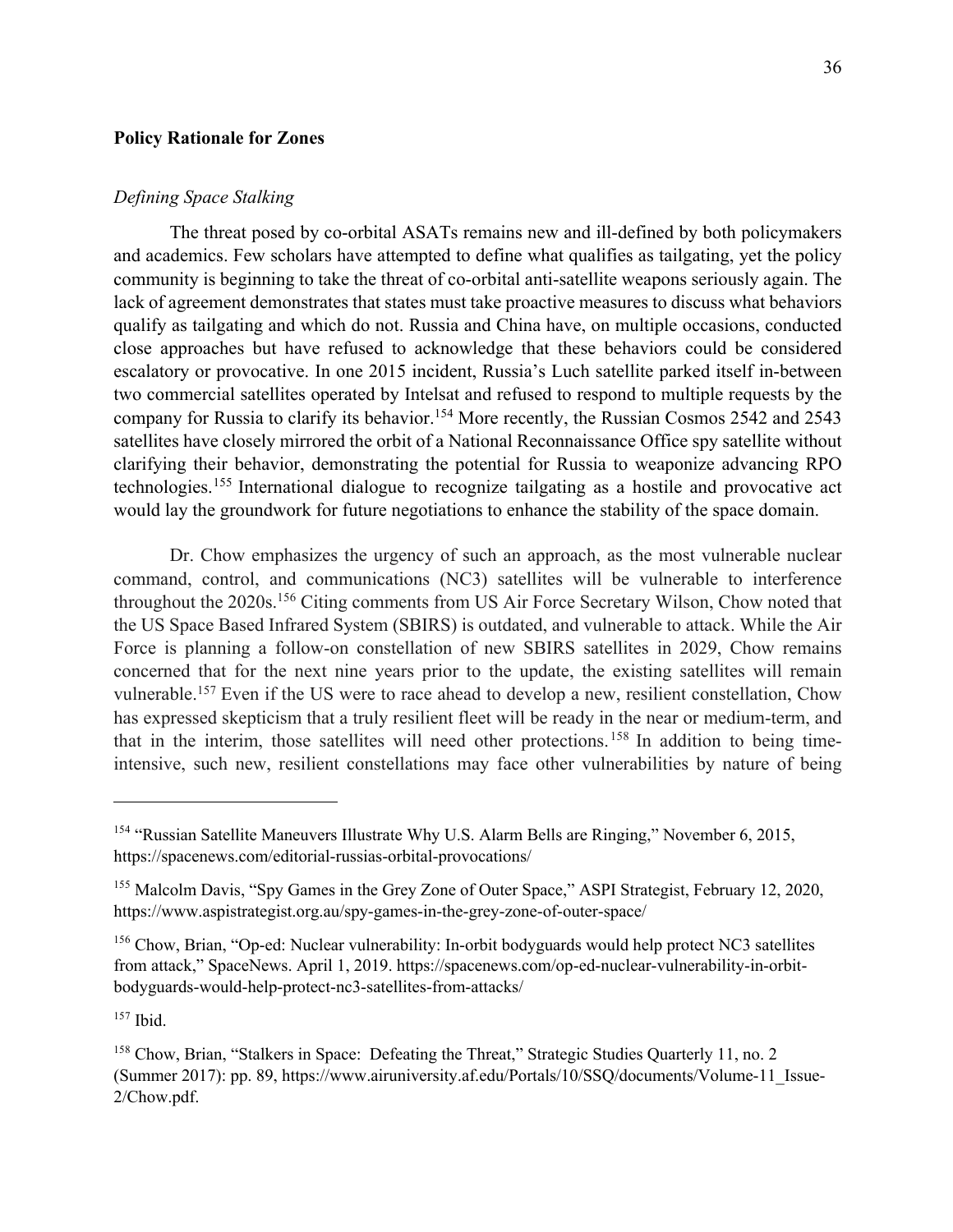smaller, in addition to having fewer capabilities than their larger counterparts.<sup>159</sup> However, even if such a resilient architecture could come online in time, many worry that a strategy based primarily on protecting arsenals may be inadequate. Such a "deterrence by denial" approach may not stop a determined adversary from continuing to attempt attacks,<sup>160</sup> or from attacking at lower thresholds, such as electronic or cyber interference.<sup>161</sup>

Final agreements about the size and character of warning zones should be discussed and determined by relevant space actors. Chow proposes a 0.2 orbital degree separation for zones, or a zone of approximately 148 km. <sup>162</sup> This standard offers a useful baseline for international negotiations to begin. Within the US, the defense and intelligence communities should consult over establishing a reasonable threshold that would allow the US to effectively protect its satellites without infringing upon the right of states to peacefully move throughout space.

## *Addressing Simultaneous Tailgating by Multiple Satellites*

It should be established that this proposal would apply only to the close, simultaneous approach of satellites towards *multiple* US satellites at any period in time. Individual close approaches to a single US military satellite does not pose as significant a threat, as the US maintains redundant satellite capability to compensate for malfunction, outage, or limited attack. 163

Simultaneous stalking, however, poses a unique military threat by opening the potential for multiple crucial targets to be destroyed instantaneously. Without classified intelligence, it is not possible for policy advocates to determine how many satellites can be threatened before it becomes a threat to national security, yet international dialogue over this topic can serve as a crucial confidence-building measure between states and demonstrate willingness to admit potential vulnerabilities for the benefit of all actors. As *Bruce MacDonald* describes:

> While jamming one or two satellites in isolation appears unlikely to quickly escalate into all-out space war (given the longstanding role of electronic warfare in past conflicts), attacking multiple

<sup>&</sup>lt;sup>159</sup> Koplow, "Deterrence as the MacGuffin," 69-71.

 $160$  Davis, Paul K., "Toward Theory for Dissuasion (or Deterrence) by Denial: Using Simple Cognitive Models of the Adversary to Inform Strategy," RAND Papers. January 2014. Pp. 3-5 https://www.rand.org/content/dam/rand/pubs/working\_papers/WR1000/WR1027/RAND\_WR1027.pdf

<sup>&</sup>lt;sup>161</sup> Lambakis, Steve, "A Guide for Thinking about Space Deterrence and China," National Institute for Public Policy. July 2019. Pp. 4-6 http://www.nipp.org/wp-content/uploads/2019/07/Lambakis-Guide-to-Thinking-About-Space-for-web.pdf

 $162$  Chow, "Stalkers in Space," 96.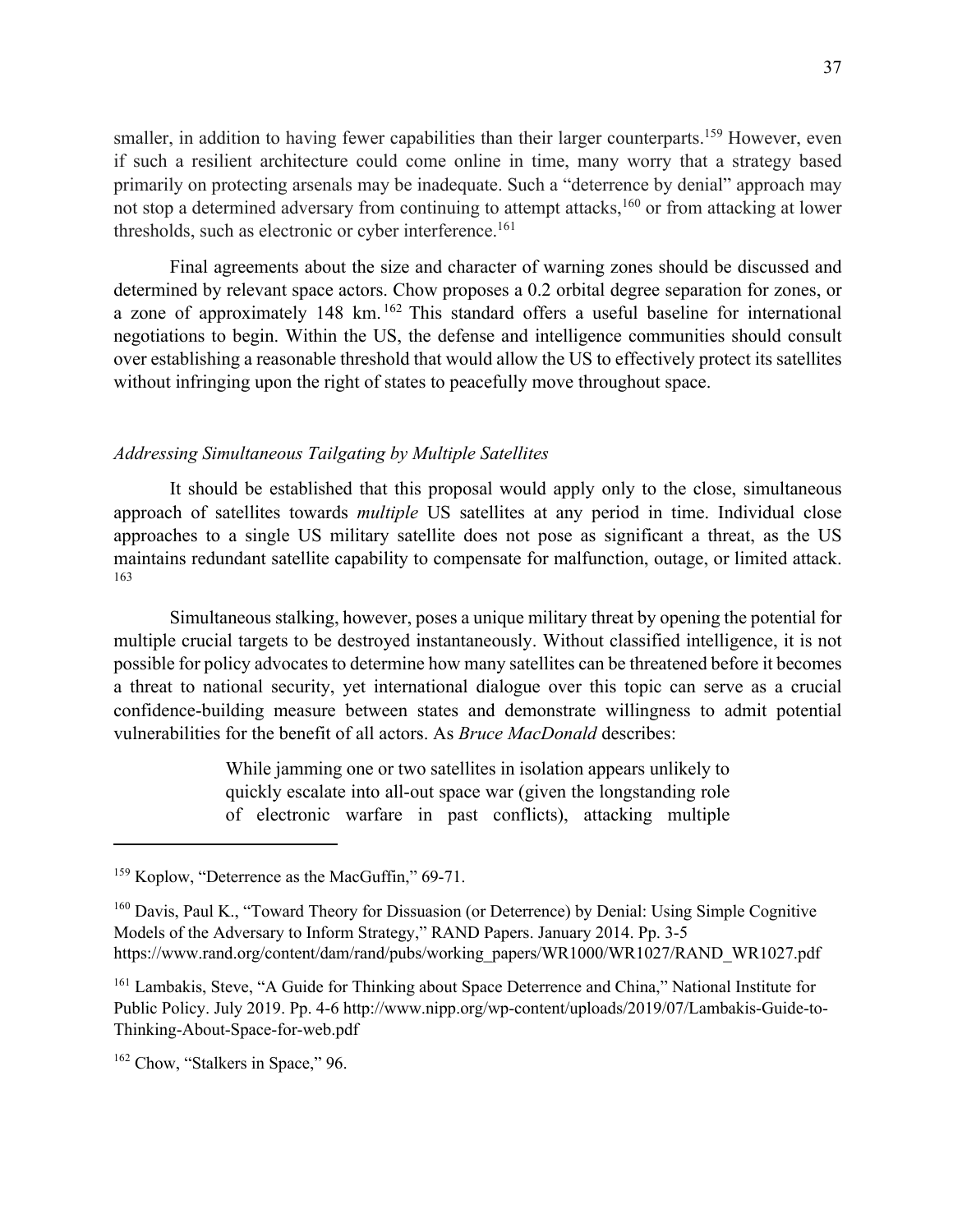intelligence-gathering satellites would carry a far higher risk of escalation. Somewhere between these two extremes, however, is an uncertain and unknowable boundary that divides offensive space actions that modestly threaten stability from those that are clearly destabilizing and escalatory.164

Setting the threshold at one satellite would risk precluding a variety of important space operations. For example, active-debris removal (ADR) operations use advanced RPO capabilities to reliably clean up orbits that have become increasingly congested with debris. Although these operations will prove crucial to prevent space from becoming unsustainably littered with orbital debris, they may also be interpreted as a prelude to an attack given the dual-use nature of space technologies and absence of international dialogue to regulate these technological advancements. <sup>165</sup> Commercial on-orbit servicing (OOS) spacecraft will also require close approaches to fix and inspect old and malfunctioning satellites, yet these systems can easily be perceived as weapons since they have robotic arms which could be repurposed for offensive operations. <sup>166</sup> Furthermore, space situational awareness operations conducted by the Geosynchronous Space Situational Awareness Program (GSSAP) require close approaches to provide comprehensive knowledge of the space environment and provide states with more reliable pictures of the orbital environment.167 Considering the inevitable necessity of close-approaches, establishing a threshold of one satellite would reduce the degree of certainty provided by the zone regarding the other party's intent, in turn ratcheting up the risk of misperceptions and inadvertent

<sup>165</sup> Frank Rose. "The Role of Diplomacy in Keeping Outer Space Safe, Secure, and Sustainable," Remarks at the 32<sup>nd</sup> Space Symposium, April 14, 2016 https://2009-2017.state.gov/t/avc/rls/255834.htm; Ward Munters and Jan Wouters, "The Road Not Yet Taken for Defusing Conflicts in Active Debris Removal: A Multilateral Organization." Leuven Centre for Global Governance Studies and the Institute for International Law, Working Paper No. 183 – May 2017; Zachary Keck 18, "Space Is Truly the Final Frontier (For the Next Great War)" *The National Interest*, June 17, 2018 https://nationalinterest.org/blog/the-buzz/space-truly-the-final-frontier-the-next-great-war-26284.

<sup>164</sup> Bruce MacDonald, "Chapter 2. Space and Escalation" in *Outer Space; Earthly Escalation? Chinese Perspectives on Space Operations and Escalation*, A Strategic Multilayer Assessment (SMA) Periodic Publication, August 2018, https://nsiteam.com/social/wp-content/uploads/2018/08/SMA-White-Paper Chinese-Persepectives-on-Space -Aug-2018.pdf

<sup>&</sup>lt;sup>166</sup> Joshua P. Davis, John P. Mayberry, and Jay P. Penn, "ON-ORBIT SERVICING: INSPECTION, REPAIR, REFUEL, UPGRADE, AND ASSEMBLY OF SATELLITES IN SPACE," CENTER FOR SPACE POLICY AND STRATEGY, April 2019, https://aerospace.org/sites/default/files/2019-05/Davis-Mayberry-Penn\_OOS\_04242019.pdf

<sup>167</sup> Steven Lambakis, Foreign space capabilities: Implications for U.S. national security, *Comparative Strategy* 37(2): 115, 2018,

https://www.tandfonline.com/doi/full/10.1080/01495933.2018.1459144?scroll=to; Michael Nayak, "CubeSat proximity operations: The natural evolution of defensive space control into a deterrence initiative," *The Space Review*, 2016, http://www.thespacereview.com/article/2902/1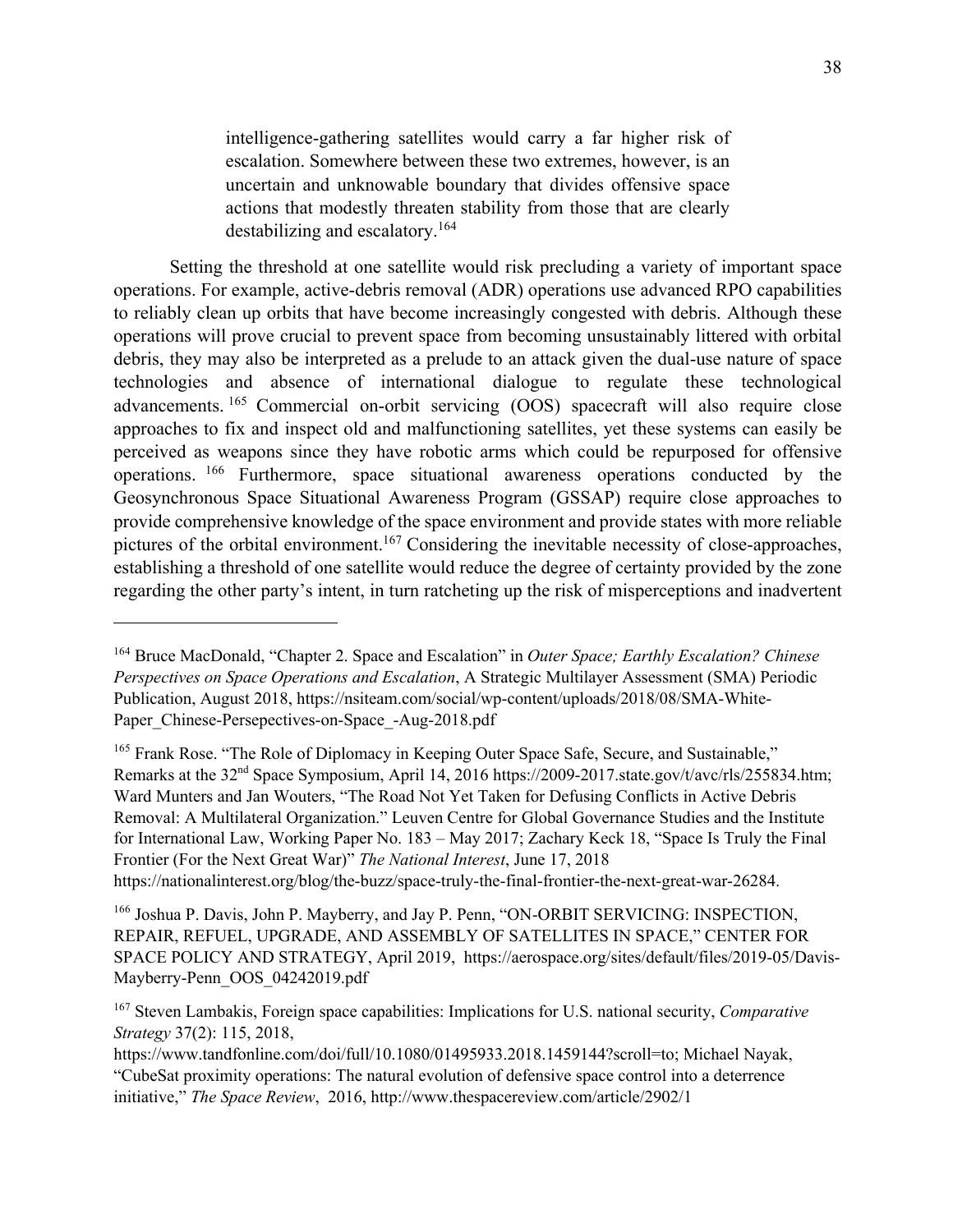escalation via incidental close approaches or a failure to enforce the zone due to well-warranted caution.

 As a result, the 'warning zone' proposal would apply only to the close, simultaneous approach of satellites towards *multiple* US satellites at any period in time. In part, warning zones are functionally and legally distinguished from KOZs due to this caveat. A state does not claim sovereignty over, nor will it preclude others from entering, an area; free passage will be permitted, yet states will have a clearer understanding when passage through the warning zone is conducted for peaceful purposes (such as ADR and OOS missions), or whether passage should be interpreted as hostile intent.

#### *The Proposal Only Applies to Geosynchronous Orbit*

International discussions should initially only focus on establishing warning zones in geosynchronous orbit (GEO). First, orbital physics makes this proposal easier to implement in GEO. Satellites in GEO, which rotate at the same velocity as the planet, are essentially parked above the earth (whereas satellites in LEO and MEO have far more complicated and occasionally overlapping orbital trajectories).<sup>168</sup> Due to complex satellite trajectories in the LEO, which will be magnified by increased commercialization, the LEO is "highly congested and only small zones would be feasible," meaning that warning zones would offer little protection because it would be far more difficult to ascertain another state's intent when positioning satellites near other satellites.<sup>169</sup> Transversal of a warning zone in GEO could be clearly construed as conveying hostile intent, as no state would have a legitimate peaceful motivation to position satellites in close proximity to another state's military and intelligence satellites in GEO.

Second, GEO is home to many vital and vulnerable national security satellites. The majority of satellites in LEO are commercial and are less likely to direct American military and intelligence operations. It would be disproportionate to construe a close approach to a commercial or weather satellite as constituting aggression or a prelude to an armed attack. Furthermore, many national security satellites in GEO, such as NC3 satellites, are old, fragile, and incapable of being maneuvered out of the way of close approaching objects. Adversaries would likely target these NC3 satellites at the outbreak of a conflict as a prelude to a first strike, making it critical that they remain defended and protected. Furthermore, a state fearing an adversary's disabling attack on NC3 satellites may strike first rather than lose their nuclear deterrent capability. Warning zones

<sup>&</sup>lt;sup>168</sup> David Wright, Laura Grego, and Lisbeth Gronlund, "The Physics of Space Security: A Reference Manual," (Cambridge, MA: *American Academy of Arts & Science*, 2005), https://aerospace.csis.org/wpcontent/uploads/2019/06/physics-space-security.pdf

<sup>&</sup>lt;sup>169</sup> Newsome, "The Legality of Safety and Security Zones in Outer Space," 17.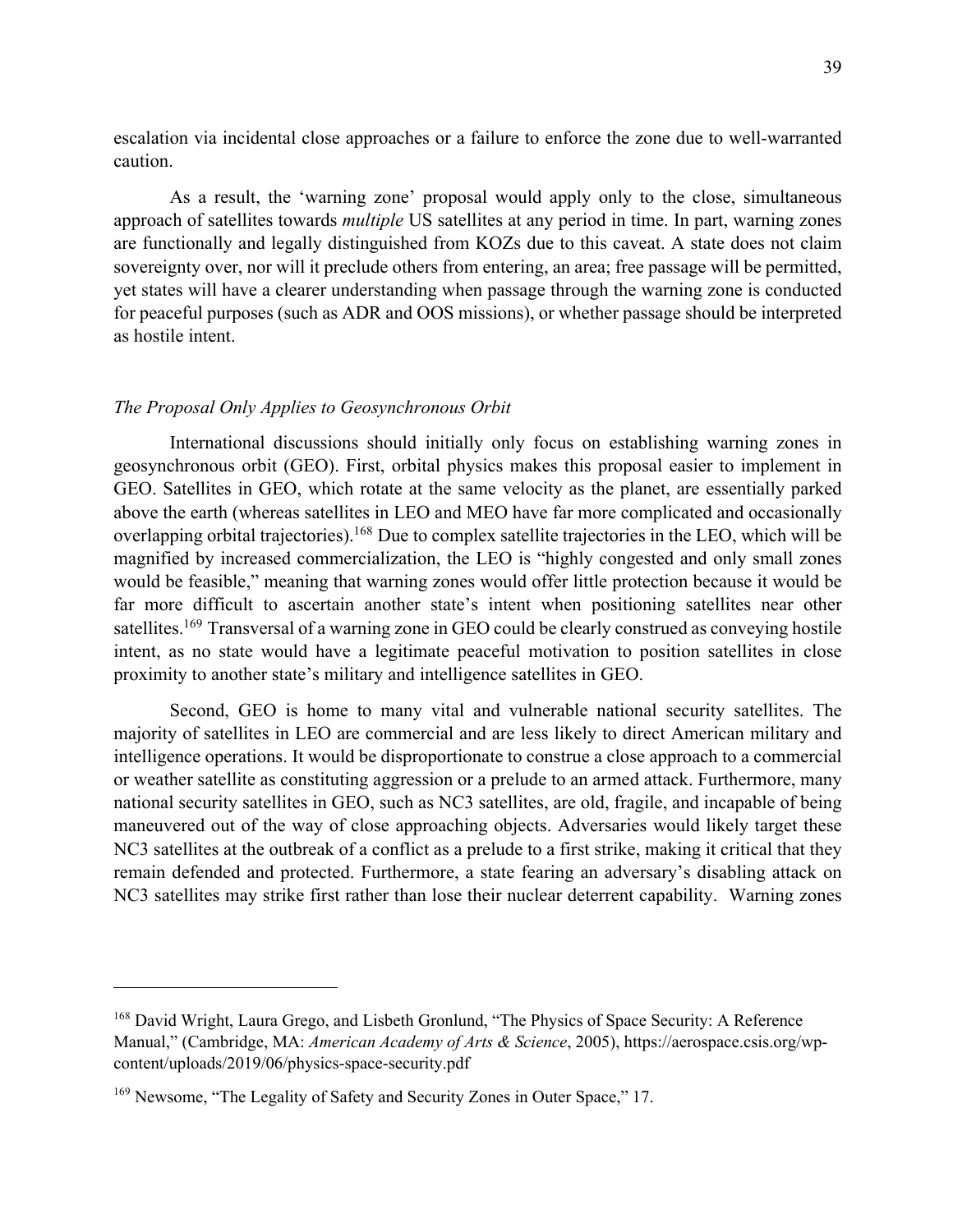around these satellites would allow states to ascertain whether adversaries are about to execute a first strike, reducing the risks of miscalculation.<sup>170</sup>

Third, an international space traffic management system for assigning orbital slots in GEO already exists. The ITU assigns orbital slots of an average of 2 degree orbital separation, far larger than the warning zones suggested by this proposal.<sup>171</sup> More specifically, to comply with these warning zones, states "need not reposition any of their operational satellites to observe the above suggested rule of 0.2-degree minimum satellite separation between any pair of… GEO satellites."<sup>172</sup> Applying and enforcing zones in LEO represents far more of a challenge because of commercial sector involvement. Chow acknowledges potential difficulties in asking commercial providers to monitor and change orbital paths to avoid traversing zones. <sup>173</sup> Furthermore, commercial space firms and consultancies have expressed concern about the changes in trajectories required to avoid zones. Scott Kordella, the director of outer space systems at Mitre, fears that extensive new US licensing regimes in space could sacrifice American commercial leadership.<sup>174</sup> In the status quo, most spacecraft in LEO lack transponders and specific orbital slots; the creation and enforcement of specific orbital slots (and warning zones surrounding those slots) would require the creation of a licensing regime.<sup>175</sup> Others have argued that maneuvering in LEO might be frequent enough to require burdensome "active guidance measures" for each commercial

<sup>172</sup> Chow, "Stalkers in Space," 96.

<sup>173</sup> Ibid., 94-97.

ml

 $175$  LaunchSpace, an educational and consulting organization dedicated to training and continuing education for space professionals and to supporting the aerospace community, "Not A Job, But An Adventure - Space Traffic Controller," 11 September 2018, Space Daily, http://www.spacedaily.com/reports/Not\_A\_Job\_But\_An\_Adventure\_\_\_Space\_Traffic\_Controller\_999.ht

<sup>&</sup>lt;sup>170</sup> Brian Chow. "Op-Ed | Nuclear Vulnerability: In-Orbit Bodyguards Would Help Protect NC3 Satellites from Attacks," SpaceNews.com, April 1, 2019, https://spacenews.com/op-ed-nuclear-vulnerability-inorbit-bodyguards-would-help-protect-nc3-satellites-from-attacks/.

<sup>&</sup>lt;sup>171</sup> "Sharing the Sky - ITU's Role in Managing Satellite and Orbit Spectrum Resources" ITU Background, Plenipotentiary 2014,

https://www.itu.int/en/plenipotentiary/2014/newsroom/Documents/backgrounders/pp14-backgroundersharing-the-sky.pdf.

<sup>&</sup>lt;sup>174</sup> Kordella, Scott, "Op-ed: Protecting low Earth orbit from becoming the new Wild West," Space News. March 16, 2019. https://spacenews.com/op-ed-protecting-low-earth-orbit-from-becoming-the-new-wildwest/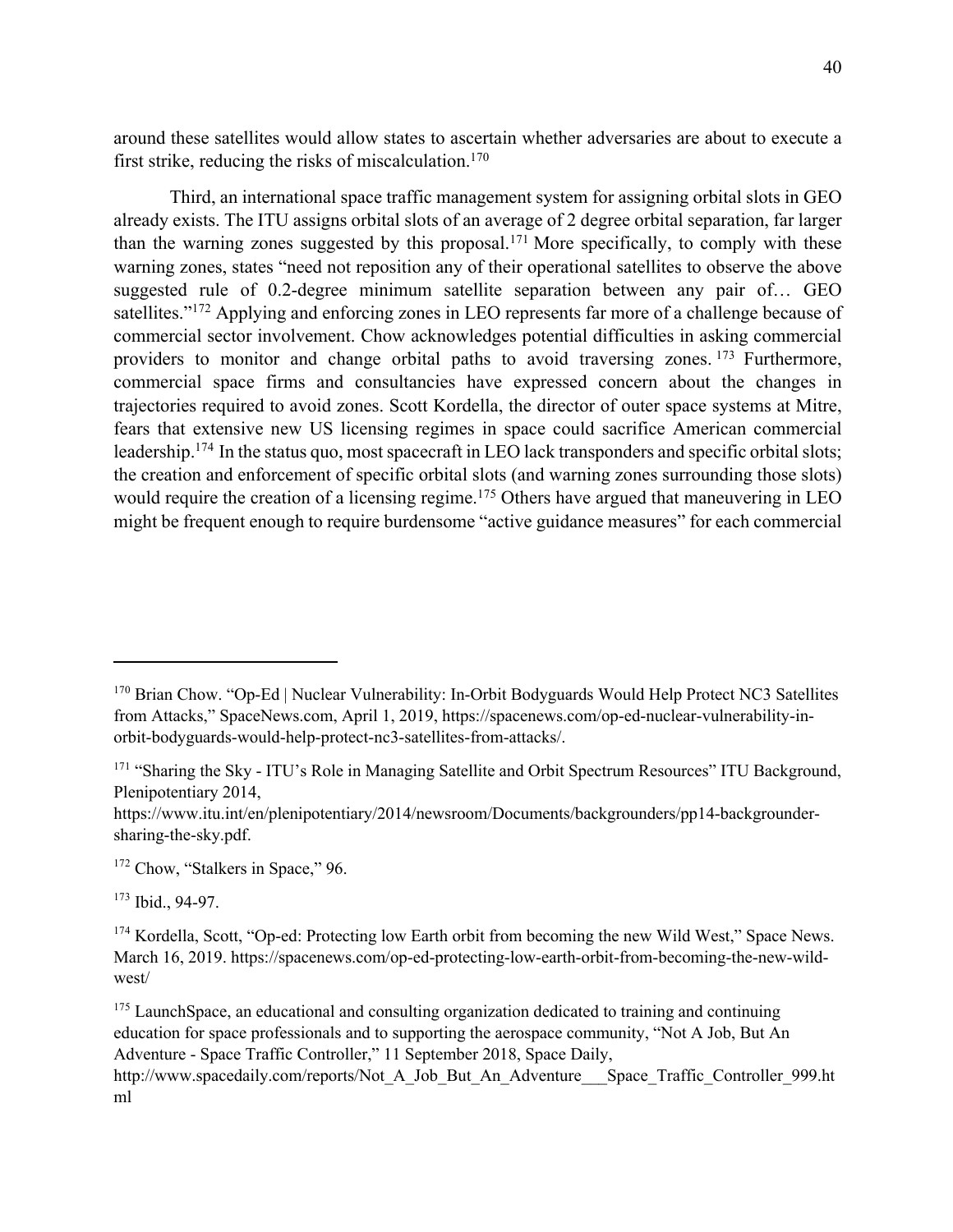operator.176 The risk is particularly salient as onerous launch and licensing restrictions might hamper further commercial space development.<sup>177</sup>

However, international deliberation could eventually expand to include the development of warning zones in LEO, and proposals could involve negotiations with the private sector. Zones could also be integrated into a broader space traffic management regime, yet such a system will require extensive cooperation with the private sector and all spacefaring states. Similarly, warning zones in GEO would be ideally established by consensus in a multilateral forum, but they can also be agreed to on bilateral bases that would still provide mutual understanding and reduce the risk of misperception.178

## *Cooperative Approaches*

To establish warning zones, the US should adopt a cooperative posture. The current absence of international negotiations over space stability have created a culture of distrust and hostility that risks increasing tensions which could spiral into conflict.<sup>179</sup> In particular, the US has damaged its international credibility over space arms control by consistently vetoing treaties such

 $178$  For more comprehensive versions of this proposal that would still apply in LEO see Brian G Chow, "Space Arms Control: A Hybrid Approach," Strategic Studies Quarterly 12, no. 2 (Summer 2018): 107- 132, https://www.airuniversity.af.edu/Portals/10/SSQ/documents/Volume-12\_Issue-2/Chow.pdf; Geoffrey Forden ""After China's Test: Time for a Limited Ban on Anti- Satellite Weapons," Arms Control Today , vol. 37 (April), https://www.armscontrol.org/act/2007-04/features/after-chinas-test-timelimited-ban-anti-satellite-weapons; James Alver, Andrew Garza, Christopher May, "An Analysis of the Potential Misuse of Active Debris Removal, On-Orbit Servicing, and Rendezvous & Proximity Operations Technologies," 5-6-19, Secure World Foundation,

https://swfound.org/media/206800/misuse\_commercial\_adr\_oos\_jul2019.pdf, Mark A. Gubrud, "Chinese and US Kinetic Energy Space Weapons and Arms Control," *Asian Perspective* 35, no. 4 (2011): 628-631.

<sup>179</sup> Brian Weeden and Xiao He, "U.S.-China Strategic Relations in Space" *The National Bureau of Asian Research*, NBR Special Report #57, April 2016, https://www.nbr.org/wp-

content/uploads/pdfs/publications/special\_report\_57\_us-china\_april2016.pdf; "Attacking Satellites Is Increasingly Attractive—and Dangerous," The Economist, July 18, 2019,

https://www.economist.com/briefing/2019/07/18/attacking-satellites-is-increasingly-attractive-anddangerous.

<sup>&</sup>lt;sup>176</sup> Collins Patrick, "Legal Considerations for Traffic Systems in Near-Earth Space." Proceedings 31st Colloquium on the Law of Outer Space, IISL, pp. 296-303.

http://www.spacefuture.com/archive/legal\_considerations\_for\_traffic\_systems\_in\_near\_earth\_space.shtm l

<sup>177</sup> Joshua Hampson, "The Future of Space Commercialization," Niskanen Center, January 25, 2017. Pp. 14-19, 31-34 https://niskanencenter.org/wp-

content/uploads/2017/01/TheFutureofSpaceCommercializationFinal.pdf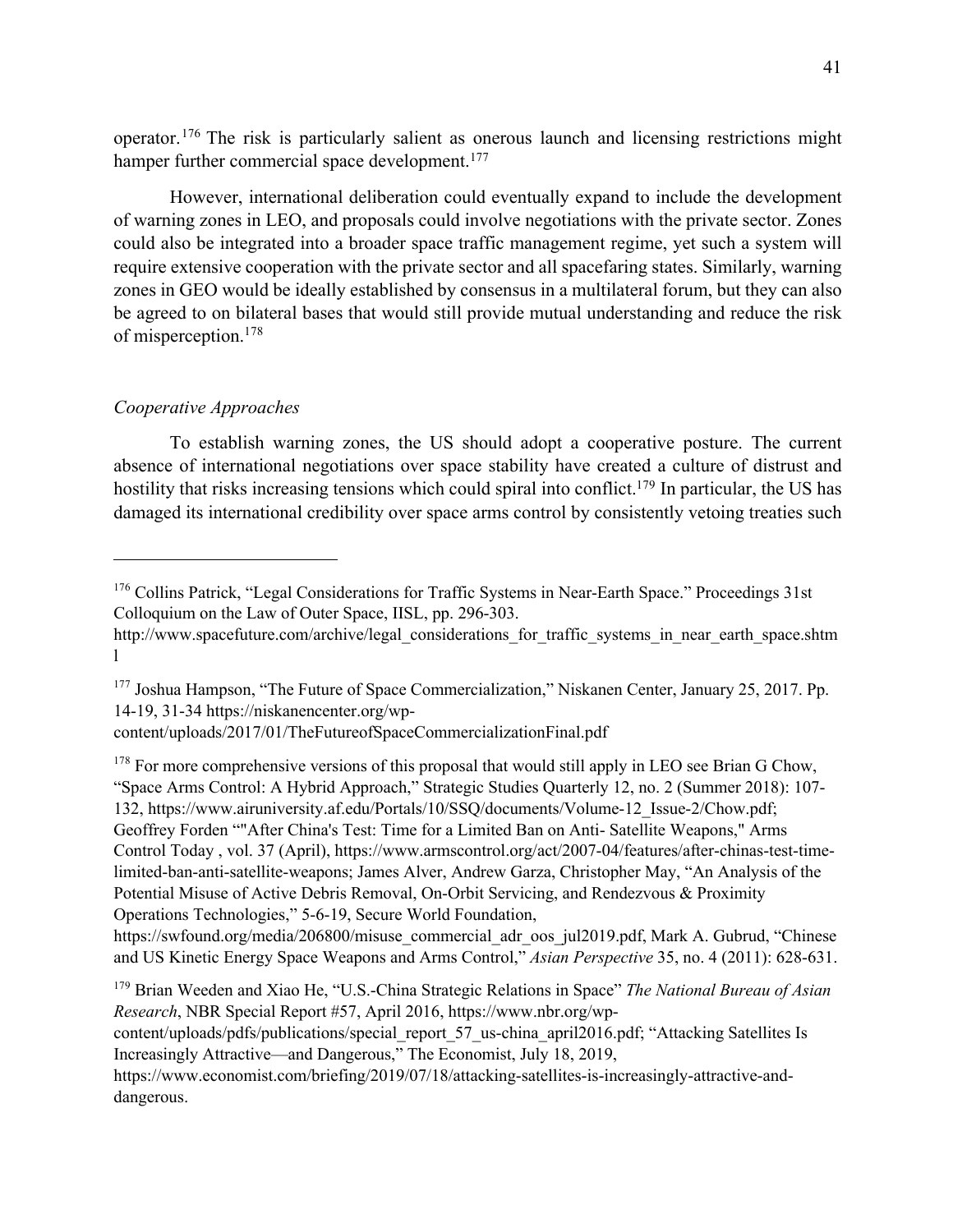as the Treaty on the Prevention of the Placement of Weapons in Outer Space, the Threat or Use of Force Against Outer Space Objects (PPWT) and the Prevention of an Arms Race in Space Treaty (PAROS). Proposing negotiations on the basis of peaceful intent will help reverse the perception that the US aims to aggressively dominate the space domain.<sup>180</sup>

The US must be wary of the prospect that other states, particularly Russia and China, would view any arms control proposal as a veil for US militarization of outer space. Even Chow admits that "[r]ealistically, potential adversaries are far more likely to want the United Nations to adopt alternative space proposals, which ignore the space-stalking threat."<sup>181</sup> However, the UN thus far has failed to generate proposals that overcome definitional hurdles and enforcement-related barriers. The PAROS and the PPWT proposed and supported by Russia and China both neglected to define "space weapons," and would likely not include any restrictions on co-orbital ASAT capabilities as they are not designed to conduct space-to-ground strikes. With regards to the PPWT, concerns have also been raised that China may be negotiating in bad faith to insulate their space arsenal from regulation: the PPWT would allow ground-to-space (direct-ascent) ASAT capabilities, of which China possesses a veritable suite. Russian and Chinese opposition to the International Code of Conduct for Outer Space Activities proposed by the European Union, which would have included a right to preemptive self-defense, underscores the likelihood that Russia and China would likely refuse to participate in accords to cooperatively establish warning zones.<sup>182</sup>

The US should begin international negotiations over warning zones before declaring them unilaterally. Declaring zones without prior deliberation might leader other nations to perceive these zones as a guise for militarizing space. Other states may also probe the credibility of these declared zones, particularly to exploit a lack of international consensus on their legality. Although Russia or China might violate unilaterally declared zones, the US should be careful to respond absent certainty that preemptive self-defense is legal. Opening negotiations to all relevant parties, adversaries and allies included, will give states the opportunity to air grievances regarding warning zones before they are established. Even if Russia or China ultimately reject the proposal, the US will be able to point to its good faith effort of initiating dialogue and respecting Chinese and Russian concerns. As Chow describes:

<sup>180</sup> Michael Listner, "The art of lawfare and the real war in outer space," *The Space Review*, September 17, 2018, http://www.thespacereview.com/article/3571/1

<sup>&</sup>lt;sup>181</sup> Chow, "Stalkers in Space," 109

<sup>&</sup>lt;sup>182</sup> The Economist, "Attacking satellites is increasingly attractive—and dangerous," July 18, 2019. https://www.economist.com/briefing/2019/07/18/attacking-satellites-is-increasingly-attractive-anddangerous; James Alver, Andrew Garza, Christopher May, "An Analysis of the Potential Misuse of Active Debris Removal, On-Orbit Servicing, and Rendezvous & Proximity Operations Technologies," Secure World Foundation, May 6, 2019.

https://swfound.org/media/206800/misuse\_commercial\_adr\_oos\_jul2019.pdf, 15-16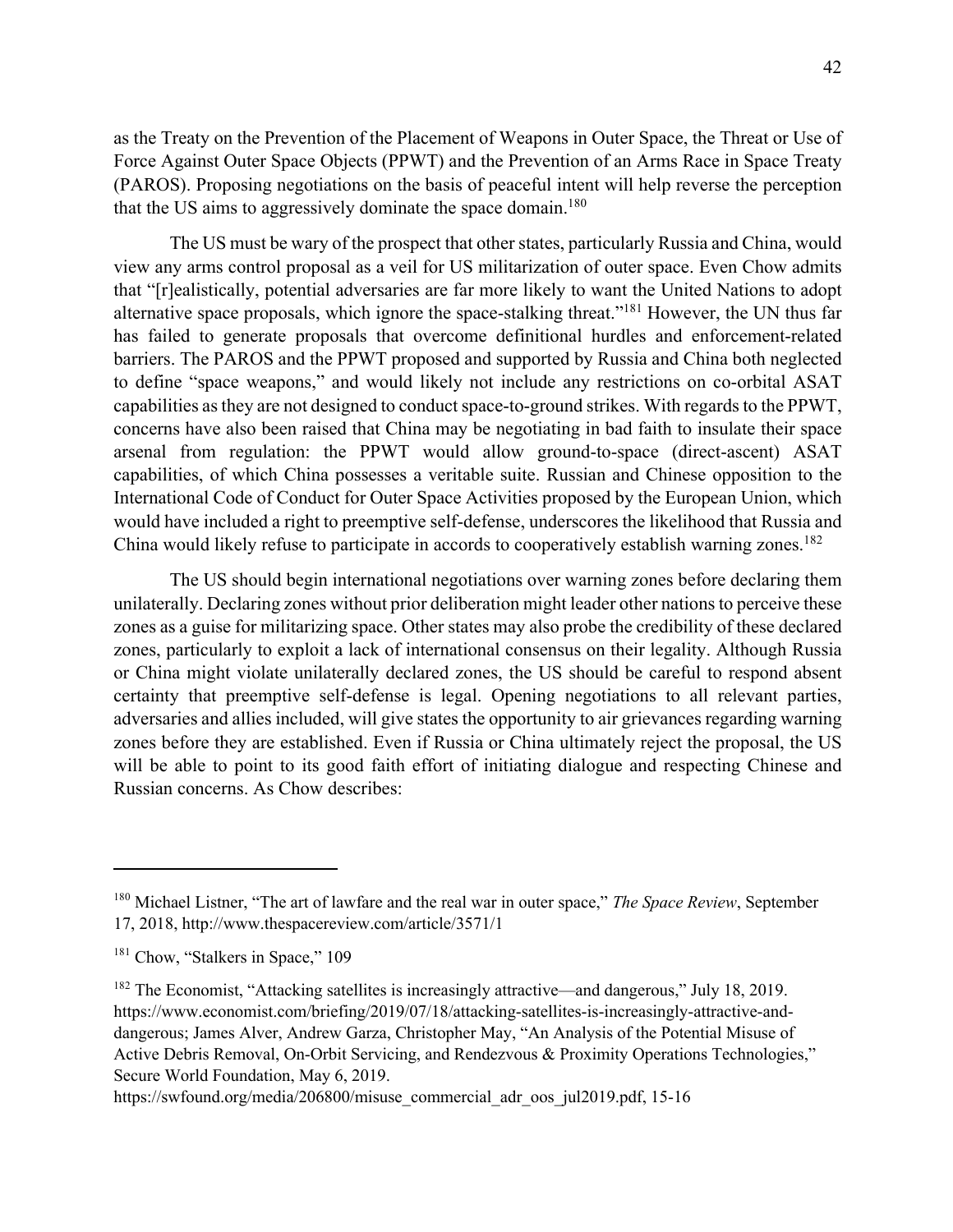In the worst-case scenario where no space arms control comes out of this hybrid approach, the United States would still have acted in good faith for pursuing an international space arms control treaty. Consequently, the world would have more understanding and support toward the United States as it had no choice but to switch to unilateral space arms control measures to ensure space security and stability.183

While there will inevitably be detractors, zones will be most stable and effective when they receive international buy-in.

There is some evidence to suggest that Russia and China would also accept the warning zone proposal. First, Russian and China might recognize that warning zones are mutually beneficial, giving them a legal right to defend their satellites while maintaining stability as a variety of RPO capable spacecraft are rapidly deployed.<sup>184</sup> Even if the two parties do not accede to the agreement at first , the failure of existing proposals to address dual-use threats from RPO capable spacecraft might encourage Russia and China towards acceptance of warning zones.

Second, the United States can gain political leverage and engage in "full-contact lawfare" by highlighting the contradictory positions of Russia and China regarding space arms-control diplomacy.<sup>185</sup> As the two nations continue to conduct potentially destabilizing RPO tests in orbit, the international community will eventually recognize their dual-use nature as ASATs. This is especially salient considering the recent Russian testing of the Nudol, as well as the much-pilloried Chinese direct-ascent and debris-producing ASAT test of 2010.

With regards to China, this reality is particularly relevant when one considers China's desire to leave a mark on international institutions in the space domain. For example, Brian Weeden and Xiao He, an assistant research fellow at the Institute of World Economics and Politics in the Chinese Academy of Social Sciences, argue that China feels boxed out of most international arenas where the US is already well-established. Space offers an area where China can proactively participate and lead in international governance, shaping rules to align with their own interests.<sup>186</sup> Furthermore, He writes that China has recognized international resistance to the PPWT proposal and considers the likelihood of success as remote. Furthermore, Chinese President Xi Jingping has

<sup>&</sup>lt;sup>183</sup> Brian G Chow, "Space Arms Control: A Hybrid Approach," Strategic Studies Quarterly 12, no. 2 (Summer 2018): https://www.airuniversity.af.edu/Portals/10/SSQ/documents/Volume-12\_Issue-2/Chow.pdf. 129.

<sup>&</sup>lt;sup>184</sup> Chow, "Space Arms Control: A Hybrid Approach," 115-119.

<sup>&</sup>lt;sup>185</sup> Listner, "The art of lawfare and the real war in outer space."

<sup>&</sup>lt;sup>186</sup> Xiao He and Brian Weeden, "U.S.-China Strategic Relations in Space," The National Bureau of Asian Research. April 2016. Pp. 73-74. https://www.nbr.org/wpcontent/uploads/pdfs/publications/special\_report\_57\_us-china\_april2016.pdf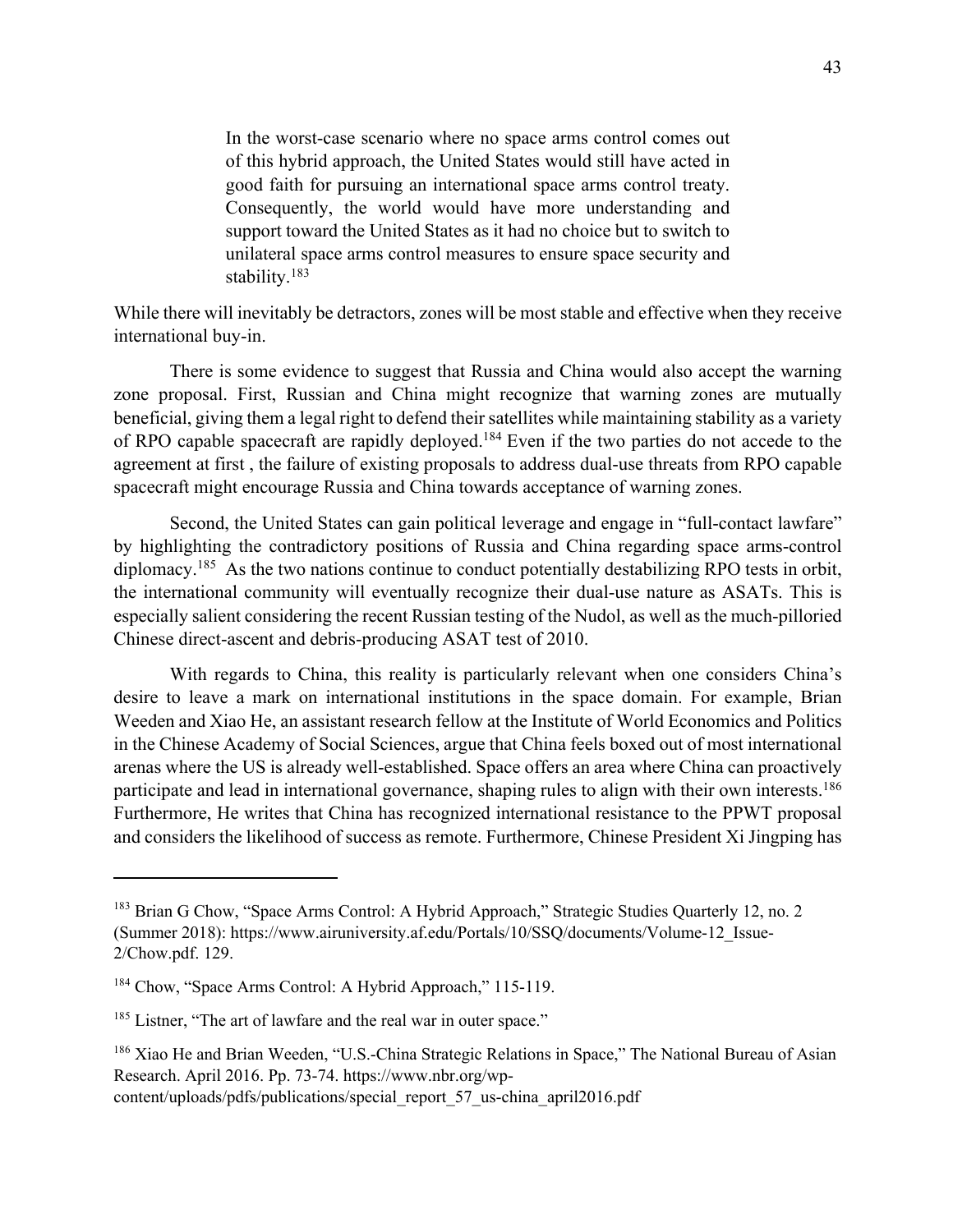emphasized cooperative security a central aspect of China's foreign political approach, hoping to produce win-win outcomes in contrast to the zero-sum thinking that dominated during the Cold War.<sup>187</sup> Additionally, China has an economic incentive to pursue stability in orbit. As China continues to use satellites to expand its Belt-and-Road Initiative (BRI), they have a strong incentive

Such international and economic incentives similarly exist for Russia, a declining power with a desire to increase international engagement in orbit. For Russia, space has long been an area of great national pride. In recent years, however, scientific projects and joint ventures in space have declined alongside a steadily weakened economy.<sup>189</sup> Hoping to maintain its status as a great power in space, Russia would likely be interested in the prestige associated with a major cooperative venture.190 While warning zones are not a form of scientific cooperation, the process of negotiating new, groundbreaking norms for outer space gives Russia a much-desired seat at the table in international negotiations. <sup>191</sup> While China and Russia may prefer to wait for their preferred approach to arms control, if the US holds firm and makes clear that it will not accede to the PPWT, there may be increasing willingness on the part of China to return to the negotiating table on American terms in the face of pressure.

 $190$  Ibid.

to protect their own assets.<sup>188</sup>

<sup>&</sup>lt;sup>187</sup> Sverre Lodgaard, "Arms Control and World Order," Journal for Peace and Nuclear Disarmament, Vol. 2. Issue 1. Pp. 17-19. https://www.tandfonline.com/doi/full/10.1080/25751654.2019.1631243

<sup>&</sup>lt;sup>188</sup> Brian Chow and Henry Sokolski, "Priority-One for Space Policy Should Be to Protect U.S. Satellites," SpaceNews.com, October 12, 2019, https://spacenews.com/op-ed-priority-one-for-space-policy-shouldbe-to-protect-u-s-satellites/.

<sup>&</sup>lt;sup>189</sup> Pavel Luzin, "Russia's Position in Space," Foreign Affairs, September 21, 2016. https://www.foreignaffairs.com/articles/2016-09-21/russias-position-space

<sup>&</sup>lt;sup>191</sup> Nicole Jackson, "Outer Space in Russia's Security Strategy," Simons Paper in Security and Development. No. 64, August 2018. 5.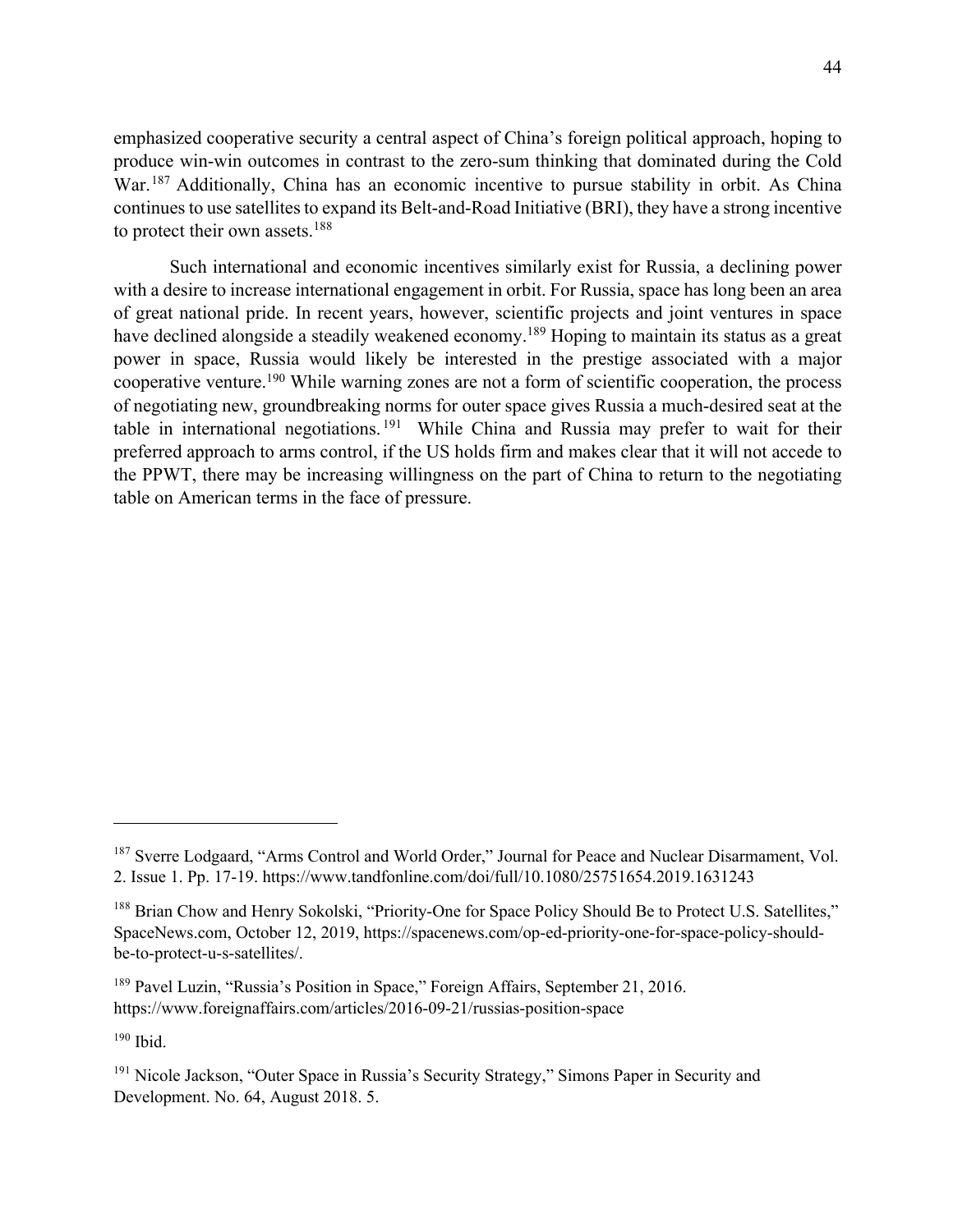### **Potential Objections**

There exist a number of potential objections to the warning zones proposal. This section aims to distill the most relevant objections and to demonstrate why many of these objections reinforce the necessity of establishing warning zones in outer space.

#### *Space Situational Awareness (SSA)*

Military and intelligence officers may worry that restrictions on RPO behavior may prevent the US from conducting close approaches with surveillance satellites, such as through the Geosynchronous Space Situational Awareness Program (GSSAP). Described as the "neighborhood watch," GSSAP satellites are considered crucial for deterring adversary aggression by signaling the United States is continually monitoring activities on orbit.<sup>192</sup> GSSAP satellites are capable of performing RPO operations and occasionally make close approaches to adversary satellites on surveillance missions or to signal that the United States is constantly watching. The proposed warning zones in this approach would not impede operations conducted by GSSAP satellites. Individual close approaches for surveillance purposes would not pose a military threat and would not rise to the level of demonstrating hostile intent. As of now, the United States does not field capabilities to allow multiple simultaneous close approaches and would sacrifice little by agreeing to a mutual restriction on behavior in space. Furthermore, multiple close approaches could be conducted over multiple days instead of simultaneously.<sup>193</sup>

Furthermore, some have argued that monitoring and enforcing zones would be too burdensome; keeping tabs on every satellite in orbit would be a challenge that is, in the words of Steven Lambakis, "monumental."<sup>194</sup> However, the warning zones proposal is expressly limited in scope to activities in GEO, as opposed to the substantially more difficult task of monitoring in LEO.<sup>195</sup> In GEO, existing US space situational awareness (SSA) capabilities may fill the gap. Chow notes that the US Geosynchronous Space Situational Awareness Program (GSSAP) already

<sup>192</sup> Steven Lambakis, Foreign space capabilities: Implications for U.S. national security, *Comparative Strategy* 37, no. 2 (2018): 115,

https://www.tandfonline.com/doi/full/10.1080/01495933.2018.1459144?scroll=to; Michael Nayak, "CubeSat proximity operations: The natural evolution of defensive space control into a deterrence initiative," *The Space Review*, 2016, http://www.thespacereview.com/article/2902/1

<sup>&</sup>lt;sup>193</sup> Chow and Sokolski, "Op-Ed | Priority-One for Space Policy Should Be to Protect U.S. Satellites."

<sup>&</sup>lt;sup>194</sup> Lambakis, Steven, "On the Edge of Earth: The Future of American Space Power," The University Press of Kentucky. Pp. 120-130 2001

<sup>&</sup>lt;sup>195</sup> Chow "Stalkers in Space," 98.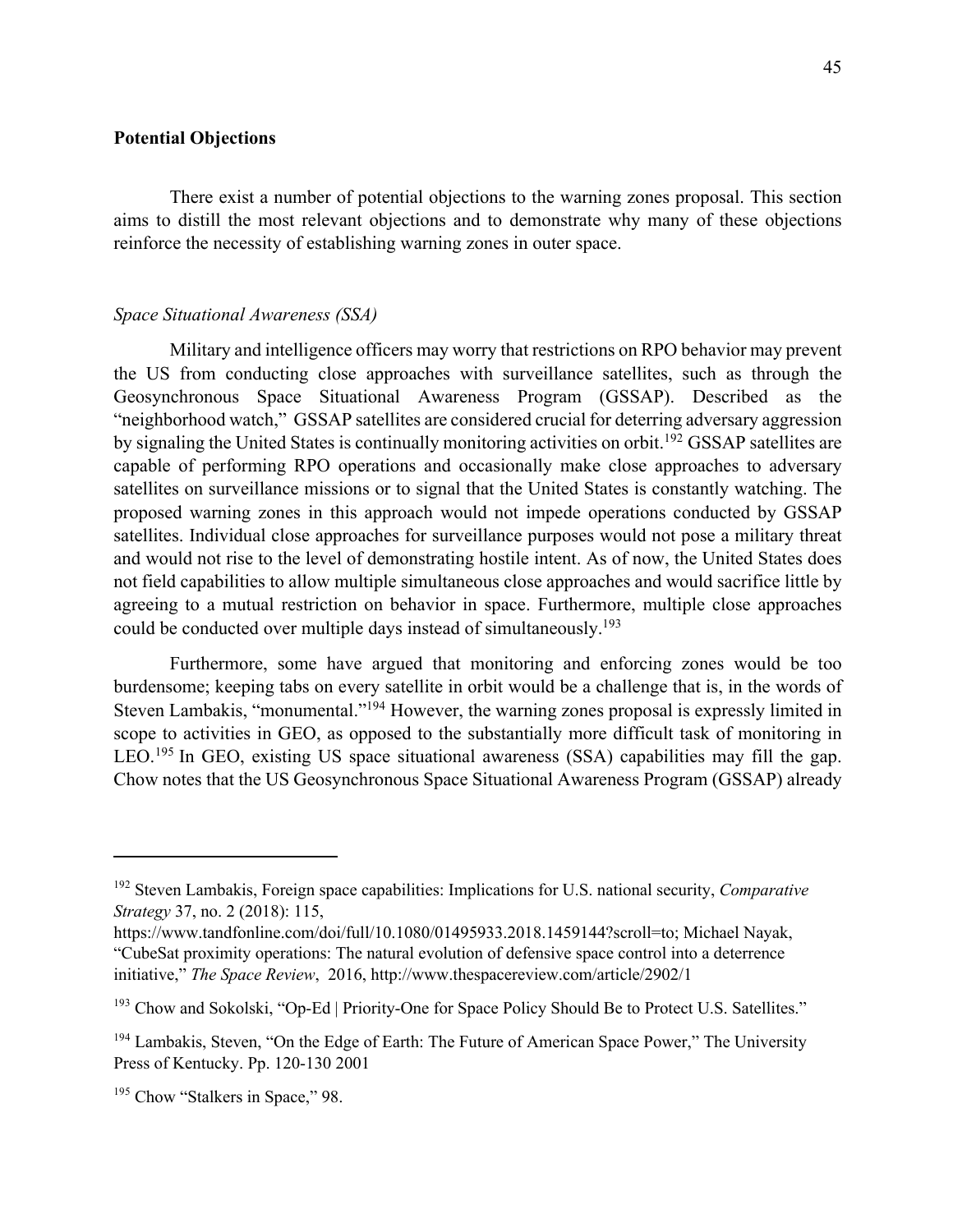performs the role of monitoring activities in GEO, with sufficient precision and timeliness to alert the DOD of potential zone breaches. 196

### *Loitering*

Zone opponents frequently argue that they provide limited safety, as adversaries could easily park satellites outside of the zones and still be prepared to execute a devastating attack.<sup>197</sup> Concerns about loitering merit attention, yet they do not obviate the importance of the zone. If a determined adversary wants to attack a US satellite during a crisis, they will inevitably do so. Warning zones are not meant to provide absolute protection to satellites, but instead will help clearly define violations as constituting hostile intent. In the current environment, adversaries can loiter as close to a satellite as they wish. Warning zones will enable states to easily ascertain intent from adversaries that loiter outside of, or enter, a zone. SDZs and KOZs offer the illusion of protection for satellites, yet they cannot reliably defend against all incoming attackers.

## *Deterrence*

Some believe the United States should reject limitations on behavior in space and strive for complete freedom of action in orbit.<sup>198</sup> Advocates of offensive space control argue that the United States can only achieve peace through strength and should reject any constraints on military capabilities in the space domain. Many of these detractors fear that China or Russia will inevitably cheat on any mutual restrictions to leapfrog US capabilities and erode US military advantage.

<sup>198</sup> US National Space Policy, 2006,

American perceptions of space deterrence". The Space Review. 2013.

 $196$  Ibid.

<sup>&</sup>lt;sup>197</sup> Newsome, "The Legality of Safety and Security Zones in Outer Space,"; Alex Gliksman, "Options for Space Arms Control," *America Plans for Space,* A Reader Based on the National Defense University Press, Dec 15, 1987, https://apps.dtic.mil/dtic/tr/fulltext/u2/a187465.pdf; James A. Vedda and Peter L. Hays, "Major Policy Issues in Evolving Global Space Operations." The Mitchell Institute for Aerospace Studies, Air Force Association. https://tinyurl.com/y4cj6ran

https://aerospace.org/sites/default/files/policy\_archives/Natl%20Space%20Policy%20fact%20sheet%203 1Aug06.pdf; Christopher Stone, "Re-thinking the National Security Space Strategy: Chinese vs.

http://www.thespacereview.com/article/2395/1; Christopher Michael Stone, "Defending critical space infrastructure," Space News, December 5th, 2016

http://www.spacenewsmag.com/commentary/defending-critical-space-infrastructure/; Baker Spring and Michaela Bendikova, "More Limits on U.S. Space Systems Unacceptable,"

http://thf\_media.s3.amazonaws.com/2012/pdf/wm3470.pdf; John Yoo and Jeremy Rabkin, "Chapter 7: Coercion in Space," in "Striking Power: How Cyber, Robots, and Space Weapons Change the Rules for War,". Encounter Books. 2017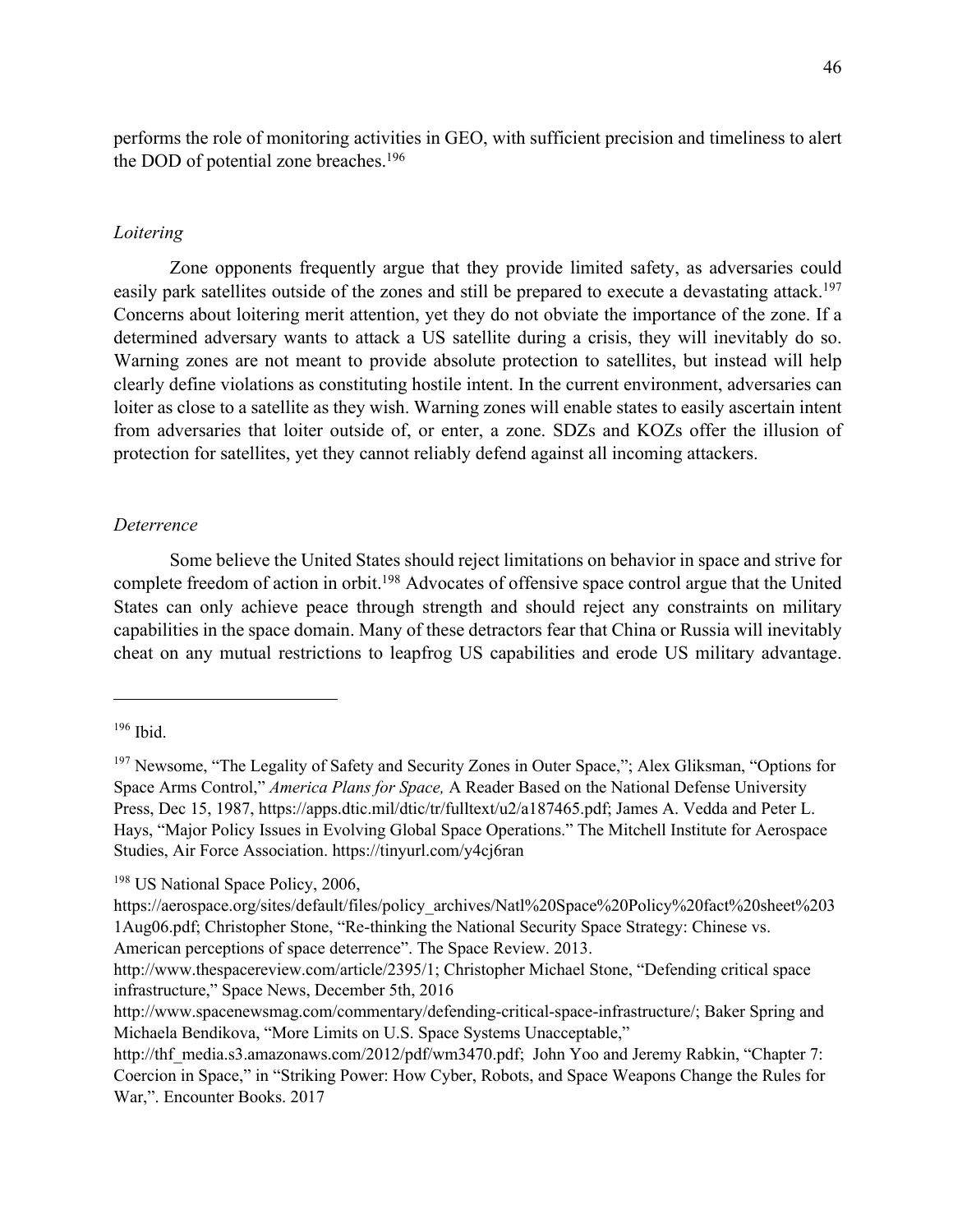Many of these ideas rest on faulty assumptions, yet even proponents of offensive dominance will be in favor of establishing warning zones around vulnerable satellites.

First, establishing warning zones would not prevent the United States from using RPO operations to hold adversary satellites at risk. The United States could still conduct counter space missions; adversaries would gain clarity that these close approaches are undertaken to convey hostile intent. Crisis bargaining would become far more stable and predictable if the international community were to agree upon warning zones (and how they can be peacefully traversed), otherwise close approaches could always be perceived as a likely prelude to war.

Second, few have yet to articulate a reason why the United States needs to conduct multiple close approaches simultaneously to execute a counter space mission. The United States can develop a slate of counter space capabilities including direct-ascent ASATs, cyber weapons, and jammers that can hold adversary satellites at risk without violating warning zones. The United States can also continue to test RPO capabilities through limited close approaches, so the United States can still use these systems for offensive missions if needed.

Third, most RPO capable satellites are better suited for defensive space operations than for asserting offensive control. Some of the most likely systems, small satellites known as Cubesats, are ideal defensive systems because they can act as bodyguards to protect otherwise vulnerable satellites. <sup>199</sup> As space is an offense-dominant domain and the United States possesses an asymmetric dependence on space assets for military operations, it would be preferable for the United States to primarily concentrate on defending satellites before attempting to dominate the space domain.

### *Boundary Testing*

Critics of the proposed warning zones may fear that establishing these zones would encourage further boundary testing by adversaries. Publicly declaring a zone may encourage adversaries to probe American resolve to see if the United States will actually punish violations or prefer to avoid confrontation in space. However, maintaining strategic ambiguity over how the United States may punish violations could create a superior deterrent effect for adversaries may fear the consequences of American retaliation. A public declaration that the United States will not

<sup>&</sup>lt;sup>199</sup> Michael Nayak, "CubeSat proximity operations: The natural evolution of defensive space control into a deterrence initiative," 2016, http://www.thespacereview.com/article/2902/1;

Edward Ferguson and John Klein, "The future of war in space is defensive," The Space Review, December 19, 2016, https://www.thespacereview.com/article/3131/1;

Michael Nayak, "Deterring Aggressive Space Actions with Cube Satellite Proximity Operations: A New Frontier in Defensive Space Control," Air and Space Power Journal 31, Vol. 4, pp. 92-103, https://www.airuniversity.af.edu/Portals/10/ASPJ/journals/Volume-31\_Issue-4/SEW-Nayak.pdf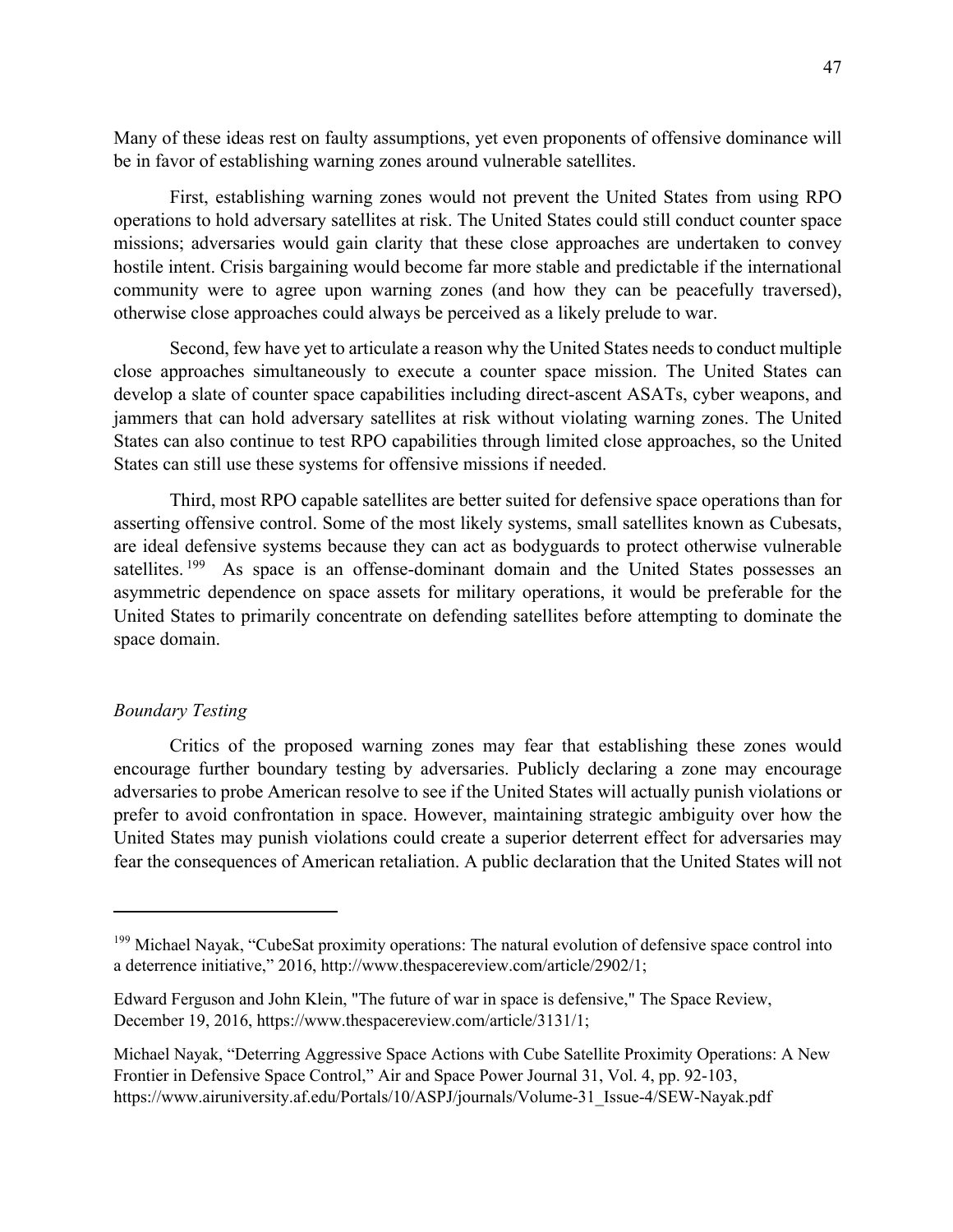tolerate close approaches without a specified response option may leave the United States with extra flexibility to punish violations as seen fit.

These detractors overlook some central concerns. First, adversaries are already exploiting the lack of international agreements to continue grey zone provocations.<sup>200</sup> Adversaries are far more likely to probe US boundaries in the absence of international consensus that stalking should be considered hostile. Russia and China, in particular, will no longer be able to exploit the lack of international consensus against stalking if they are invited to international negotiations. Even if they reject the proposed deal, the rest of the international community might condemn their boundary testing and recognize an American right to preemptive self-defense if necessary.

Second, threats of asymmetric retaliation to violations of warning zones will ring hollow and not effectively deter adversary aggression. Adversaries will recognize American threats as illegal, disproportionate escalation.<sup>201</sup> In particular, threats to retaliate terrestrially will be seen as unnecessarily expanding the domain of conflict, ensuring that the international community does not support the American response. American dependence on space also makes these disproportionate threats ineffective, as adversaries will always have more to gain by destroying American space capabilities than they have to lose.

<sup>&</sup>lt;sup>200</sup> Malcolm Davis, "Spy Games in the Grey Zone of Outer Space," ASPI Strategist, February 12, 2020, https://www.aspistrategist.org.au/spy-games-in-the-grey-zone-of-outer-space/.

<sup>&</sup>lt;sup>201</sup> See Koplow, David A. 2019. Deterrence as the MacGuffin: The Case for Arms Control in Outer Space. Rochester, NY: Social Science Research Network. SSRN Scholarly Paper. http://papers.ssrn.com/abstract=3436311 (May 25, 2020).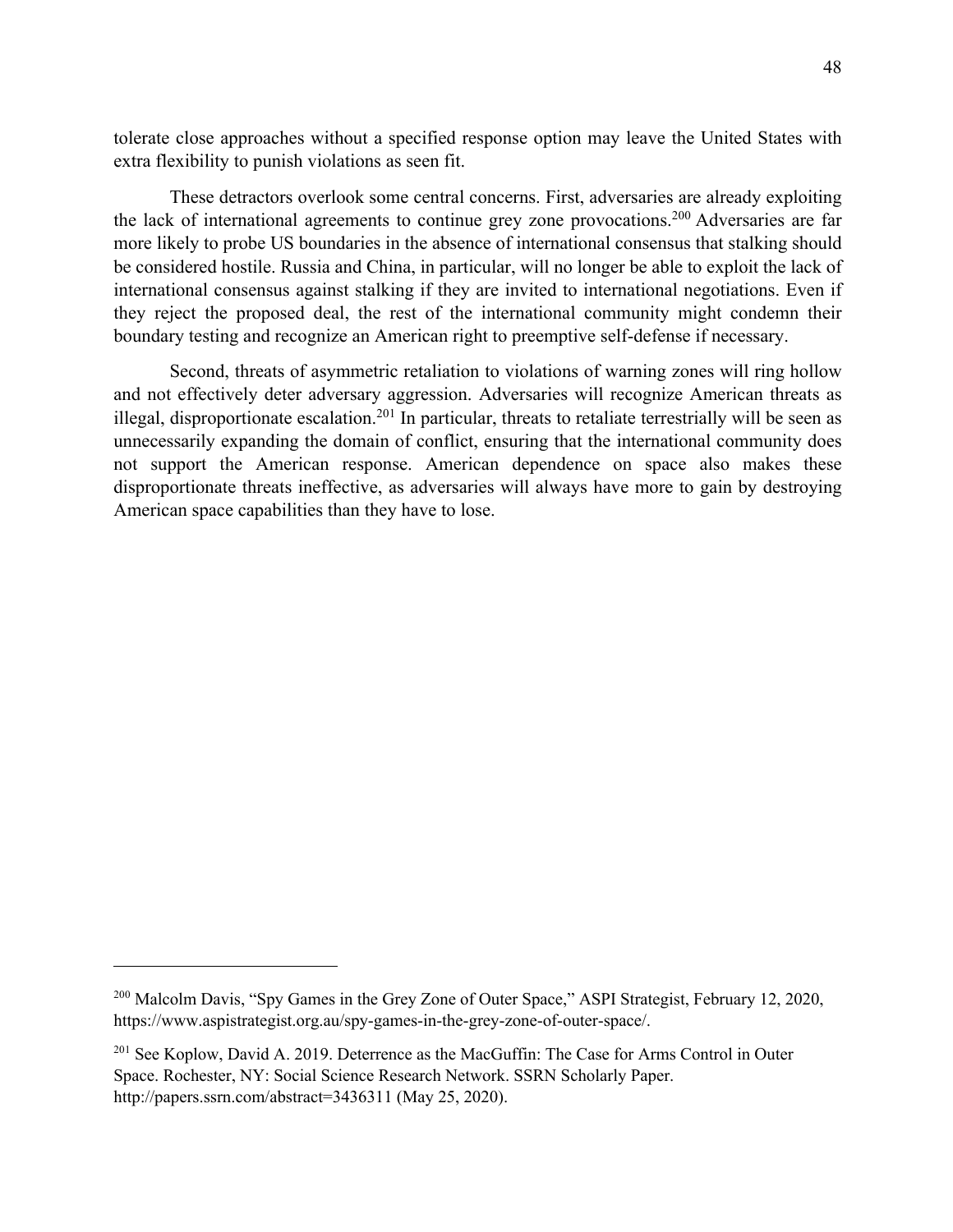# **Conclusion**

Governments and militaries have little experience discerning intent in space operations given a lack of crisis management experience in orbit. Warning zones have the potential to enhance mutual understanding and allow states a means to peacefully signal intent inside and outside of crises. Agreed upon in an amicable and cooperative setting, norms of behavior in space offer a crucial mechanism for states to credibly signal their intent during crises. With the contemporary lack of international agreement regarding co-orbital activities, a state may preposition a satellite during a crisis, yet it is unclear that their adversary will receive the intended signal. By agreeing to this warning zone proposal, states can reliably interpret when violations of zones are peaceful or hostile. This ensures security for defending states by giving them a signal of impending adversary aggression and allows aggressing states to ensure their signals of hostile intent are properly interpreted during crises.<sup>202</sup>

<sup>&</sup>lt;sup>202</sup> Audrey Schaffer, "The Role of Space Norms in Protection and Defense," JFQ 87, 4th Quarter 2017, 88-92, https://ndupress.ndu.edu/Portals/68/Documents/jfq/jfq-87/jfq-87.pdf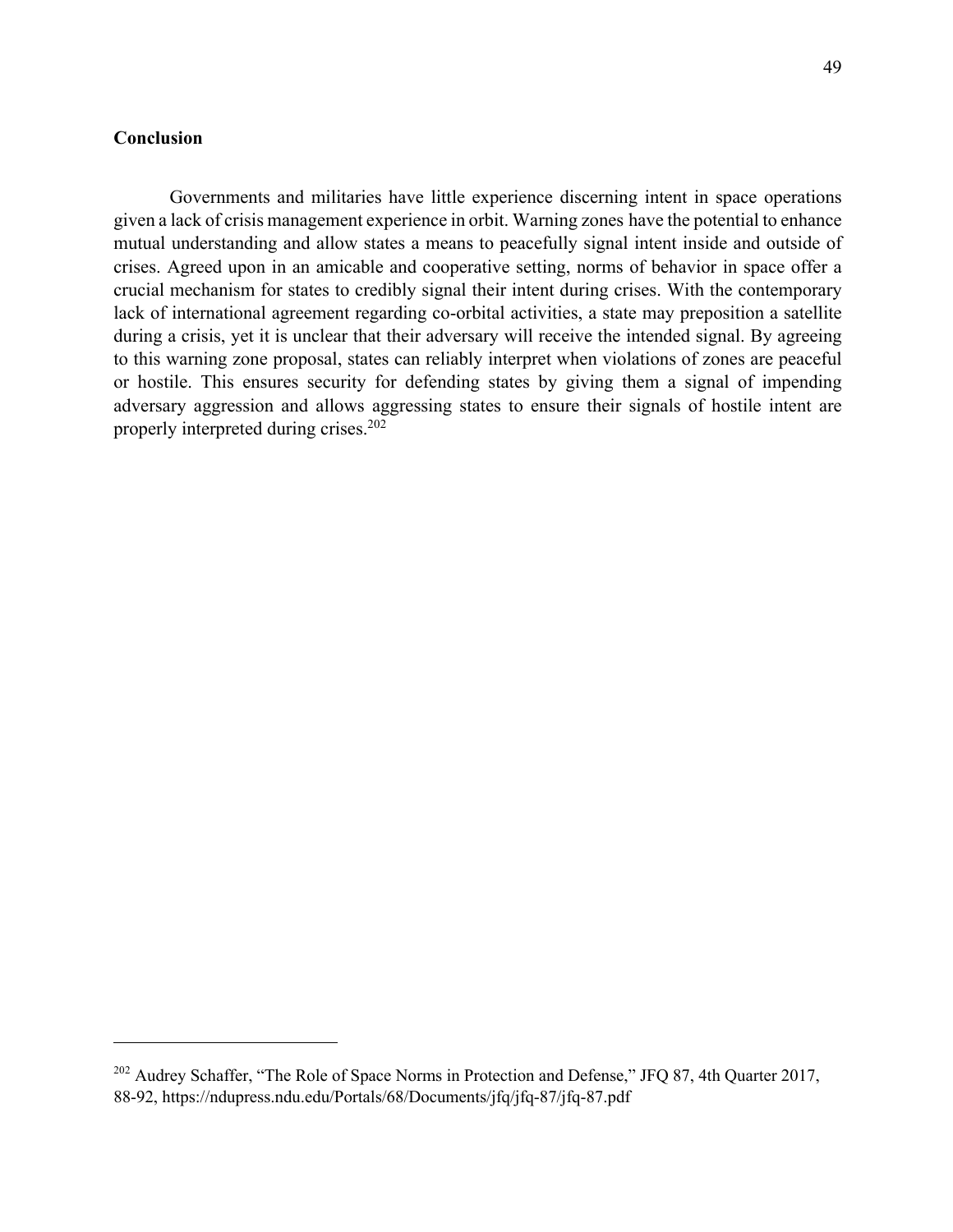#### **Bibliography**

- Agama, Ferdinand Onwe. 2017. "Effects of the Bogota Declaration on the Legal Status of Geostation Orbit in International Space Law." *Nnamdi Azikiwe University Journal of International Law and Jurisprudence* 8(1): 24–34.
- Almond, Roncevert Ganan. 2016. "South China Sea: The Case Against an ADIZ." https://thediplomat.com/2016/09/south-china-sea-the-case-against-an-adiz/.
- *Anti-Satellite Weapons, Countermeasures, and Arms Control*. 1985. Washington: U.S. Congress, Office of Technology Assessment.
- Arbatov, Alexey. 2019. "Arms Control in Outer Space: The Russian Angle, and a Possible Way Forward." *Bulletin of the Atomic Scientists* 75(4): 151–61.
- Arend, Anthony Clark. 2003. "International Law and the Preemptive Use of Military Force." *The Washington Quarterly* 26(Spring): 89–103.
- "Attacking Satellites Is Increasingly Attractive—and Dangerous." 2019. *TheEconomist*. https://www.economist.com/briefing/2019/07/18/attacking-satellites-is-increasinglyattractive-and-dangerous.
- Blau, Thomas, and Daniel Goure. 1980. *Military and Diplomatic Issues in Active Space Defense*. Marina Del Rey, CA: R&D Associates. Contract.
- Capp, Mindi. 2003. "Geosynchronous Satellites." https://www.nasa.gov/audience/forstudents/5- 8/features/geo\_feature\_5\_8.html (May 4, 2020).
- *Case Concerning Military and Paramilitary Activities In and Against Nicaragua (Nicaragua v. United States of America); Merits*. 1986. (International Court of Justice).
- Cassese, Antonio. 2001. "Terrorism Is Also Disrupting Some Crucial Legal Categories of International Law." *European Journal of International Law* 12(1): 993–1001.
- "CHAIRMAN OF THE JOINT CHIEFS OF STAFF INSTR. 3121.01B, STANDING RULES OF ENGAGEMENT."
- Chow, Brian. 2018. "Is It Time for 'Space Arms Control'?" *The National Interest*. https://nationalinterest.org/blog/buzz/it-time-space-arms-control-38152 (May 25, 2020).
- ———. "Stalkers in Space: Defeating the Threat." *Strategic Studies Quarterly* 11(2): 82–116.
- ———. 2018. "Space Arms Control: A Hybrid Approach." *Strategic Studies Quarterly* 12(2): 107–32.
- ———. 2019. "Nuclear Vulnerability: In-Orbit Bodyguards Would Help Protect NC3 Satellites from Attacks." *SpaceNews.com*. https://spacenews.com/op-ed-nuclear-vulnerability-inorbit-bodyguards-would-help-protect-nc3-satellites-from-attacks/ (May 25, 2020).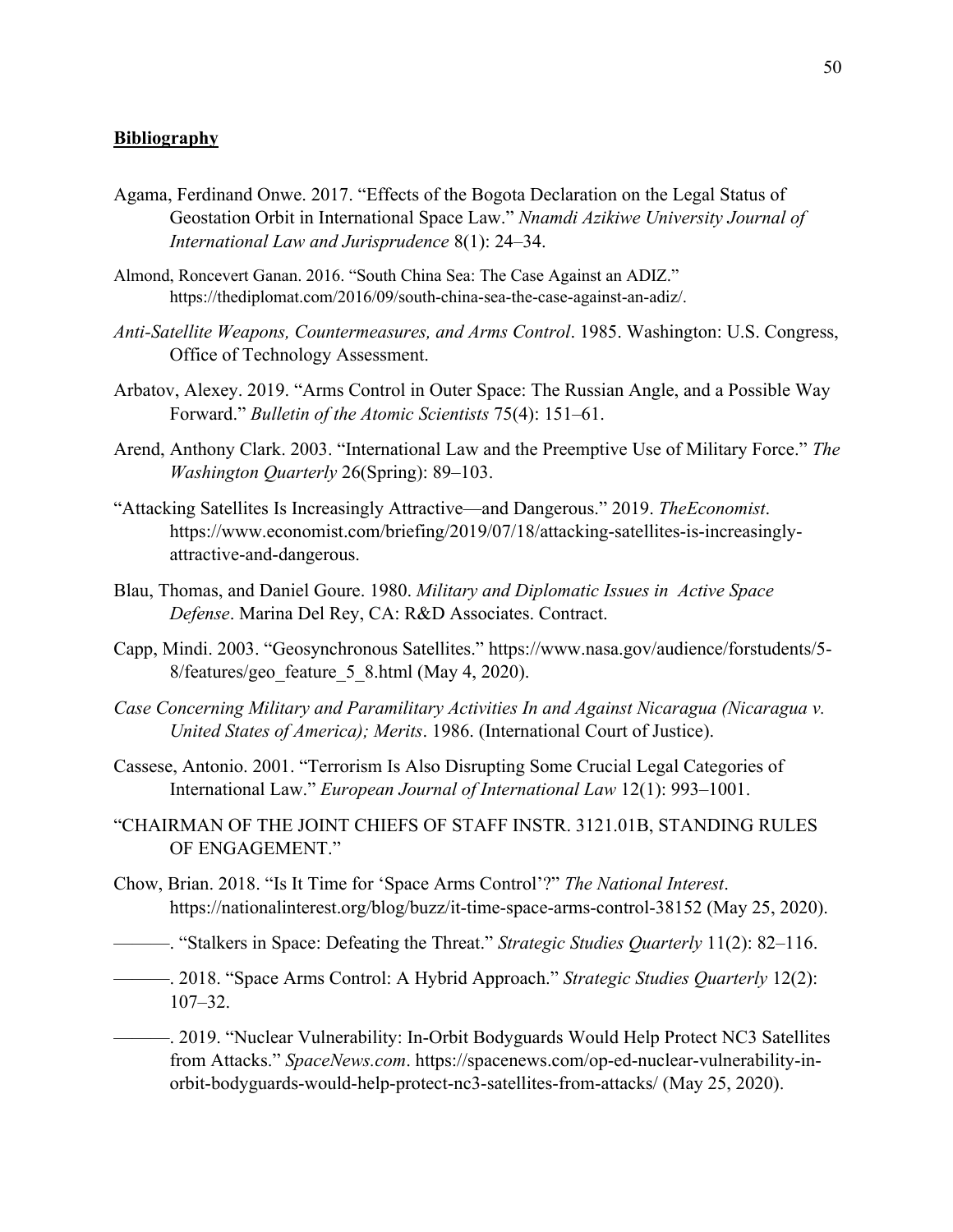- Chow, Brian G., and Brian Weeden. 2020. "Transcript of a Discussion between Dr. Brian Chow and Dr. Brian Weeden on Space Zones and Bodyguards for Proximity Operations." Presented at the Panel II of a Space Policy Workshop Co-sponsored by the Nonproliferation Policy Education Center and the American Bar Association Standing Committee on Law and National Security. http://npolicy.org/article.php?aid=1465&tid=2.
- Chow, Brian, and Henry Sokolski. 2019. "Priority-One for Space Policy Should Be to Protect U.S. Satellites." *SpaceNews.com*. https://spacenews.com/op-ed-priority-one-for-spacepolicy-should-be-to-protect-u-s-satellites/.
- Collins, Patrick Q., and Trevor W. Williams. 1986. "Towards Traffic Control Systems for Near-Earth Space." In *Proc. 29th Colloquium on the Law of Outer Space*, Space Future, 161– 70.

http://www.spacefuture.com/archive/towards\_traffic\_control\_systems\_for\_near\_earth\_sp ace.shtml (May 7, 2020).

- Collins Patrick, "Legal Considerations for Traffic Systems in Near-Earth Space." Proceedings 31st Colloquium on the Law of Outer Space, IISL, pp. 296-303. http://www.spacefuture.com/archive/legal\_considerations\_for\_traffic\_systems\_in\_near\_e arth\_space.shtml
- Cooper, John C. 1951. "High Altitude Flight and National Sovereignty." *The International Law Quarterly* 4(3): 411–18.
- Cuadra, Elizabeth. 1977. "Air Defense Identification Zones: Creeping Jurisdiction in the Airspace." *Virginia Journal of International Law* 18(3): 485–512.
- Davenport, Christian. 2019. "The Battlefield 22,000 Miles above Earth." *The Wilson Quarterly*. https://www.wilsonquarterly.com/quarterly/the-new-landscape-in-space/the-battlefield-22-000-miles-above-earth/ (May 25, 2020).
- Davis, Joshua P., John P. Mayberry, and Jay P. Penn. 2019. *On-Orbit Servicing: Inspection, Repair, Refuel, Upgrade, and Assembly of Satellites in Space*. El Segundo, CA: Center for Space Policy and Strategy. https://aerospace.org/sites/default/files/2019-05/Davis-Mayberry-Penn\_OOS\_04242019.pdf.
- Davis, Malcom. 2020a. "Spy Games in the Grey Zone of Outer Space." *APSI Strategist*. , https://www.aspistrategist.org.au/spy-games-in-the-grey-zone-of-outer-space/.
	- ———. 2020b. "Spy Games in the Grey Zone of Outer Space." *The Strategist*. https://www.aspistrategist.org.au/spy-games-in-the-grey-zone-of-outer-space/ (May 25, 2020).
- *Declaration of the First Meeting of Equatorial Countries*. 1976. https://www.jaxa.jp/library/space\_law/chapter\_2/2-2-1-2\_e.html.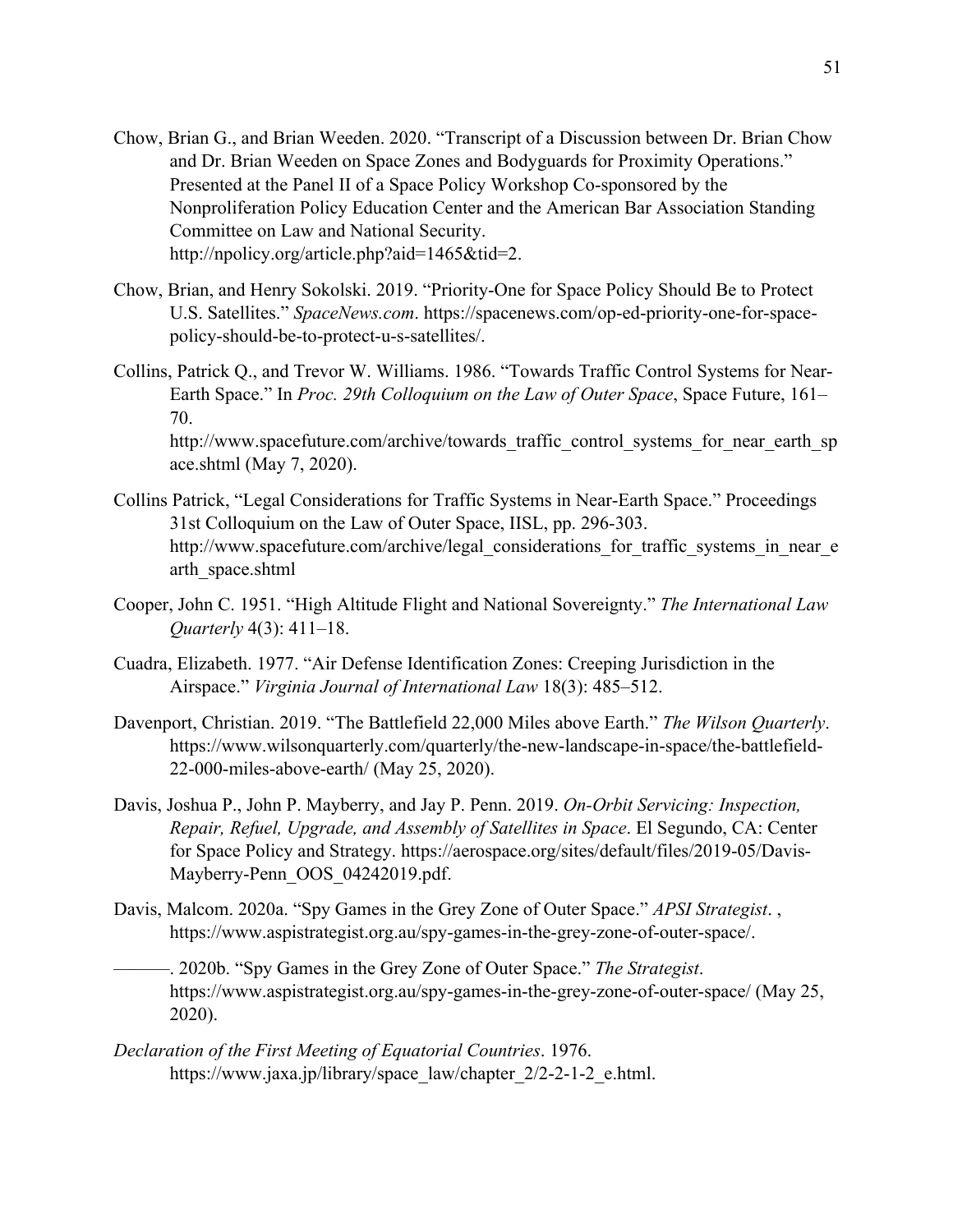- Department Of State. The Office of Electronic Information, Bureau of Public Affairs. 2008. "Is An Outer Space Arms Control Treaty Verifiable?" https://2001- 2009.state.gov/t/vci/rls/rm/101711.htm (May 25, 2020).
- Dinstein, Yoram. 2011. *War, Aggression and Self-Defence*. 5th ed. Cambridge: Cambridge University Press.
- Drake, Nadia. 2018. "What Is the Kármán Line, and Where Is the Edge of Space?" *National Geographic*. https://www.nationalgeographic.com/science/2018/12/where-is-the-edge-ofspace-and-what-is-the-karman-line/ (May 4, 2020).
- Etezazian, S. 2016. "The Nature of the Self-Defence Proportionality Requirement." *Journal on the Use of Force and International Law* 3(2): 260–89.
- Ferguson, Edward, and John Klein. 2016. "The Space Review: The Future of War in Space Is Defensive." *The Space Review*. https://www.thespacereview.com/article/3131/1 (May 25, 2020).
- Finch, Michael J. 1985. "Limited Space: Allocating the Geostationary Orbit." *Northwestern Journal of International Law & Business* 7(4 Fall): 788–802.
- Gliksman, Alex. 1987. "Options for Space Arms Control." In *America Plans for Space: A Reader Based on the National Defense University Space Symposium*, Washington, DC: National Defense University Press, 157–72.
- Gliksman*: An Open Source Assessment*. 2020. Washington, DC: Secure World Foundation. https://swfound.org/media/206970/swf counterspace2020 electronic final.pdf.
- Gorbiel, Andrej. 1978. "The Legal Status of Geostationary Orbit: Some Remarks." *Journal of Space Law* 6(2): 171–78.
- Gorove, Stephen. 1984. "Major Legal Issues Arising from the Use of the Geostationary Orbit." *Michigan Journal of International Law* 5(1): 3–12.
- Grego, Laura. 2018. *Space and Crisis Stability*. Union of Concerned Scientists. https://www.law.upenn.edu/live/files/7804-grego-space-and-crisis-stability.pdf.
- Hampson, Joshua, "The Future of Space Commercialization," Niskanen Center, January 25, 2017. Pp. 14-19, 31-34 https://niskanencenter.org/wpcontent/uploads/2017/01/TheFutureofSpaceCommercializationFinal.pdf
- Harrison, Todd et al. 2020. *Space Threat Assessment 2020*. Washington, DC: Center for Strategic & International Studies. https://aerospace.csis.org/wpcontent/uploads/2020/03/Harrison\_SpaceThreatAssessment20\_WEB\_FINAL-min.pdf.
- Harrison, Todd, Zack Cooper, Kaitlyn Johnson, and Thomas G. Roberts. 2017. *Escalation & Deterrence in the Second Space Age*. Washington, DC: Center for Strategic & International Studies. https://csis-prod.s3.amazonaws.com/s3fs-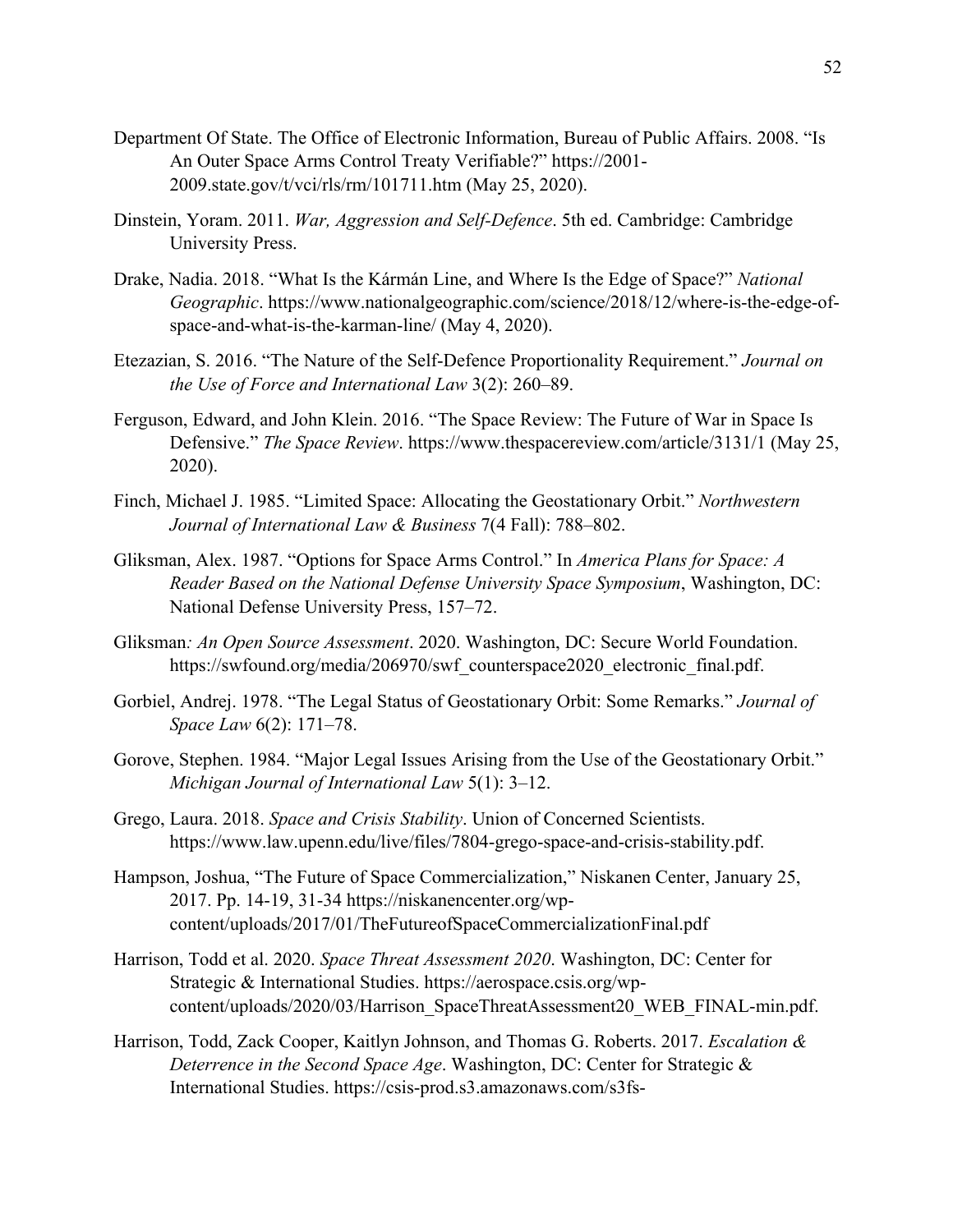public/publication/171003\_Cooper\_EscalationDeterrenceSecondSpaceAge.pdf?pq8W22 gcUn5OTC4ZbPkSFyJuQHh3W34y.

- von Heinegg, Wolff Heintschel. 2006. "Current Legal Issues in Maritime Operations: Maritime Interception Operations in the Global War on Terrorism, Exclusion Zones, Hopsital Ships and Maritime Neutrality." *International Law Studies* 80(Issues in International Law and Military Operations): 207–33.
- He, Xiao, and Weeden, Brian, "U.S.-China Strategic Relations in Space," The National Bureau of Asian Research. April 2016. Pp. 73-74. https://www.nbr.org/wpcontent/uploads/pdfs/publications/special\_report\_57\_us-china\_april2016.pdf
- Hendrickx, Bart. 2018. "The Space Review: Self-Defense in Space: Protecting Russian Spacecraft from ASAT Attacks." *The Space Review*. https://www.thespacereview.com/article/3536/1 (May 25, 2020).

———. 2019. "The Space Review: Russia's Secret Satellite Builder." *The Space Review*. https://www.thespacereview.com/article/3709/1 (May 25, 2020).

- Holmes, Mark. 2008. "Hot Orbital Slots: Is There Anything Left?" *Via Satellite*. https://www.satellitetoday.com/uncategorized/2008/03/01/hot-orbital-slots-is-thereanything-left/ (May 7, 2020).
- "Horst Bittlinger, "'Keep-Out Zones' and the Non-Appropriation Principle of International Space Law" (1988) 31 Proc on L ."
- Iklé, Fred, and Albert Wohlstetter. 1988. *Discriminate Deterrence: Report of the Commission on Integrated Long-Term Strategy*. Comission on the Integrated Long-Term Strategy.
- Jackson, Nicole. 2018. "Outer Space in Russia's Security Strategy," Simons Paper in Security and Development. No. 64, August.
- Keck, Zachary. 2018. "Space Is Truly the Final Frontier (For the Next Great War)." *The National Interest*. https://nationalinterest.org/blog/the-buzz/space-truly-the-final-frontierthe-next-great-war-26284 (May 25, 2020).
- Knipfer, Cody. 2018. "The Space Review: Revisiting "Non-Interference Zones" in Outer Space." *The Space Review*. https://www.thespacereview.com/article/3418/1 (April 28, 2020).
- Koplow, David. 2018. "The Fault Is Not in Our Stars: Avoiding an Arms Race in Outer Space." *Georgetown Law Faculty Publications and Other Works*. https://scholarship.law.georgetown.edu/facpub/2083.
- Koplow, David A. 2019. *Deterrence as the MacGuffin: The Case for Arms Control in Outer Space*. Rochester, NY: Social Science Research Network. SSRN Scholarly Paper. http://papers.ssrn.com/abstract=3436311 (May 25, 2020).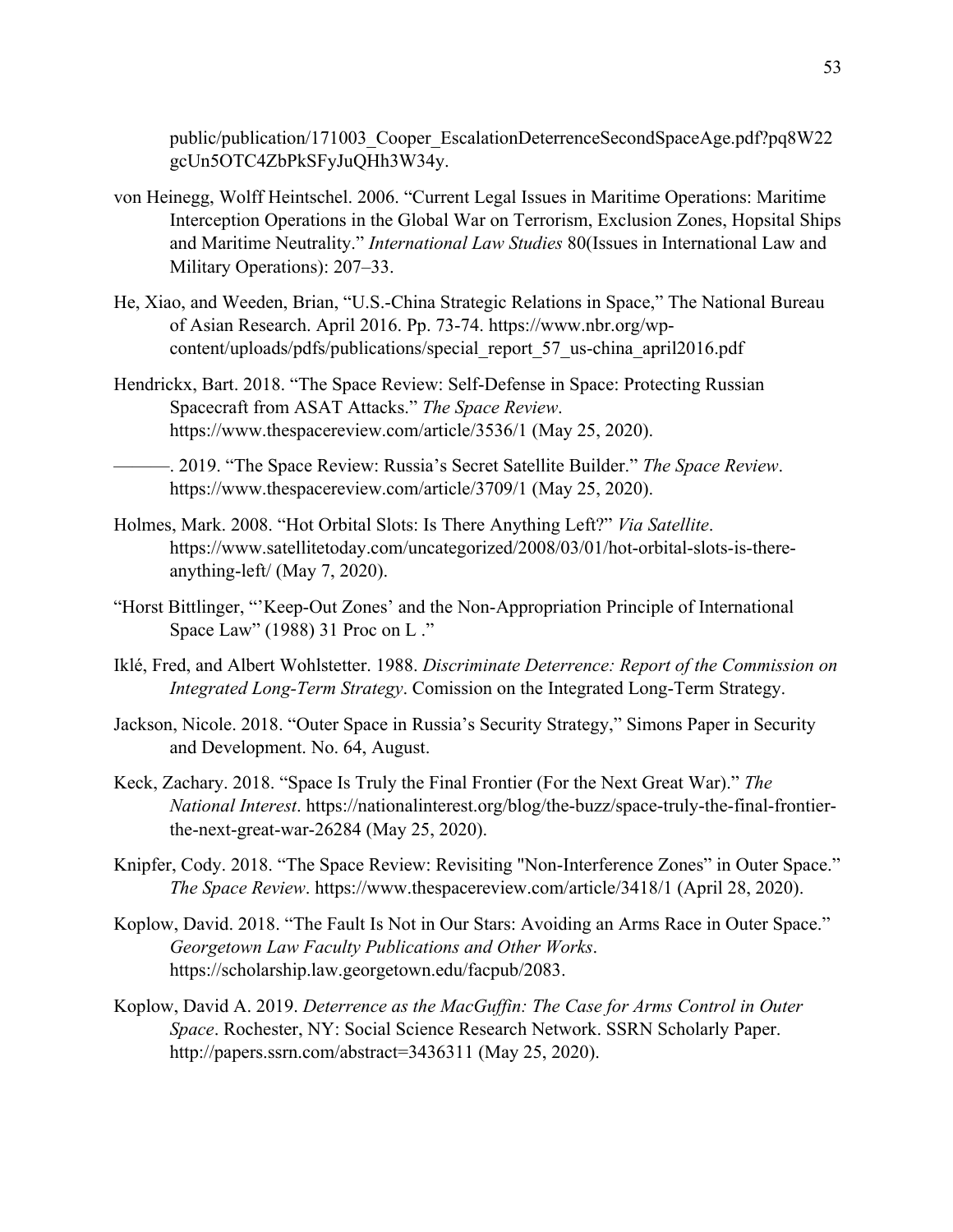- Kordella, Scott, "Op-ed: Protecting low Earth orbit from becoming the new Wild West," Space News. March 16, 2019. https://spacenews.com/op-ed-protecting-low-earth-orbit-frombecoming-the-new-wild-west/
- Lambakis, Steve. 2018. "Foreign Space Capabilities: Implications for U.S. National Security." *Comparative Strategy* 37(2): 87–154.
- Lambakis, Steve, "A Guide for Thinking about Space Deterrence and China," National Institute for Public Policy. July 2019. Pp. 4-6 http://www.nipp.org/wpcontent/uploads/2019/07/Lambakis-Guide-to-Thinking-About-Space-for-web.pdf
- *Law of Armed Conflict Deskbook*. 2015. 5th ed. Charlottesville, VA: International and Operational Law Department of The Judge Advocate General's Legal Center and School, U.S. Army. https://www.loc.gov/rr/frd/Military\_Law/pdf/LOAC-Deskbook-2015.pdf.
- LaunchSpace, "Not A Job, But An Adventure Space Traffic Controller," 11 September 2018, Space Daily, http://www.spacedaily.com/reports/Not A Job But An Adventure Space Traffic C ontroller\_999.html
- "Letter from Arthur Goldberg, Permanent Representative of the U.S., to the Chairman of the Comm. on the Peaceful Uses Of ."
- "Letter from Mr. Webster to Lord Ashburton, August 6, 1842." 2001. In *International Law: Cases and Materials*, , 923.
- Listner, Michael. 2018. "The Art of Lawfare and the Real War in Outer Space." *The Space Review*. http://www.thespacereview.com/article/3571/1.
- Lodgaard, Sverre, "Arms Control and World Order," Journal for Peace and Nuclear Disarmament, Vol. 2. Issue 1. Pp. 17-19. https://www.tandfonline.com/doi/full/10.1080/25751654.2019.1631243
- Loverro, Douglas. 2017. "The Space Review: Why the US Must Lead Again." *The Space Review*. https://www.thespacereview.com/article/3307/1 (May 25, 2020).
- Loverro, Douglas. 2018. "Summary of Discussions of the Expert Roundtable on The Weaponization of Outer Space: Ethical and Legal Boundaries," *Center for Ethics and the Rule of Law.* https://www.law.upenn.edu/live/files/10006-cerl-conference-summaryreport-weaponization
- Luzin, Pavel. 2016. "Russia's Position in Space," *Foreign Affairs*, September 21, 2016. https://www.foreignaffairs.com/articles/2016-09-21/russias-position-space
- MacDonald, Bruce. 2018. "Outer Space; Earthly Escalation? Chinese Perspectives on Space Operations and Escalation." In *Outer Space; Earthly Escalation? Chinese Perspectives on Space Operations and Escalation*, Strategic Multilayer Assessment Period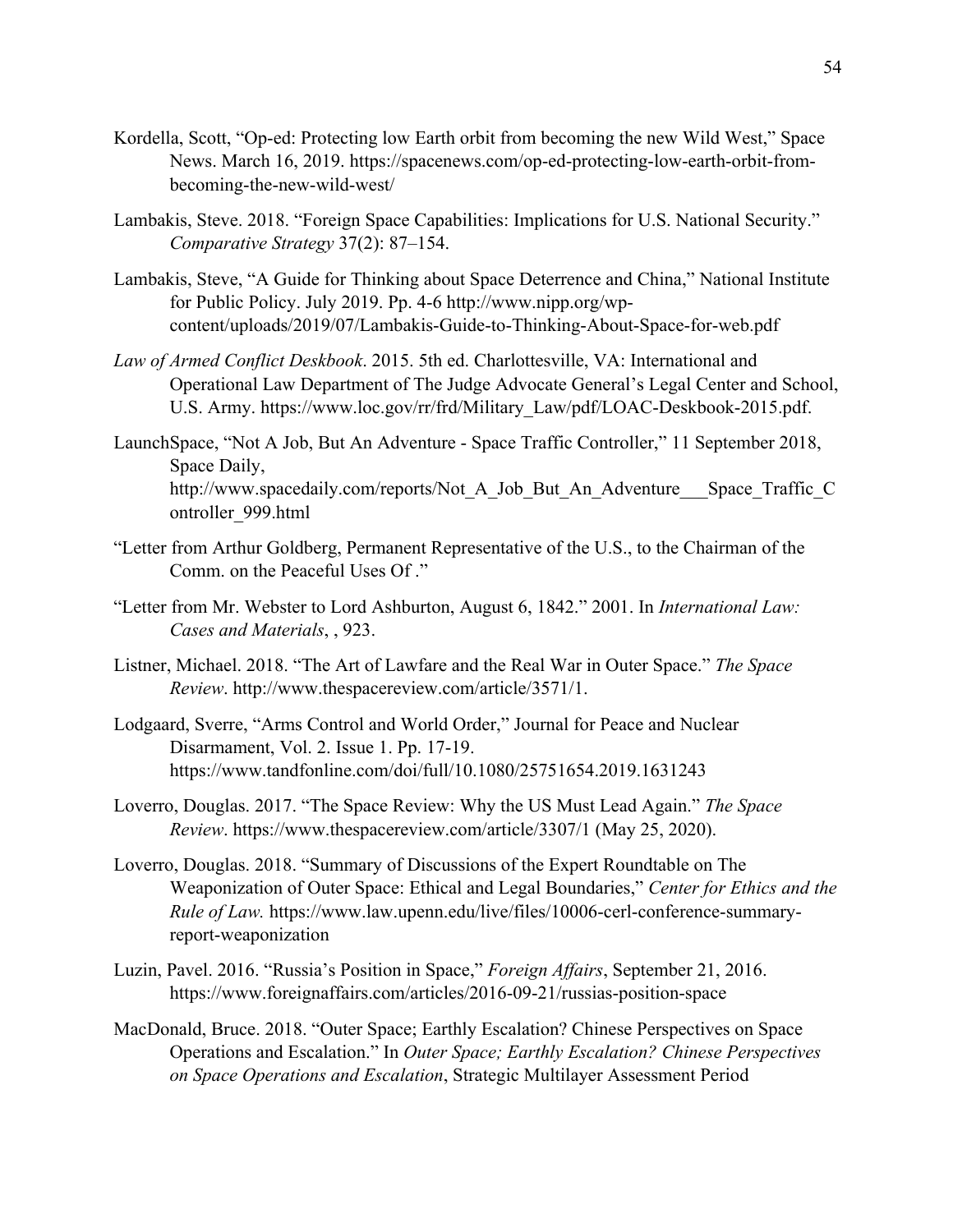Publication, NSI. https://nsiteam.com/social/wp-content/uploads/2018/08/SMA-White-Paper Chinese-Persepectives-on-Space -Aug-2018.pdf.

- Martin, David. 2015. "The Battle Above." *CBS 60 Minutes*. https://www.cbsnews.com/news/rare-look-at-space-command-satellite-defense-60 minutes-2/ (May 25, 2020).
- Moon, Jr., Albert. 1963. "A Look at Airspace Sovereignty." *Journal of Air Law and Commerce* 29(4): 328–45.
- Moore, George M., Vic Budura, and Joan Johnson-Freese. 1994. *Joint Space Doctrine: Catapulting into the Future*. Institute for National Strategic Studies, National Defense University.
- Morozova, Elina, and Yaroslav Vasyanin. 2019. "International Space Law and Satellite Telecommunications." *Oxford Research Encyclopedia of Planetary Science*. https://oxfordre.com/planetaryscience/view/10.1093/acrefore/9780190647926.001.0001/a crefore-9780190647926-e-75 (May 7, 2020).
- Munters, Ward, and Jan Wouters. 2017. *The Road Not Yet Taken for Defusing Conflicts in Active Debris Removal: A Multilateral Organization*. Rochester, NY: Social Science Research Network. SSRN Scholarly Paper. http://papers.ssrn.com/abstract=3271726 (May 25, 2020).
- Nayak, Michael. 2016. "The Space Review: CubeSat Proximity Operations: The Natural Evolution of Defensive Space Control into a Deterrence Initiative." *The Space Review*. https://www.thespacereview.com/article/2902/1 (May 25, 2020).
- ———. 2017. "Deterring Aggressive Space Actions with Cube Satellite Proximity Operations: A New Frontier in Defensive Space Control." *Air and Space Power Journal* 31(4): 92– 102.
- Nayebi, Nima. 2011. "The Geosynchronous Orbit and the Outer Limits of Westphalian Sovereignty." *Hastings Science & Technology Law Journal* 3(2): 471–98.
- Newsome, Ted Adam. 2016. "The Legality of Safety and Security Zones in Outer Space: A Look to Other Domains and Past Proposals." McGill University, Institute of Air and Space Law.
- *North Sea Continental Shelf Cases (Federal Republic of Germany v. Denmark; Federal Republic of Germany v. Netherlands)*. 1969. ICJ Reports (International Court of Justice).
- O'Hanlon, Michael. "Can America Still Protect Its Allies? How to Make Deterrence Work," Foreign Affairs, Vol. 98, No. 5. September/October 2019
- "Outer Space Treaty." 1967. *United Nations Office for Outer Space Affairs*. https://www.unoosa.org/oosa/en/ourwork/spacelaw/treaties/outerspacetreaty.html (May 25, 2020).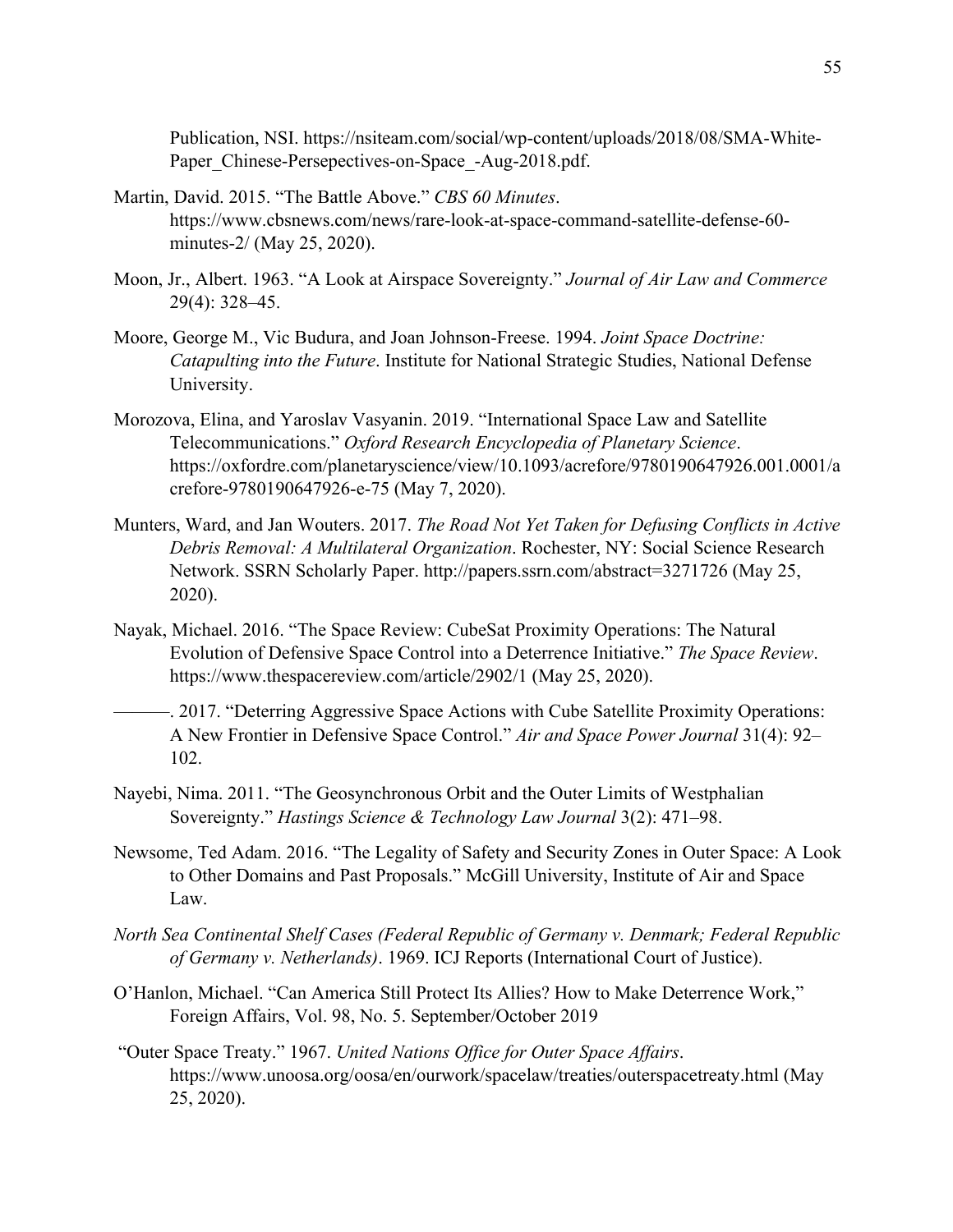- Papp, Zoltan. 2015. "Air Defense Identification Zone (ADIZ) in the Light of Public International Law." *Pecs Journal of International and European Law* 2015(2): 28–54.
- Pershing, Abigail D. 2019. "Interpreting the Outer Space Treaty's Non-Appropriation Principle: Customary International Law from 1967 to Today." *The Yale Journal of International Law* 44(1): 30.
- "Practical Implementation of Transparency and Confidence-Building Measures (TCBMs)." 2019. In *Briefing Series for UN Disarmament Comission Working Group II*, United Nations Institute for Disarmament Research. https://www.unidir.org/sites/default/files/2019- 12/Microsoft%20Word%20-%20Agenda%20-%20UNIDIR%20UNDC%20April%20Eve nts%20-%20Designed.docx.pdf.
- Quayle, Dan. 1986. "Making War Less Attractive: Space Self-Defense Zones." *Christian Science Monitor*. https://www.csmonitor.com/1986/0324/espace.html (April 29, 2020).
- Rabkin, Jeremy, and John Yoo. 2017. *Striking Power: How Cyber, Robots, and Space Weapons Change the Rules for War*. New York City, NY: Encounter Books.
- Reesman, Rebecca, and Andrew Rogers. 2018. "Getting in Your Space: Learning from Past Rendezvous and Proximity Operations." The Center for Space Policy and Strategy, The Aerospace Corporation. https://aerospace.org/sites/default/files/2018- 05/GettingInYourSpace.pdf.
- Reinhardt, Dean N. 2007. "The Vertical Limit of State Sovereignty." *Air L. & Com.* 72(I): 65– 137.
- Remarks by Vice President Pence on the Future of the U.S. Military in Space. August 9, 2018. https://www.whitehouse.gov/briefings-statements/remarks-vice-president-pence-future-us-military-space/
- Reynolds, Glenn, and Robert Merges. 2019. "Jessup & Taubenfeld, The United Nations Ad Hoc Committee on the Peaceful Uses of Outer Space, 53 American Journal of International Law 877 (1959)." In *Outer Space: Problems Of Law And Policy*, Routledge.
- Rinehart, Ian E, and Bart Elias. 2015. "China's Air Defense Identification Zone (ADIZ)." *Congressional Research Service Report*: 45.
- Roach, J Ashley. 2017. "Air Defence Identification Zones." *Oxford Public International Law*. http://opil.ouplaw.com/view/10.1093/law:epil/9780199231690/law-9780199231690-e237 (May 7, 2020).
- Rose, Frank. 2016. "The Role of Diplomacy in Keeping Outer Space Safe, Secure, and Sustainable." Presented at the 32nd Space Symposium. https://2009- 2017.state.gov/t/avc/rls/255834.htm.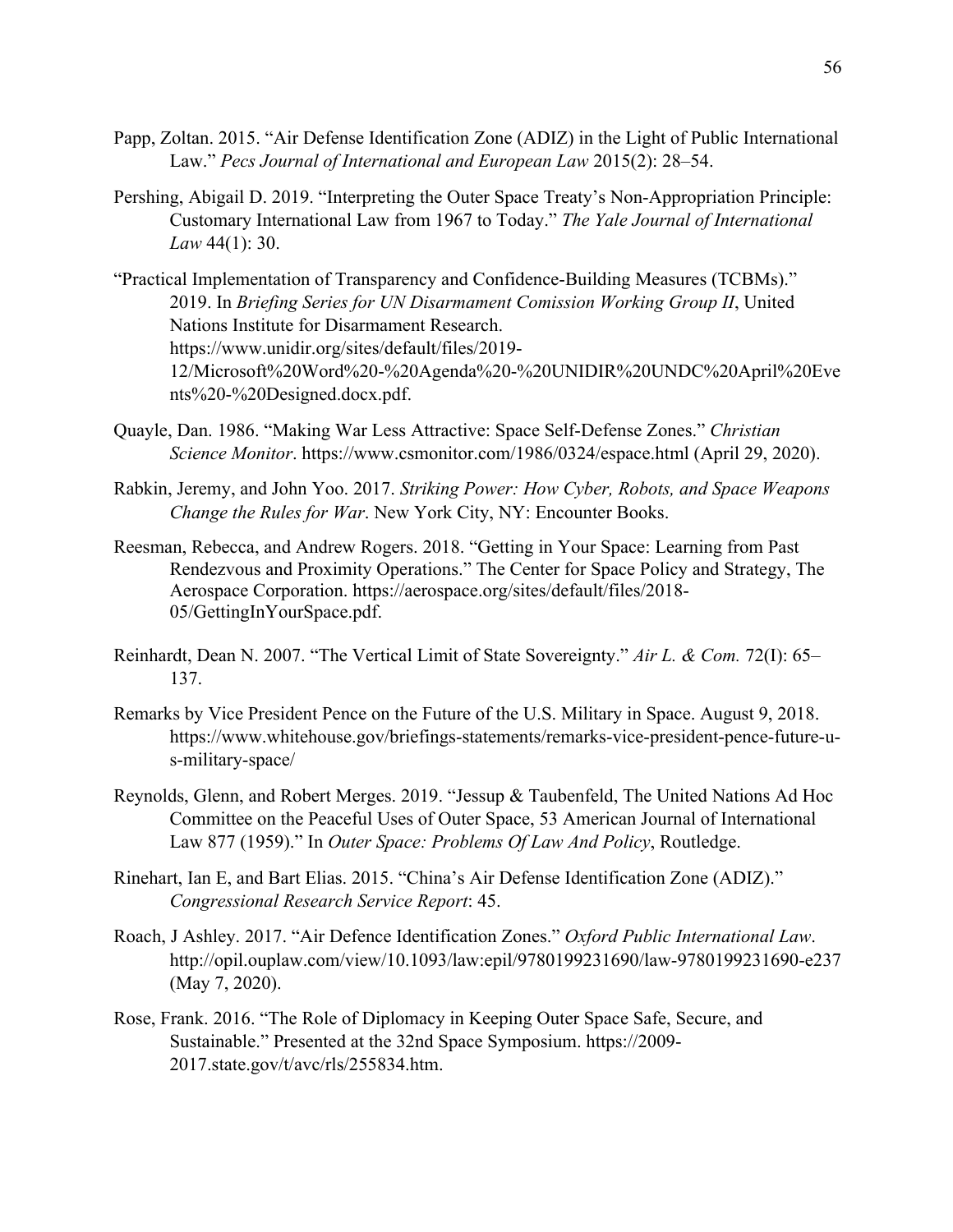- Rosenfield, Stanley B. 1979. "Where Air Space Ends and Outer Space Begins." *Journal of Space Law* 7(2): 137–48.
- "Russian Satellite Maneuvers Illustrate Why U.S. Alarm Bells Are Ringing." 2015. *SpaceNews.com*. https://spacenews.com/editorial-russias-orbital-provocations/ (May 25, 2020).
- Schaffer, Audrey. 2017. "The Role of Space Norms in Protection and Defense." *Joint Force Quarterly* 87(4): 88–92.
- Schwetje, Kenneth. 1987. "Protecting Space Assets: A Legal Analysis of 'Keep-Out Zones.'" *Journal of Space Law* 15(1 & 2): 131–46.
- Scott, Len, and R. Gerald Hughes. 2015. *The Cuban Missile Crisis: A Critical Reappraisal*. Routledge.
- *Sharing the Sky – ITU's Role in Managing Satellite and Orbit Spectrum Resources*. 2014. Busan, Korea. ITU Backgrounders. https://www.itu.int/en/plenipotentiary/2014/newsroom/Documents/backgrounders/pp14 backgrounder-sharing-the-sky.pdf.
- Smith, M.V. 2002. *Ten Propositions Regarding Spacepower*. Maxwell Air Force Base, Alabama: Air University, Air University Press.
- Sokolski, Henry. 2018. "NPEC University of Chicago Guest Lecture: & quot; A Trumpian Arms Control Agenda: What Could It Be?" *Nonproliferation Policy Education Center*. http://npolicy.org/article.php?aid=1404&tid=30 (May 25, 2020).
- Spring, Baker, and Michaela Bendikova. 2012. *More Limits on U.S. Space Systems Unacceptable*. Washington, DC: The Heritage Foundation. http://thf\_media.s3.amazonaws.com/2012/pdf/wm3470.pdf.
- Stephens, Dale. 2020. "Military Space Operations and International Law." *Just Security*. https://www.justsecurity.org/68815/military-space-operations-and-international-law/ (May 25, 2020).
- Stone, Christopher. 2013. "The Space Review: Re-Thinking the National Security Space Strategy: Chinese vs. American Perceptions of Space Deterrence." *The Space Review*. https://www.thespacereview.com/article/2395/1 (May 25, 2020).
	- ———. 2016. "Defending Critical Space Infrastructure." *Space News Magazine*. http://www.spacenewsmag.com/commentary/defending-critical-space-infrastructure/ (May 25, 2020).
- Swarts, Phillip. 2017. "Space Wars: The Air Force Awakens." *Air Force Times*. https://www.airforcetimes.com/news/your-air-force/2016/02/15/space-wars-the-air-forceawakens/ (May 25, 2020).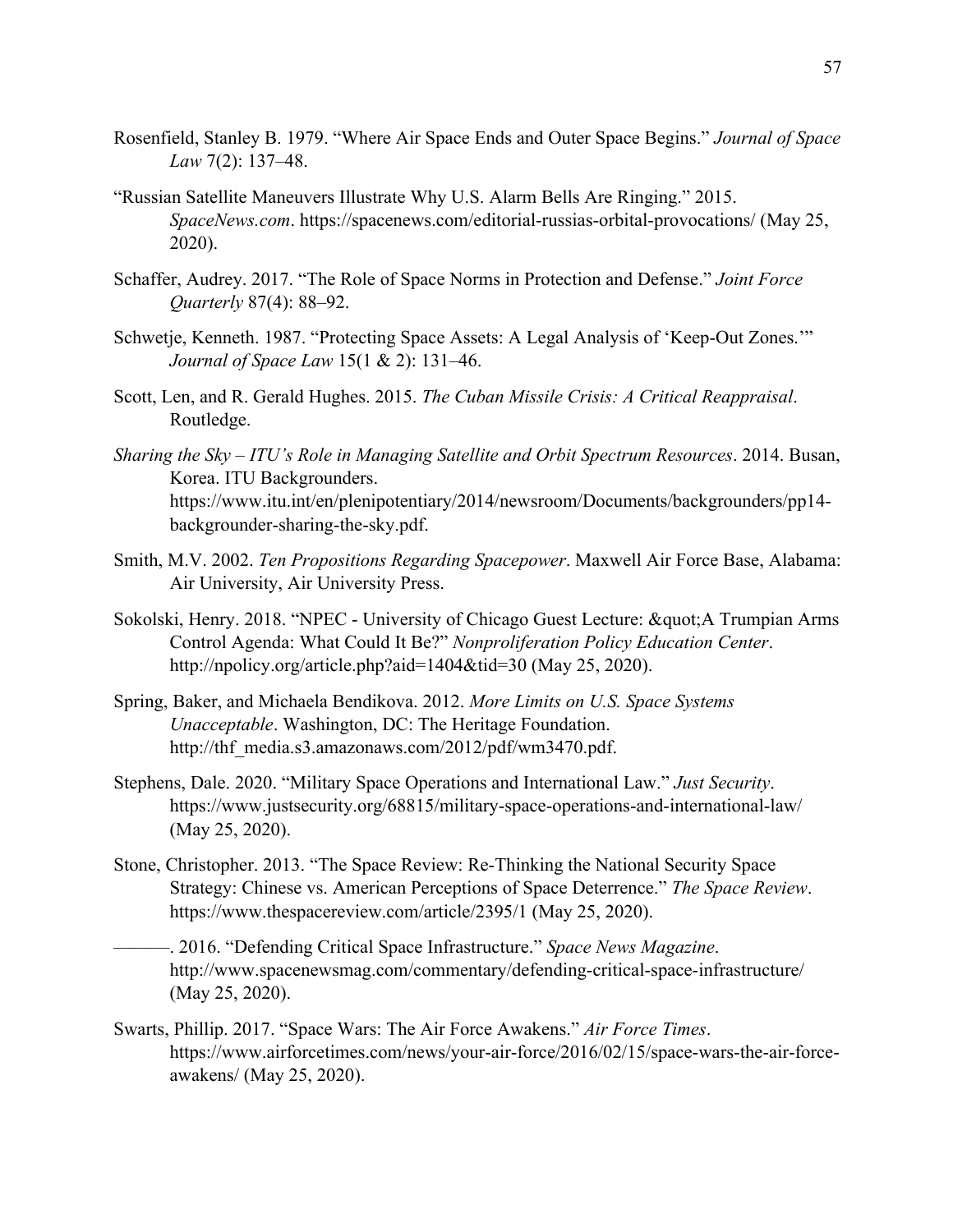- Terrill Jr., Delbert R. 1999. *The Air Force Role in Developing International Outer Space Law*. Maxwell Air Force Base, Alabama: Air University Press. https://www.airuniversity.af.edu/Portals/10/AUPress/Books/B\_0069\_TERRILL\_OUTER \_SPACE\_LAW.pdf.
- The Harvard Law Review Association. 1961. "National Sovereignty of Outer Space." *Harvard Law Review* 74(6): 1154–75.
- The Economist, "Attacking satellites is increasingly attractive—and dangerous," July 18, 2019. https://www.economist.com/briefing/2019/07/18/attacking-satellites-is-increasinglyattractive-and-dangerous; James Alver, Andrew Garza, Christopher May, "An Analysis of the Potential Misuse of Active Debris Removal, On-Orbit Servicing, and Rendezvous & Proximity Operations Technologies," Secure World Foundation, May 6, 2019. https://swfound.org/media/206800/misuse\_commercial\_adr\_oos\_jul2019.pdf, 15-16
- Thompson, Cort. 2020. "Russia's Recent Space Activity Is a Return to Old Form." *Lawfare*. https://www.lawfareblog.com/russias-recent-space-activity-return-old-form (May 25, 2020).
- Trapp, Timothy Justin. 2013. "Taking Up Space By Any Other Means: Coming To Terms With The Nonappropriation Article Of The Outer Space Treaty." *Illinois Law Review* 2013: 1681–1714.
- "Treaty on Principles Governing the Activities of States in the Exploration and Use of Outer Space, Including the Moon An."
- UNDIR. "Practical Implementation of Transparency and Confidence-Building Measures (TCBMs)" Briefing Series for UN Disarmament Commission Working Group II. April 10-12, 2019. https://www.unidir.org/sites/default/files/2019-12/Microsoft%20Word%20- %20Agenda%20-%20UNIDIR%20UNDC%20April%20Events%20- %20Designed.docx.pdf
- "U.S. National Space Policy." 2006. https://aerospace.org/sites/default/files/policy\_archives/Natl%20Space%20Policy%20fact %20sheet%2031Aug06.pdf.
- Van Dyke, Jon M. 1991. "Military Exclusion and Warning Zones on the High Seas." *Marine Policy* 15(3): 147–69.
- Vedda, James, and Peter Hays. 2018. *Major Policy Issues in Evolving Global Space Operations*. Arlington, VA: Mitchell Institute for Aerospace Studies. Technical Report. https://www.researchgate.net/profile/James\_Vedda/publication/324606006\_Major\_Policy Issues in Evolving Global Space Operations/links/5ad8f615458515c60f5a64ac/Major -Policy-Issues-in-Evolving-Global-Space-Operations.pdf.